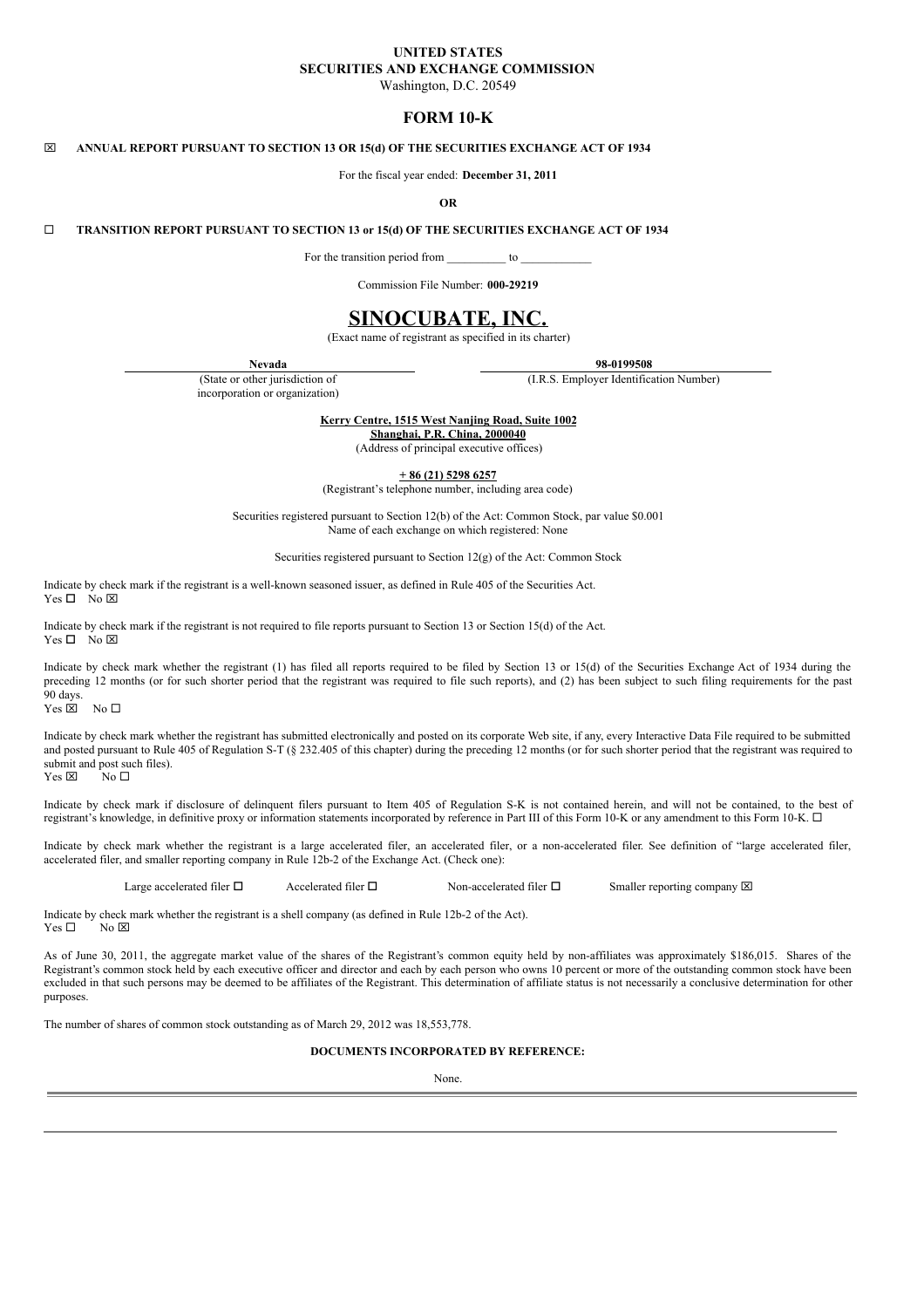## **NOTE REGARDING FORWARD LOOKING STATEMENTS**

This Annual Report on Form 10-K contains statements that constitute "forward-looking statements." These forward-looking statements can be identified by the use of predictive, future-tense or forward-looking terminology like "believes," "anticipates," "expects," "estimates," "may," or similar terms. These statements appear in a number of places in this annual report and include statements regarding the Company's intent, belief or current expectations and those of its directors or officers with respect to, among other things:(i) trends affecting its financial condition or results of operations, (ii) its business and growth strategies, and (iii) its financing plans. You are cautioned that forward-looking statements are not guarantees of future performance and involve significant risks and uncertainties, and that actual results may differ materially from those projected in the forward-looking statements as a result of various factors. Factors that could adversely affect actual results and performance include, among others, the Company's need for additional capital, its history of losses, the intense competition the Company faces in its business, the fact that its stock is a "penny stock" and the other material risks described under "Risk Factors". The accompanying information contained in this annual report, including, without limitation, the information set forth under the heading "Item 1. Business" identifies important additional factors that could materially adversely affect actual results and performance. You are urged to carefully consider these factors. All forward-looking statements attributable to us are expressly qualified in their entirety by the foregoing cautionary statement.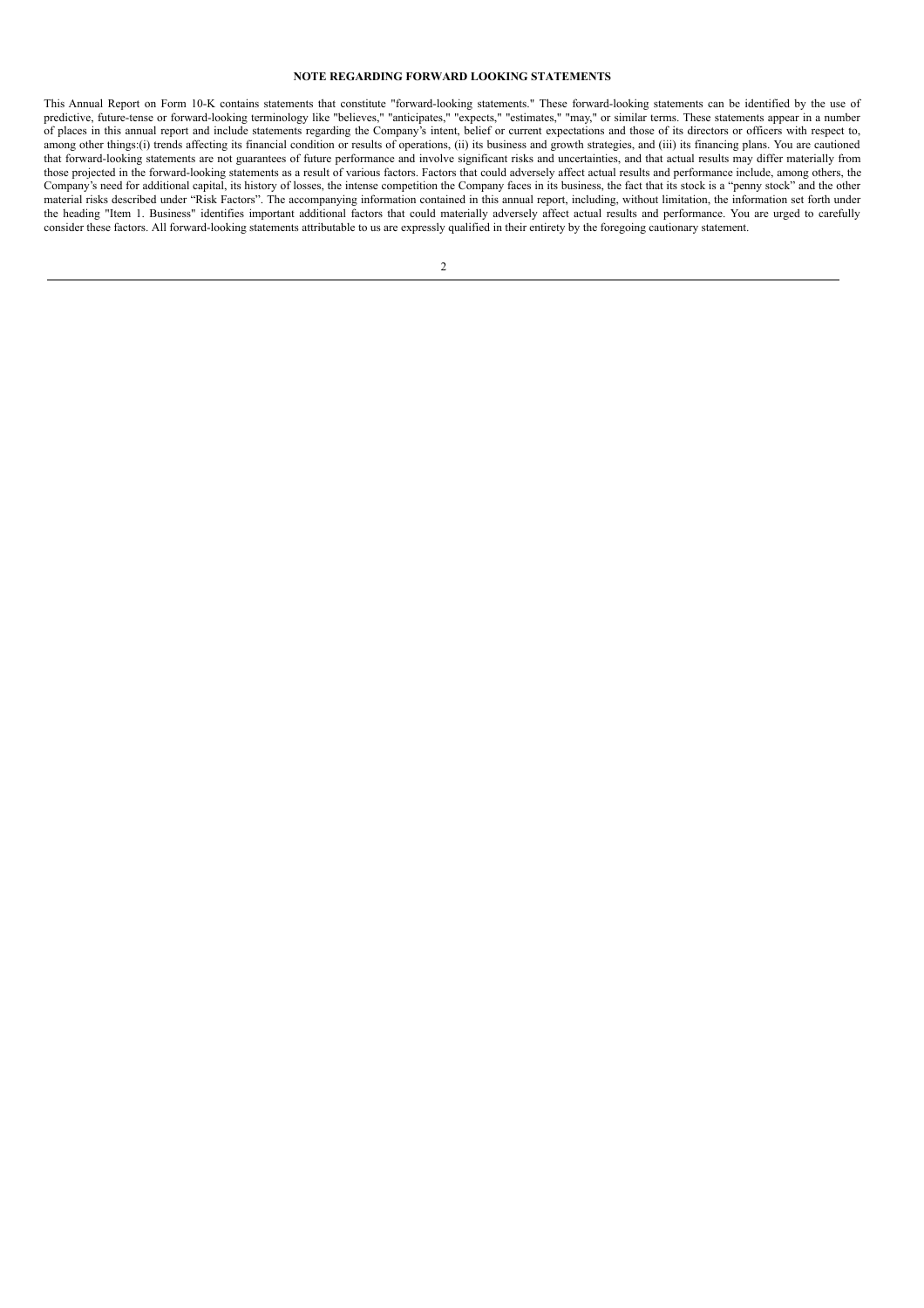## **FORM 10-K Table of Contents**

|                   |                                                                                                              | Page           |
|-------------------|--------------------------------------------------------------------------------------------------------------|----------------|
| <b>PARTI</b>      |                                                                                                              | 4              |
| Item 1.           | <b>Business</b>                                                                                              | $\overline{4}$ |
| Item 1A.          | <b>Risk Factors</b>                                                                                          | 5              |
| Item 1B.          | <b>Unresolved Staff Comments</b>                                                                             | 11             |
| Item 2.           | Properties                                                                                                   | 11             |
| Item 3.           | <b>Legal Proceedings</b>                                                                                     | 11             |
| Item 4.           | (Removed and Reserved)                                                                                       | 11             |
| <b>PART II</b>    |                                                                                                              | 12             |
| Item 5.           | Market for Registrant's Common Equity, Related Stockholder Matters and Issuer Purchases of Equity Securities | 12             |
| Item 6.           | Selected Financial Data                                                                                      | 13             |
| Item 7.           | Management's Discussion and Analysis of Financial Condition and Results of Operations                        | 13             |
| Item 7A.          | Quantitative and Qualitative Disclosures About Market Risk                                                   | 16             |
| Item 8.           | Financial Statements and Supplementary Data                                                                  | $F-1$          |
| Item 9.           | Changes in and Disagreements With Accountants on Accounting and Financial Disclosure                         | 17             |
| Item 9A.          | Controls and Procedures                                                                                      | 17             |
| Item 9B.          | Other Information.                                                                                           | 19             |
| <b>PART III</b>   |                                                                                                              | 20             |
| Item $10$ .       | Directors, Executive Officers and Corporate Governance                                                       | 20             |
| Item 11.          | <b>Executive Compensation</b>                                                                                | 24             |
| Item 12.          | Security Ownership of Certain Beneficial Owners and Management and Related Stockholder Matters               | 25             |
| Item 13.          | Certain Relationships and Related Transactions                                                               | 26             |
| Item 14.          | Principal Accounting Fees and Services                                                                       | 27             |
| <b>PART IV</b>    |                                                                                                              | 29             |
| Item $15.$        | Exhibits, Financial Statement Schedules                                                                      | 29             |
| <b>SIGNATURES</b> |                                                                                                              | 30             |
|                   |                                                                                                              |                |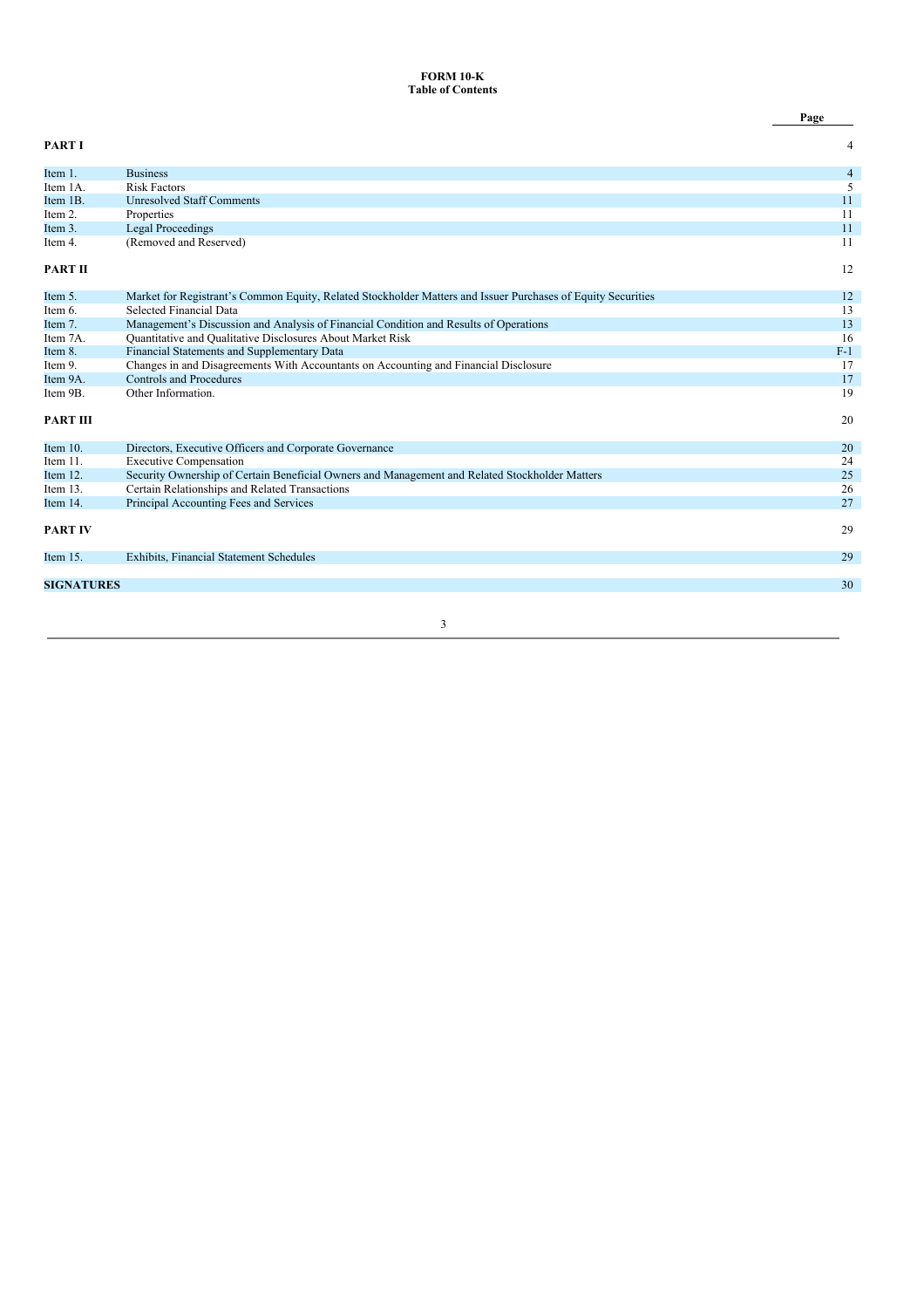## **PART I**

### **Item 1. Business**

The Registrant, SinoCubate, Inc., is sometimes referred to hereinafter as "SinoCubate" or the "Company." The Company was incorporated under the laws of the State of Florida on May 3, 1989 as Sparta Ventures Corp. and remained inactive until June 27, 1998. The name of the Company was changed to Thermal Ablation Technologies Corporation on October 8, 1998 and then to Poker.com, Inc. on August 10, 1999. On September 15, 2003, the Company changed its name to LegalPlay Entertainment Inc. and on November 8, 2006, the name of the Company was changed to Synthenol Inc. Effective November 3, 2008, the Company merged with and into a whollyowned subsidiary, SinoCubate, Inc., which remained the surviving entity of the merger. SinoCubate was formed in the State of Nevada on September 11, 2008. The merger resulted in a change of name of the Company from Synthenol Inc. to SinoCubate, Inc. and a change in the state of incorporation of the Company from Florida to Nevada.

On June 29, 2011, and on August 29, 2011, Viking Investments Group, LLC, a company controlled and managed by the Company's Chairman, Chief Executive Officer and President, Tom Simeo, incorporated under the laws of The Federation of St. Kitts and Nevis ("Viking Nevis"), sold 100,000 and 466,813 shares respectively of China Wood, Inc., publicly listed in the United States with the ticker "CNWD", (the "China Wood Shares") owned by Viking Nevis, in exchange for 1,912,000 and 12,569,420 newly issued restricted shares of SinoCubate respectively (the SinoCubate Shares"). On August 29, 2011, the Company acquired, from Tom Simeo, the Company's Chairman, Chief Executive Officer and President, Viking Investments Group, LLC, incorporated in Delaware ("Viking Delaware") for a value of One Hundred Dollars (\$100). By August 29, 2011, Viking Nevis completed the purchase of the China Wood Shares by having delivered a total of 566,813 shares of common stock in China Wood, Inc. to the Company. The China Wood Shares were registered in a Form S-1 Registration Statement declared effective by the SEC on April 7, 2011. The China Wood Shares are subject to a "Leak-Out Provision" whereby only a certain amount of shares can be sold per month up and until the first anniversary of the effective day of the aforementioned registration statement, April 7, 2012. In determining the fair value of the shares, the Company and Viking Nevis, agreed to use, where applicable, the closing bid price for the most recent trading days prior to the closing day of the transactions.

The Company's current business plan is to provide incubate resources and services to support the successful development of late stage, non-publicly-listed companies based in the United States and emerging growth countries with the ultimate goal and endeavor for them to become publicly listed in the United States. This incubate service includes financing, professional advisory services, board member services, CFO services, corporate governance advice and general corporate management advisory services to entrepreneurs and their advisers in consideration for a fee, comprised of either cash or equity, or a combination of both (hereinafter referred to as a "Transaction" or plural "Transactions"). It is believed that successful completion of a business incubation program increases the likelihood that a company will stay in business for the long term. SinoCubate is neither an underwriter as the term is defined in Section  $2(a)(1)$  of the Securities Act of 1933, nor an investment company pursuant to the Investment Company Act of 1940. SinoCubate is not an investment adviser pursuant to the Investment Advisers Act of 1940. SinoCubate is not registered with FINRA or SIPC.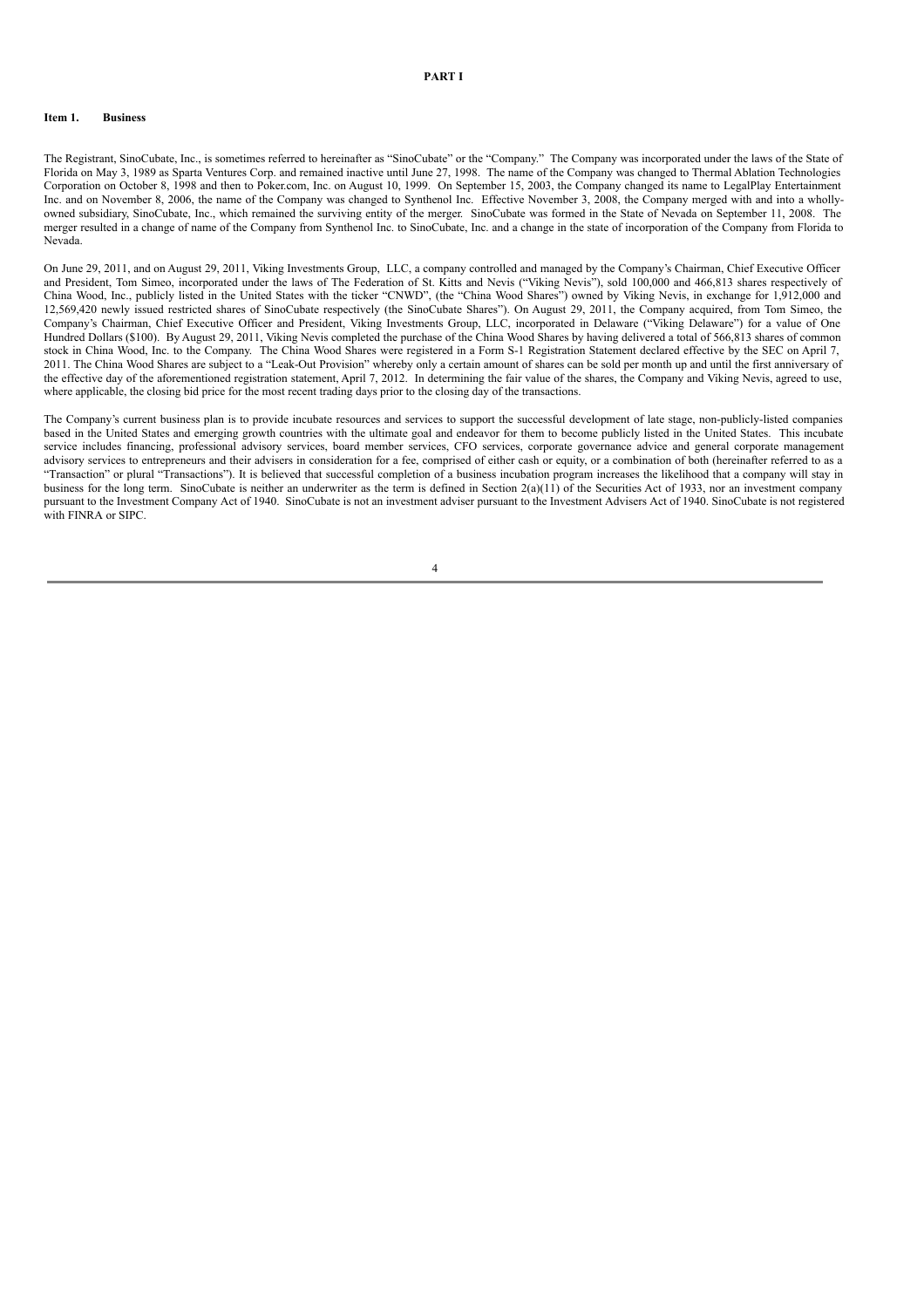This is a new direction for SinoCubate. Previously, SinoCubate's business plan had been focused on investigating and then, if deemed economically feasible, entering into contractual arrangements with entities that would have enabled SinoCubate to either purchase outright the assets and and/or business operations of such entities or to enter into business arrangements, such as joint ventures or similar other combinations with those entities. SinoCubate does not expect to see immediate economic results from its development and, ultimately, there can be no guarantee that the business model will develop to become successful and/or profitable.

On November 25, 2011, and on December 12, 2011, the Company entered into binding Letter of Intents with two new Chinese clients located in Beijing and Shanghai to provide those clients consulting and general business development services, including consultation regarding potential stock listings through reverse mergers in the United States. The Beijing client operates over 100 retail stores selling women's underwear. In addition to adding up to 200 more stores in the next two years, the client plans to establish a comprehensive online presence. The Shanghai client, a restaurant and tea house company, operates close to 130 stores in Shanghai and the Hunan province. The client plans to add 50 more stores per year during the next three years and to build a central kitchen serving 300 stores. Upon completion of the listing in the United States, the Company will own a stake in both of those clients.

On January 18, 2012, the Company signed an engagement letter with a new Chinese client located in Zhejiang Province to provide consulting and general business services, including consultation regarding potential stock listings via through a reverse merger in the United States. This client is in the apparel business and owns 3 clothing factories, several name brands and operates multiple retail stores in China, and exports some of its products to Russia, the United States, and other foreign countries. The client plans to increase its production facility, establish a comprehensive online presence and increase its retail chain in China, and to establish retail stores in the United States. Upon completion of the listing in the United States, the Company will own a stake in this client.

### **Item 1A. Risk Factors**

There are several material risks associated with the Company. You should carefully consider the risks and uncertainties described below, which all constitute material risks relating to the Company. If any of the following risks are realized, the Company's business, operating results and financial condition could be *harmed. This means investors could lose all or a part of their investment.*

### *Conflicts of Interest*

Certain conflicts of interest may exist between the Company and its Chief Executive Officer and Chairman, and its principal shareholder, Viking Nevis. Tom Simeo is also the principal officer of Viking Nevis. As a result, conflicts of interest may arise that can be resolved only through exercise of such judgment as is consistent with fiduciary duties to the Company. See "Certain Relationships and Related Transactions."

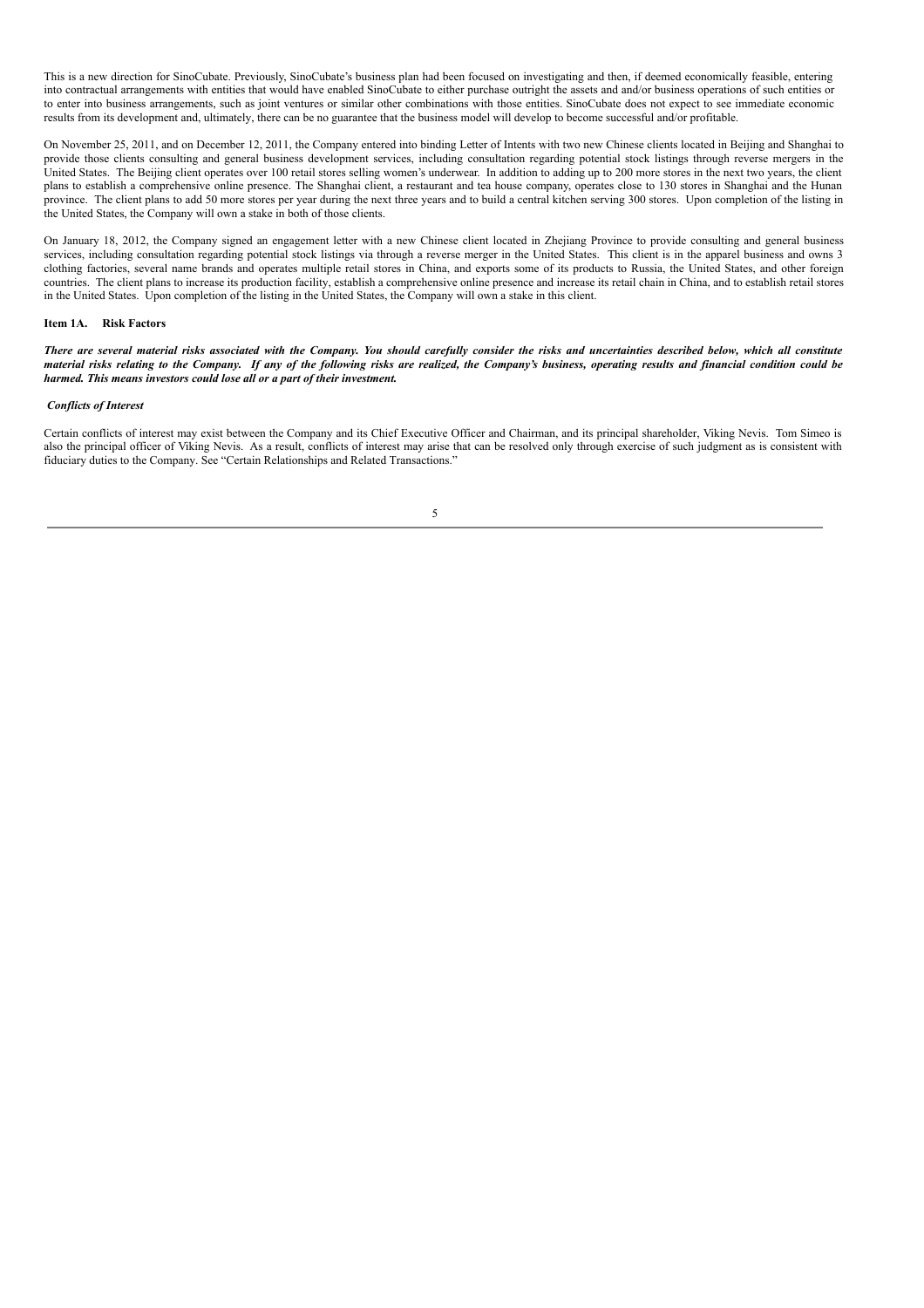### *Need for Additional Financing*

The Company currently has limited funds and the lack of additional funds may negatively impact the Company's ability to pursue its business strategy of providing incubating services, to include financing, professional advisory services, board member services, CFO services, corporate governance and general corporate management to entrepreneurs seeking to enter the capital markets in the US and elsewhere, or to acquire or enter into contractual arrangements with an entity to either acquire such entity or to enter into a contract arrangement that will enable the Company to manage such an entity. Even if the Company's funds prove to be sufficient to provide such services or to acquire an interest in, or complete a transaction with, an entity, the Company may not have enough capital to exploit the opportunity. The ultimate success of the Company may depend upon its ability to raise additional capital. The Company may investigate the availability, source, or terms that might govern the acquisition of additional capital but will not do so until it determines a need for additional financing. If additional capital is needed, there is no assurance that funds will be available from any source or, if available, that they can be obtained on terms acceptable to the Company. If not available, the Company's operations will be limited to those that can be financed with its modest capital.

#### *Regulation of Penny Stocks*

The Company's securities may be subject to a SEC rule that imposes special sales practice requirements upon broker-dealers who sell such securities to persons other than established customers or accredited investors. For purposes of the rule, the phrase "accredited investors" means, in general terms, institutions with assets in excess of \$5,000,000, or individuals having a net worth, or joint net worth with spouse, in excess of \$1,000,000 excluding the value of the person's primary residence or having an annual income that exceeds \$200,000 (or that, when combined with a spouse's income, exceeds \$300,000). For transactions covered by the rule, the broker-dealer must make a special suitability determination for the purchaser and receive the purchaser's written agreement to the transaction prior to the sale. Consequently, the rule may affect the ability of broker-dealers to sell the Company's securities and also may affect the ability of purchasers in this offering to sell their securities in any market that might develop.

In addition, the SEC has adopted a number of rules to regulate "penny stocks." Such rules include Rules 3a51-1, 15g-1, 15g-2, 15g-3, 15g-4, 15g-5, 15g-6, 15g-7, and 15g-9 under the Securities Exchange Act of 1934, as amended or the Exchange Act. Because the securities of the Company may constitute "penny stocks" within the meaning of the rules, the rules would apply to the Company and to its securities. The rules may further affect the ability of owners of shares to sell the securities of the Company in any market that might develop for them.

Shareholders should be aware that, according to SEC, the market for penny stocks has suffered in recent years from patterns of fraud and abuse. Such patterns include (i) control of the market for the security by one or a few broker-dealers that are often related to the promoter or issuer; (ii) manipulation of prices through prearranged matching of purchases and sales and false and misleading press releases; (iii) "boiler room" practices involving high-pressure sales tactics and unrealistic price projections by inexperienced sales persons; (iv) excessive and undisclosed bid-ask differentials and markups by selling broker-dealers; and (v) the wholesale dumping of the same securities by promoters and broker-dealers after prices have been manipulated to a desired level, along with the resulting inevitable collapse of those prices and with consequent investor losses.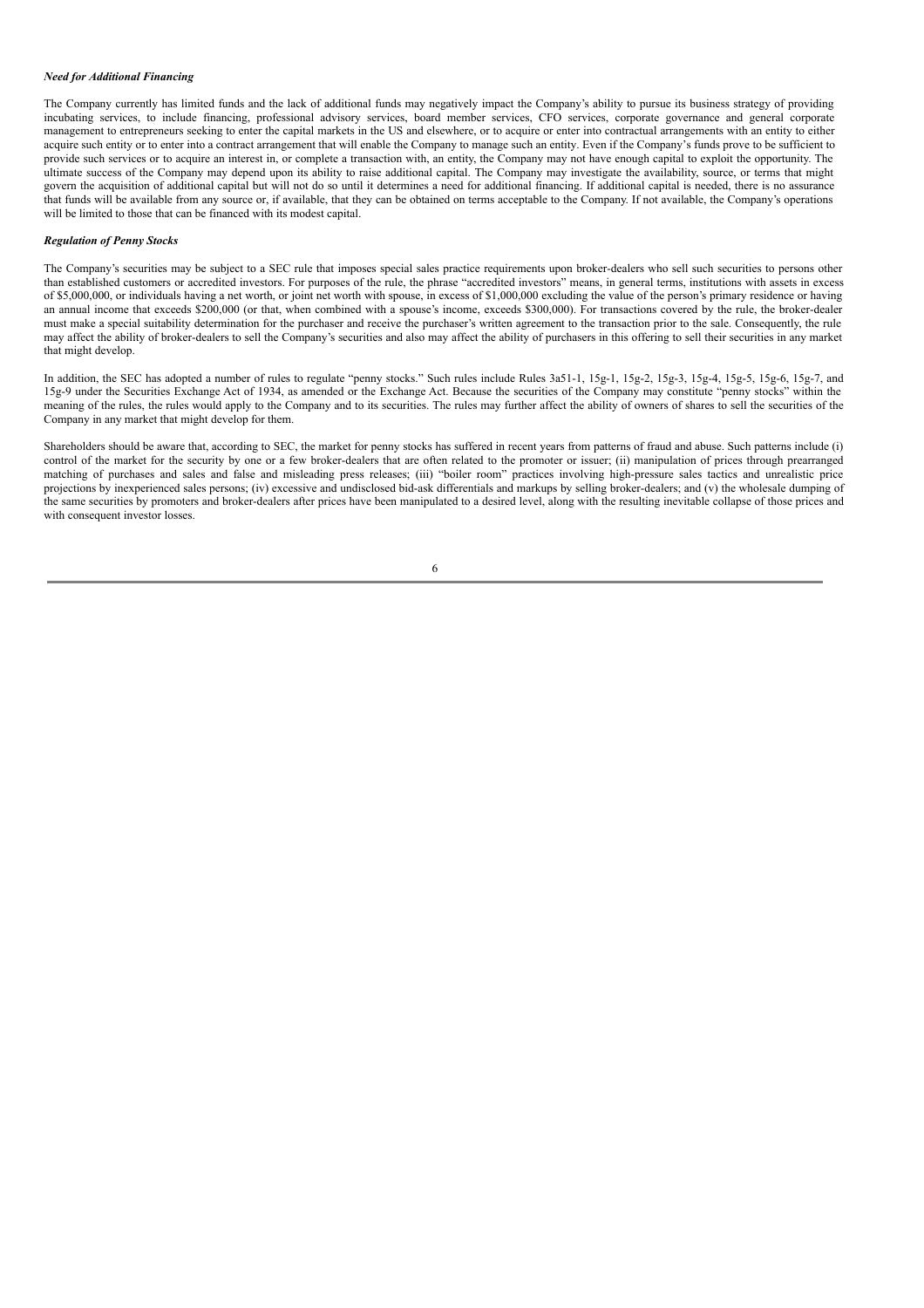## *Lack of Operating History*

Even though providing incubate services is an area that the Company's CEO is experienced in, the Company has only recently refocused its efforts on providing incubate services to companies in the United States and emerging growth countries. Due to the special risks inherent in the implementation of a new business emphasis and plan, the Company must be regarded as a new or start-up venture with all of the unforeseen costs, expenses, problems, and difficulties to which such ventures are subject.

## No Assurance of Success or Profitability, Especially in Light of the Likely Volatility of foreign Capital Markets

There is no assurance that the Company will be able to successfully implement its business plan and provided the contemplated services to its client companies. Even if the Company should be successful in providing its services to its client companies, there is a risk that developments regarding the political climate or capital markets in foreign countries could negatively impact our revenues, and there is no assurance that we will generate revenues or profits, or that the market price of the Company's common stock will be increased thereby.

#### *Impracticality of Exhaustive Investigation*

The Company has limited or no funds and, this, coupled with the lack of full-time management will likely make it impracticable to conduct a complete and exhaustive investigation and analysis of its opportunities with respect to its prospective client companies. Decisions will therefore likely be made without detailed feasibility studies, independent analysis, market surveys and the like which, if the Company had more funds available to it, would be desirable. The Company will be particularly dependent in making decisions upon information provided by its prospective client's promoter, owner, sponsor, or others associated with the business opportunity seeking the Company's participation. A significant portion of the Company's available funds may be expended for investigative expenses and other expenses related to preliminary aspects of providing incubate services to clients, and potential profits would therefore be lessened.

## *Lack of Diversification*

Because of the limited financial resources that the Company has, it is unlikely that the Company will be able to diversify its acquisitions or operations. The Company's probable inability to diversify its activities into more than one area will subject the Company to economic fluctuations within a particular business or industry and therefore increase the risks associated with the Company's operations.

## *Reliance upon Financial Statements*

The Company generally will require audited financial statements from companies with which it seeks to enter into a contractual arrangement. In cases where no audited financials are available, the Company will have to rely upon interim period unaudited information received from a prospective client company's management that has not been verified by outside auditors. The lack of the type of independent verification which audited financial statements would provide increases the risk that the Company, in evaluating a contractual arrangement with such a company, will not have the benefit of full and accurate information about the financial condition and recent interim operating history of that company. This risk increases the prospect that the contractual arrangement with such a company might prove to be an unfavorable one for the Company or the holders of the Company's securities.

$$
\phantom{0}7
$$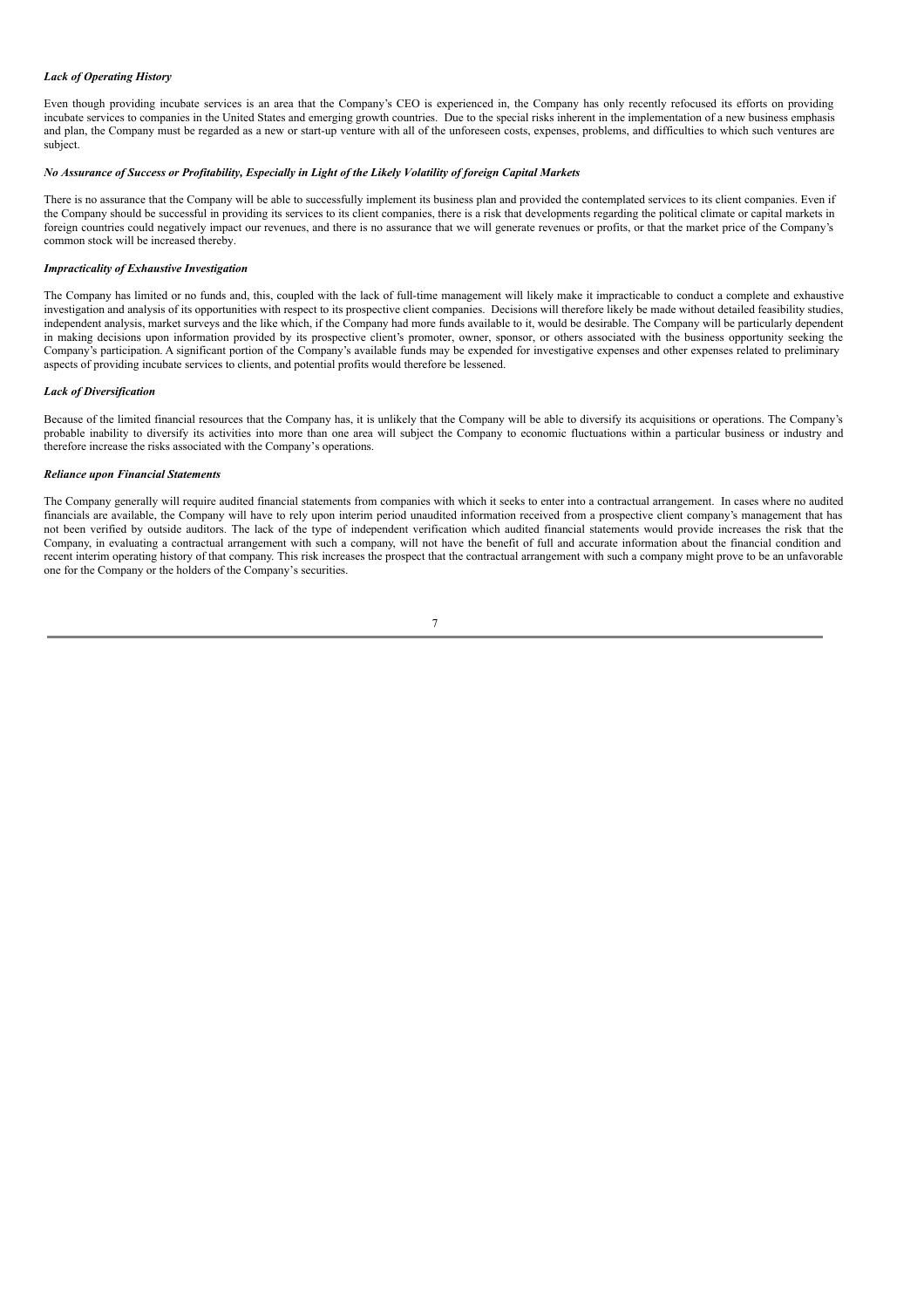Moreover, the Company will be subject to the reporting provisions of the Exchange Act, and thus will be required to furnish certain information about significant contractual arrangements, including audited financial statements for any business with which it enters into a contractual arrangement for control. Consequently, prospects that do not have, or are unable to provide reasonable assurances that they will be able to obtain, the required audited statements would not be considered by the Company to be appropriate clients so long as the reporting requirements of the Exchange Act are applicable. Should the Company, during the time it remains subject to the reporting provisions of the Exchange Act, complete into a contract for control of an entity for which audited financial statements prove to be unobtainable, the Company would be exposed to enforcement actions by the SEC and to corresponding administrative sanctions, including permanent injunctions against the Company and its management. The legal and other costs of defending an SEC enforcement action would have material, adverse consequences for the Company and its business. The imposition of administrative sanctions would subject the Company to further adverse consequences. In addition, the lack of audited financial statements would prevent the securities of the Company from becoming eligible for listing on NASDAQ, or on any existing stock exchange.

Moreover, the lack of such financial statements is likely to discourage broker-dealers from becoming or continuing to serve as market makers in the securities of the Company. Without audited financial statements, the Company would almost certainly be unable to offer securities under a registration statement pursuant to the Securities Act of 1933 or the Securities Act, and the ability of the Company to raise capital would be significantly limited until such financial statements were to become available.

### *Other Regulation*

A contractual arrangement for acquisition of equity ownership of or control may be of a company that is subject to rules and regulation by federal, state, local or foreign authorities. Compliance with such rules and regulations can be expected to be a time-consuming, expensive process and may limit other opportunities of the Company.

#### *Limited Participation of Management*

The Company is heavily dependent upon the skills, talents, and abilities of its Chief Executive Officer, Mr. Simeo, who currently has other business interests, to manage and implement its business plan.

## *Lack of Continuity in Management*

The Company does not have any employment agreements with Chief Executive Officer, Mr. Simeo, and as a result, there is no assurance Mr. Simeo will continue to be associated with the Company in the future. In connection with future business opportunities, it is possible that Mr. Simeo may resign as an officer and director of the Company subject to compliance with Section 14f of the Exchange Act. A decision to resign will be based upon the identity of the business opportunity and the nature of the transaction and is likely to occur without the vote or consent of the stockholders of the Company.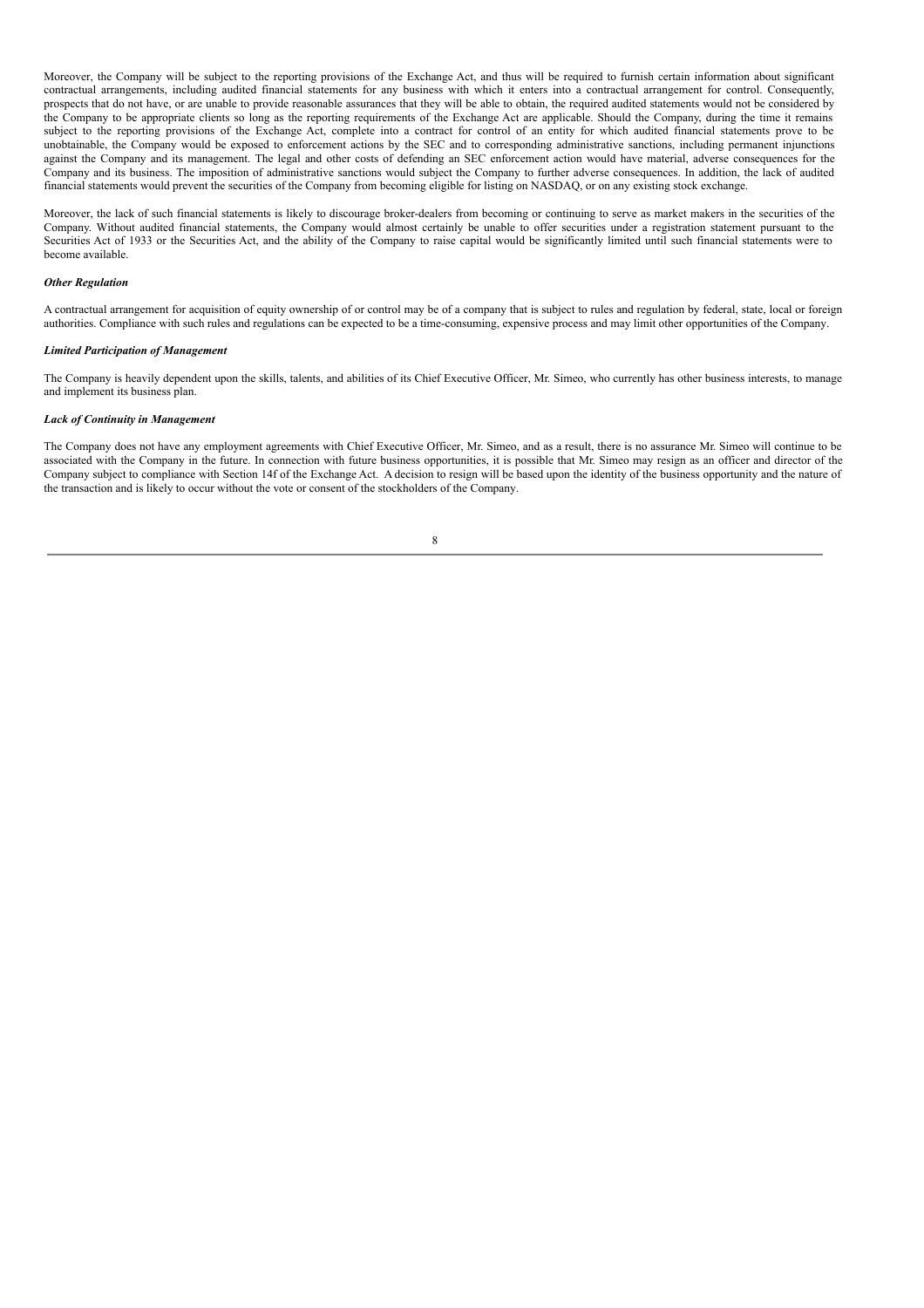#### *No Independent Audit Committee*

The Company does not have an independent Audit Committee of its Board of Directors. The entire Board of Directors functions as the Company's Audit Committee. The Sarbanes-Oxley Act of 2002, as amended or the SOX and rules and regulations adopted by the SEC to implement the SOX impose certain standards on listed companies relative to the maintenance and operations of Board of Directors Audit Committees, including but not limited to the requirement that Audit Committees be appointed, that membership of such committees comprise only independent directors, that a financial professional be among the membership of such committee and that such committee be afforded an adequate operating budget and be able to employ independent professional advisors. The SOX also requires that the Audit Committee oversee the work of a company's outside auditors and that the outside auditors be responsible to the Audit Committee. At this time, the Company is not in compliance with the requirements of the Sarbanes-Oxley Act as they relate to independent Board of Directors Audit Committees. The Company believes that under rules and regulations adopted by the SEC to implement these provisions of the SOX it is not required to comply with its requirements relating to the appointment of an Audit Committee of its Board of Directors and conforming with the enumerated standards and guidelines because the Company is not a "Listed Company" as defined therein. Notwithstanding, the Company may ultimately be determined not to be in compliance therewith and may therefore face penalties and restrictions on its operations until it comes into full compliance. Additionally, the Company's failure to comply with the provisions of the SOX could preclude it from being listed on NASDAQ or any other stock exchanges until it can show that it is in compliance. The Company's failure to be in compliance with the SOX could also present an impediment to a potential business combination where the target company intends that the Company apply for listing on NASDAQ or any other applicable stock exchanges.

### *Indemnification of Of icers and Directors*

Nevada statutes provide for the indemnification of the Company's directors, officers, employees, and agents, under certain circumstances, against attorney's fees and other expenses incurred by them in any litigation to which they become a party arising from their association with or activities on behalf of the Company. The Company will also bear the expenses of such litigation for any of its directors, officers, employees, or agents, upon such person's promise to repay the Company if it is ultimately determined that any such person shall not have been entitled to indemnification. This indemnification policy could result in substantial expenditures by the Company which it may be unable to recoup.

#### *Dependence upon Outside Advisors*

To supplement the Company's officers, directors and principal shareholders, the Company may be required to employ accountants, technical experts, appraisers, attorneys, or other consultants or advisors. The selection of any such advisors will be made by the Company without any input from stockholders. Furthermore, it is anticipated that such persons may be engaged on an "as needed" basis without a continuing fiduciary or other obligation to the Company. In the event the Company considers it necessary to hire outside advisors, such persons may be affiliates of the Company, if they are able to provide the required services.

#### *No Foreseeable Dividends*

The Company has not paid dividends on its common stock and does not anticipate paying such dividends in the foreseeable future.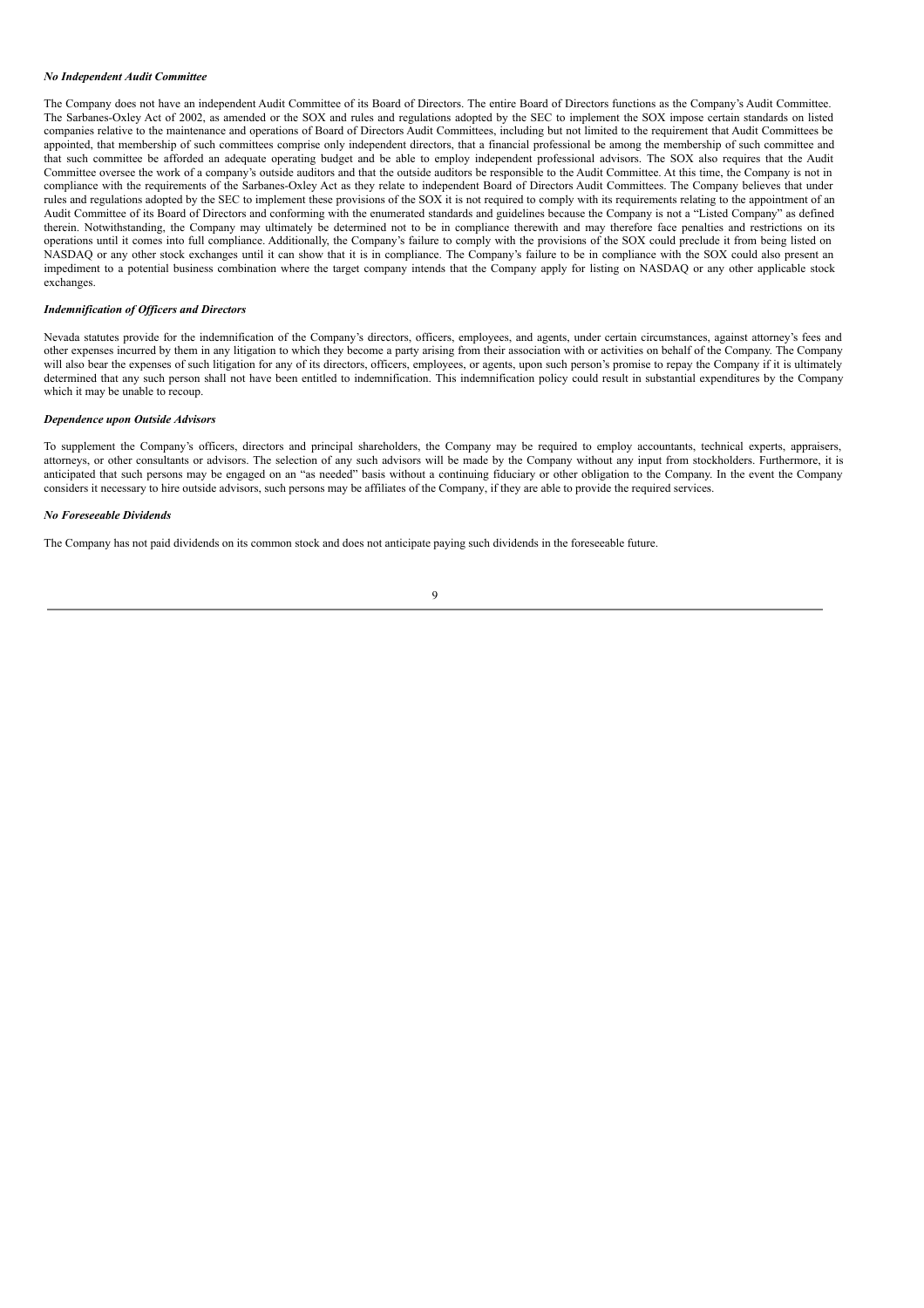#### *Loss of Control by Present Management and Shareholders*

The Company may consider, as consideration for future business opportunities, an amount of the Company's authorized but unissued common stock that would, upon issuance, represent the great majority of the voting power and equity of the Company. The result would be that another company's stockholders and management would control the Company, and the Company's Board of Directors and management could be replaced by persons unknown at this time. Such a merger would result in a greatly reduced percentage of ownership of the Company by its current shareholders.

#### *Rule 144 Sales*

The majority of the outstanding shares of common stock held by present stockholders are "restricted securities" within the meaning of Rule 144 under the Securities Act. As restricted shares, these shares may be resold only pursuant to an effective registration statement or under the requirements of Rule 144 or other applicable exemptions from registration under the Securities Act and as required under applicable state securities laws. Rule 144 in general requires restricted securities to be held for a particular length of time, and prescribes the conditions which must be satisfied prior to the sale of the securities. Under new amendments to Rule 144, if an issuer of securities, such as the Company, has been subject to reporting requirements of Section 13 or 15(d) of the Exchange Act for at least 90 days, then the restricted securities of such issuer are subject to a six-month holding period. Under the amendments, a non-affiliate that has held restricted securities of a reporting issuer for more than six months but less than one year can resell the securities in reliance on Rule 144, if current information is available for the issuer. After one year, the nonaffiliate may freely resell the restricted securities without regard to any Rule 144 condition. A non-affiliate of a non-reporting issuer must hold the securities for one year before any public resale. After one year, a non-affiliate may freely resell such securities without regard to Rule 144 conditions. Under the new amendments, Rule 144 is not available for the resale of securities initially issued by a shell company (reporting or non-reporting) or a former shell company unless certain conditions detailed under Rule 144 are met. A sale under Rule 144 or under any exemption from the Securities Act, if available, or pursuant to subsequent registration of shares of common stock of present stockholders, may have a depressive effect upon the price of the Company's common stock.

#### **Other Information**

Neither the Company nor any of its subsidiaries engaged in any research and development activities during 2011. The Company does not manufacture any products or engage in any activity that requires compliance with environmental laws.

## **Employees**

The Company, through its wholly owned subsidiary, Viking Delaware, employs approximately 10 people involved in business development, business analysis, financial consulting, execution and support of the Company's business.

## **Reports to Securities Holders**

The Company provides an annual report that includes its audited financial information to its shareholders upon written request. The Company also makes its financial information equally available to any interested parties or investors through compliance with the disclosure rules of the Exchange Act. The Company is subject to disclosure filing requirements including filing a Form 10-K annually and Form 10-Q quarterly. In addition, the Company will file Form 8-K and other proxy and information statements from time to time as required.

$$
10\quad
$$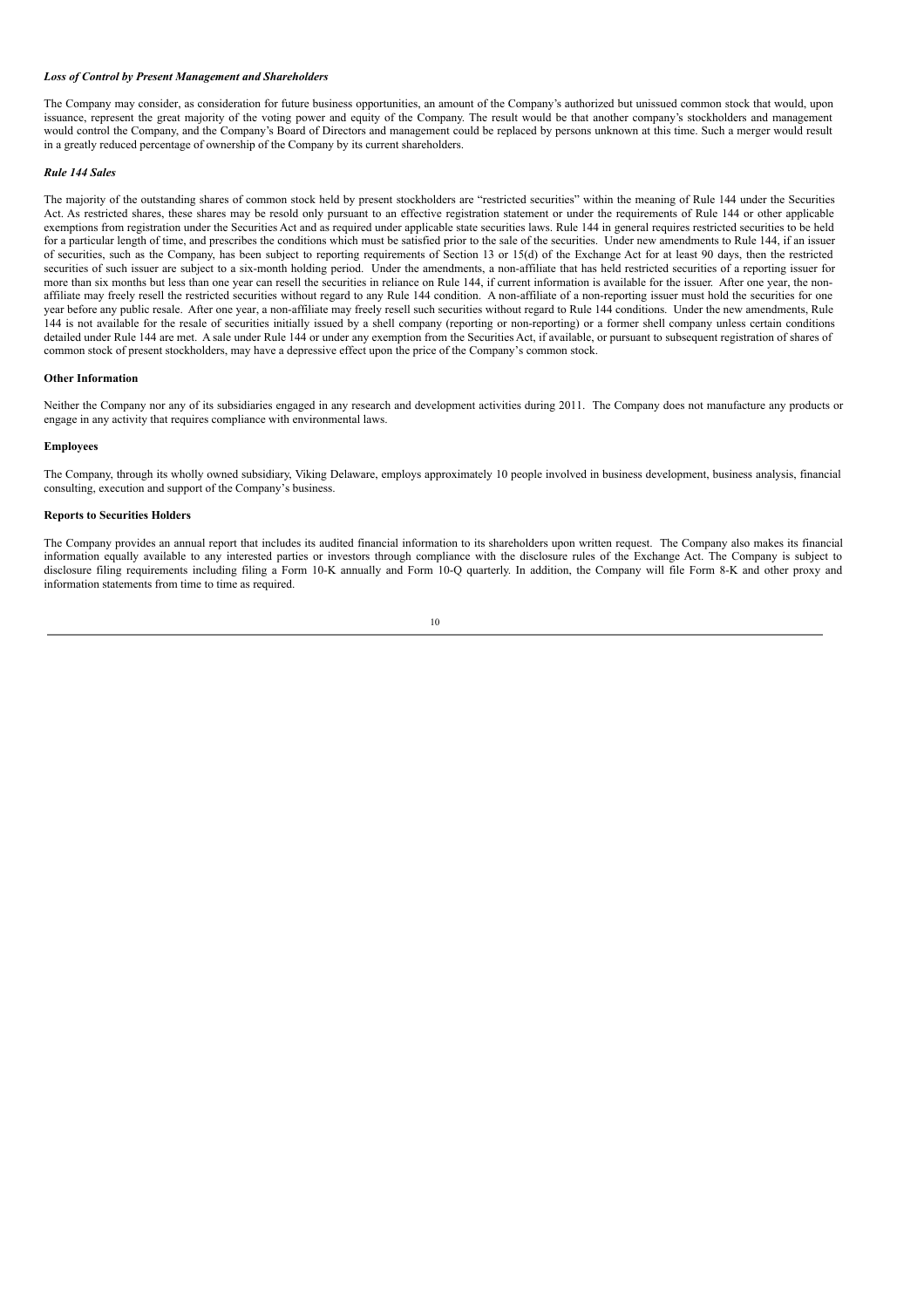The public may read and copy any materials that the Company files with the SEC at the SEC's Public Reference Room at 100 F Street NE, Washington, DC 20549. The public may obtain information on the operation of the Public Reference Room by calling the SEC at 1-800-SEC-0330. The SEC maintains an Internet site (http://www.sec.gov) that contains reports, proxy and information statements, and other information regarding issuers that file electronically with the SEC.

## **Item 1B. Unresolved Staff Comments**

Not applicable.

## **Item 2. Properties**

The principal executive office of the Company is located at located at Kerry Centre, 1515 West Nanjing Road, Suite 1002, Shanghai, P.R. China, 200040, where it leases office space.

# **Item 3. Legal Proceedings**

As of December 31, 2011, the Company was not a party to any pending or threatened legal proceedings.

## **Item 4. Mine Safety Disclosures**

Not applicable.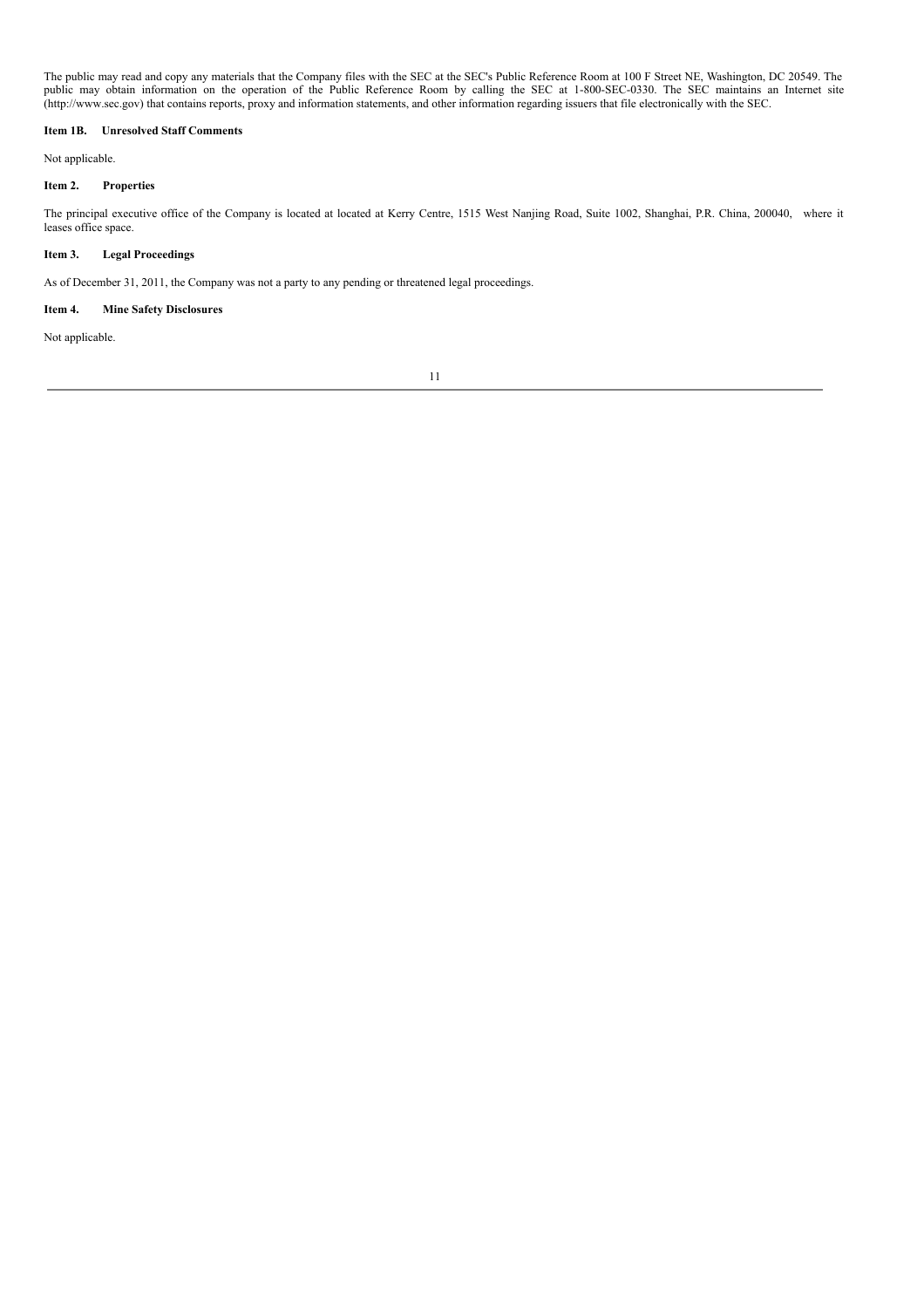## **PART II**

## Item 5. Market for Registrant's Common Equity, Related Stockholder Matters and Issuer Purchases of Equity Securities.

## **Market Information**

There is no "established trading market" for shares of the Company's common stock. As of December 31, 2011, the Company's common stock was quoted on the NASD OTC Bulletin Board under the symbol "SBAT.OB". No assurance can be given that any "established trading market" for the Company's common stock will develop or be maintained.

The range of high and low closing bid quotations for the Company's common stock during each quarter of the calendar years ended December 31 2011 and 2010, is shown below, as quoted by http://finance.yahoo.com . Prices are inter-dealer quotations, without retail mark-up, markdown or commissions and may not represent actual transactions.

### **Stock Quotations**

| <b>Ouarter Ended</b> | High Bid | <b>Low Bid</b> |
|----------------------|----------|----------------|
| March 31, 2010       | 0.20     | 0.20           |
| June 30, 2010        | 0.20     | 0.20           |
| September 30, 2010   | 0.21     | 0.21           |
| December 31, 2010    | 0.30     | 0.30           |
| March 31, 2011       | 0.30     | 0.30           |
| June 30, 2011        | 0.30     | 0.30           |
| September 30, 2011   | 0.20     | 0.20           |
| December 31, 2011    | 0.30     | 0.30           |

The future sale of the Company's presently outstanding "unregistered" and "restricted" common stock by present members of management and persons who own more than five percent of the Company's outstanding voting securities may have an adverse effect on any "established trading market" that may develop in the shares of the Company's common stock.

#### **Holders**

As of December 31, 2011, the Company had 45 shareholders of record of common stock, including shares held by brokerage clearing houses, depositories or otherwise in unregistered form. The Company does not know the beneficial owners of such shares.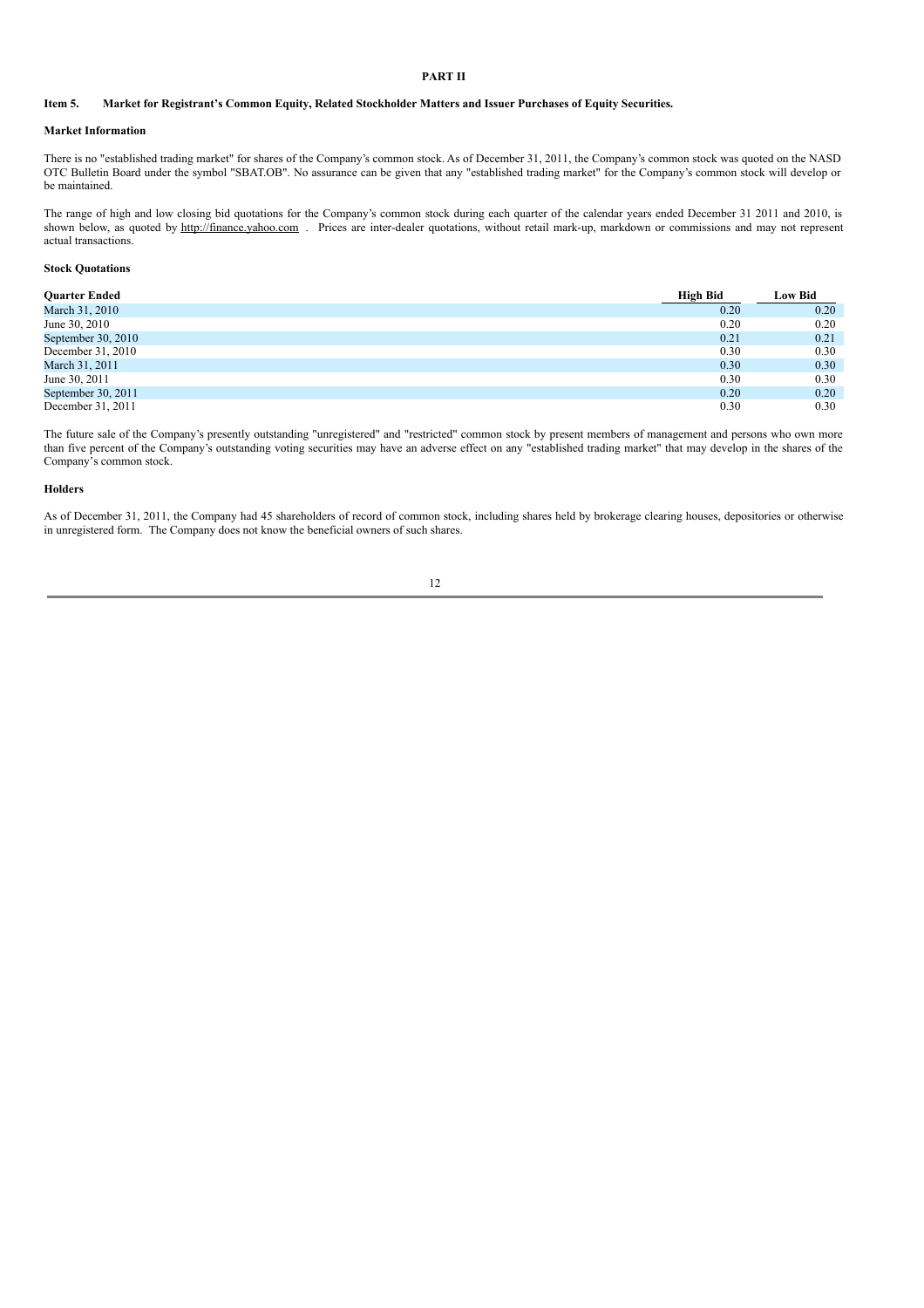#### **Item 6. Selected Financial Data**

The Company, as a smaller reporting company (as defined by Rule 12b-2 of the Exchange Act), is not required to furnish information required by this item.

## **Item 7. Management's Discussion and Analysis of Financial Condition and Results of Operations**.

You should read the following discussion and analysis in conjunction with the audited consolidated financial statements and notes thereto appearing elsewhere in this annual report on Form 10-K.

In preparing the management's discussion and analysis, the registrant presumes that you have read or have access to the discussion and analysis for the preceding fiscal year.

## **SPECIAL NOTE REGARDING FORWARD-LOOKING STATEMENTS**

This document includes "forward-looking statements" within the meaning of the Private Securities Litigation Reform Act of 1995, as amended or the Reform Act. All statements other than statements of historical fact are "forward-looking statements" for purposes of federal and state securities laws, including, but not limited to, any projections of earning, revenue or other financial items; any statements of the plans, strategies and objectives of management for future operations; any statements concerning proposed new services or developments; any statements regarding future economic conditions of performance; and statements of belief; and any statements of assumptions underlying any of the foregoing. Such forward-looking statements involve known and unknown risks, uncertainties and other factors which may cause the actual results, performance or achievements of the Company to be materially different from any future results, performance or achievements expressed or implied by such forward-looking statements. Such factors include, among others, the following: the Company's ability to raise capital and the terms thereof; and other factors referenced in the Form 10-K.

The use in this Form 10-K of such words as "believes", "plans", "anticipates", "expects", "intends", and similar expressions are intended to identify forward-looking statements, but are not the exclusive means of identifying such statements. These forward-looking statements present the Company's estimates and assumptions only as of the date of this report. Except for the Company's ongoing obligation to disclose material information as required by the federal securities laws, the Company does not intend, and undertakes no obligation, to update any forward-looking statements.

Although the Company believes that the expectations reflected in any of the forward-looking statements are reasonable, actual results could differ materially from those projected or assumed or any of the Company's forward-looking statements. The Company's future financial condition and results of operations, as well as any forwardlooking statements, are subject to change and inherent risks and uncertainties.

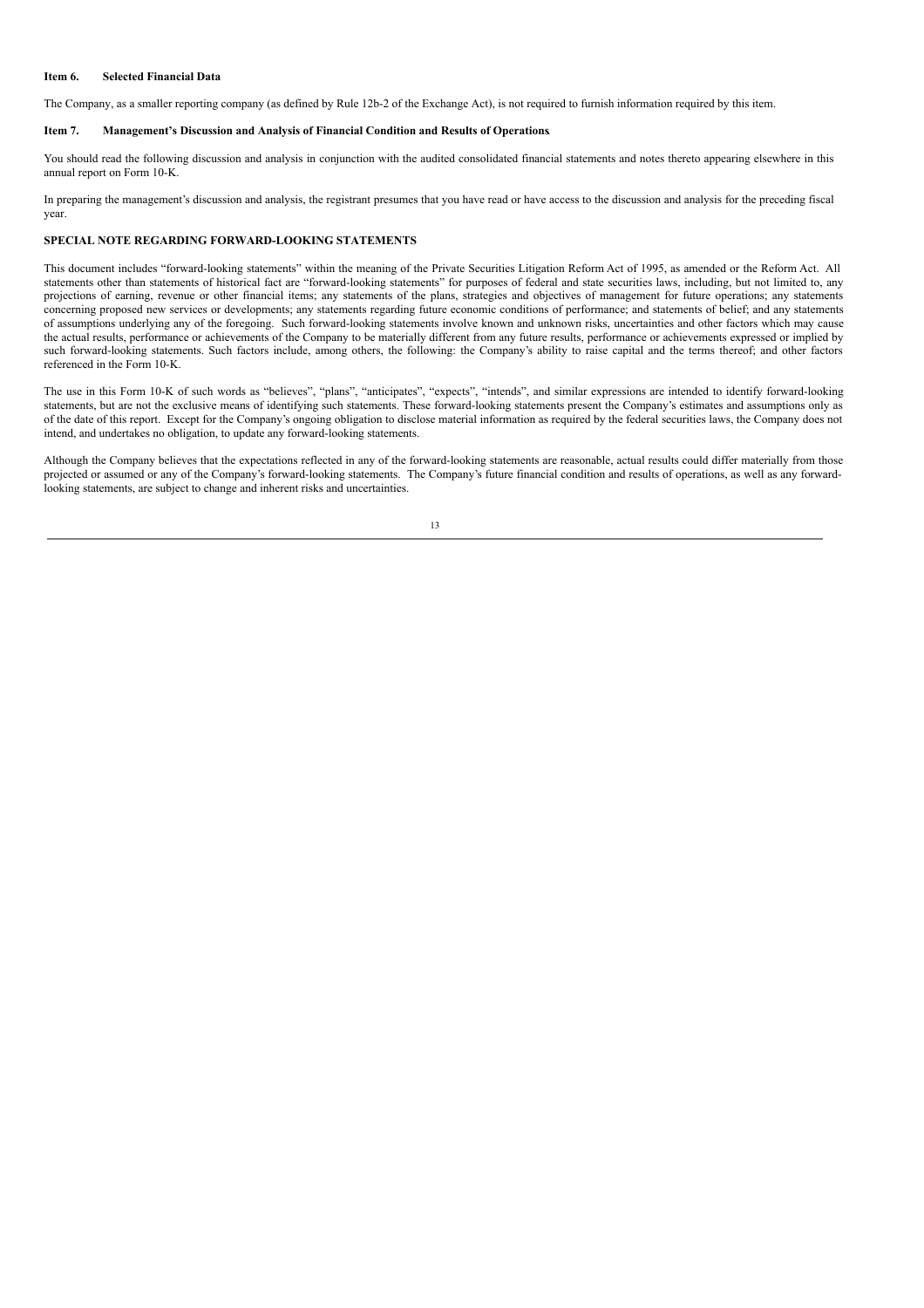## **PLAN OF OPERATIONS**

#### *Overview*

The Company's current business plan is to provide incubate resources and services to support the successful development of late stage, non-publicly-listed companies based in the United States and emerging growth countries with the ultimate goal and endeavor for them to become publicly listed in the United States. This incubate service include financing, professional advisory services, board member services, CFO services, corporate governance advice and general corporate management advisory services to entrepreneurs and their advisers in consideration for a fee, comprised of either cash or equity, or a combination of both (hereinafter referred to as a "Transaction" or plural "Transactions"). It is believed that successful completion of a business incubation program increases the likelihood that a company will stay in business for the long term. SinoCubate is neither an underwriter as the term is defined in Section 2(a)(11) of the Securities Act of 1933. SinoCubate is not an investment company pursuant to the Investment Company Act of 1940. SinoCubate is not an investment adviser pursuant to the Investment Advisers Act of 1940. SinoCubate is not registered with FINRA or SIPC.

This is a new direction for SinoCubate. Previously, SinoCubate's business plan had been focused on investigating and then, if deemed economically feasible, entering into contractual arrangements with entities that would have enabled SinoCubate to either purchase outright the assets and and/or business operations of such entities or to enter into business arrangements, such as joint ventures or similar other combinations with those entities. SinoCubate does not expect to see immediate economic results from its development and, ultimately, there can be no guarantee that the business model will develop to become successful and/or profitable.

#### *Going Concern Qualification*

The Company's ability to continue as a going concern is dependent upon its ability to generate future profitable operations and/or to obtain the necessary financing to meet its obligations and repay its liabilities arising from normal business operations when they come due. Management has no formal plan in place to address this concern but considers that the Company will be able to obtain additional funds by equity financing and/or related party advances; however there is no assurance of additional funding being available.

## **RESULTS OF CONTINUING OPERATIONS**

The following discussion of the consolidated financial condition and results of operation of the Company should be read in conjunction with the consolidated financial statements and the related Notes included elsewhere in this Report.

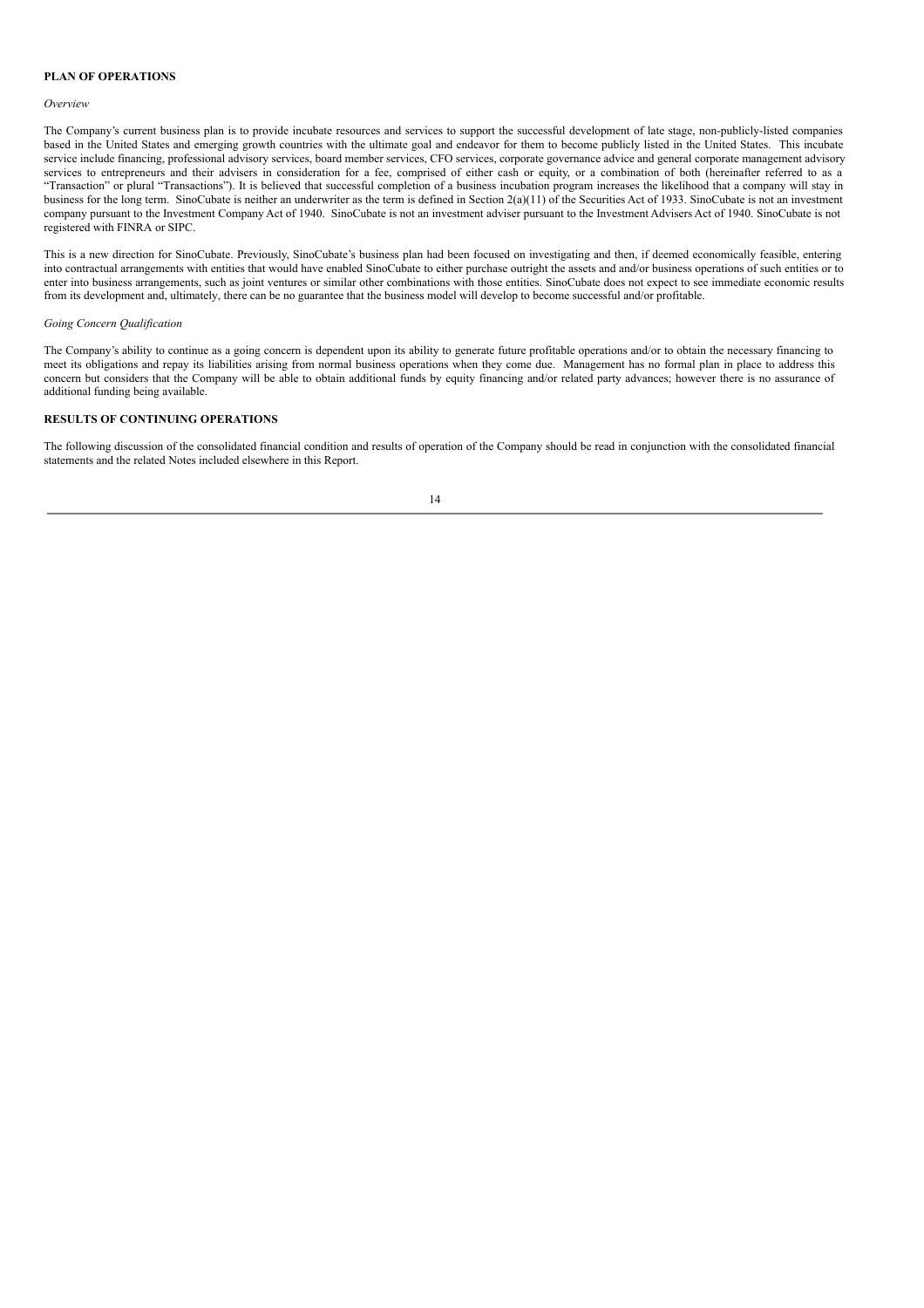### *Liquidity and Capital Resources*

#### At December 31, 2011 the Company had working capital deficiency of US\$ 20,075

At December 31, 2011, the Company had a holding of 566,813 shares of China Wood, with the open market bid price at December 31, 2011 of US\$6 per share with an aggregate value of approximately US\$3,400,878. However, the stock is currently illiquid, and the management arbitrarily estimates and anticipates a fair market price per share of US\$4.00 (see Note 5 to the financial statements). Such estimate is based on Viking Nevis'subsequent Guaranty Agreement, executed by Viking Nevis, on April 11, 20112, whereby Viking Nevis agreed to repurchase all 566,813 shares of China Wood for US\$4.00 per share if the 45-day volume-weighted average price (VWAP)\* of the shares of China Wood equaled US4.00 per share or less.

\*Volume-weighted average price (VWAP) is the ratio of the value traded to total volume traded over a particular time horizon. It is a measure of the average price a stock traded at over the trading horizon.

#### *Revenue*

The Company had no net sales at December 31, 2011 or December 31, 2010.

#### *Expenses*

The operating expenses were \$3,637,578 in the year ended December 31, 2011, compared with \$25,198 for the corresponding period in 2010. The increase was mainly due to office rental fees, wages, the office expenses and impairment loss on long-term investment.

#### *Net Loss*

The Company incurred a net loss of \$ 3,637,564 in the year ended December 31, 2011, compared with net loss of \$25,198 in the year ended December 31, 2010. The increase in net loss was mainly due to rental fees, wages and the office expenses.

## *Of Balance Sheet Arrangements*

The Company does not have any off balance sheet arrangements that have or are reasonably likely to have a current or future effect on its financial condition, changes in financial condition, revenues or expenses, results of operations, liquidity or capital expenditures or capital resources that is material to an investor in the Company's securities.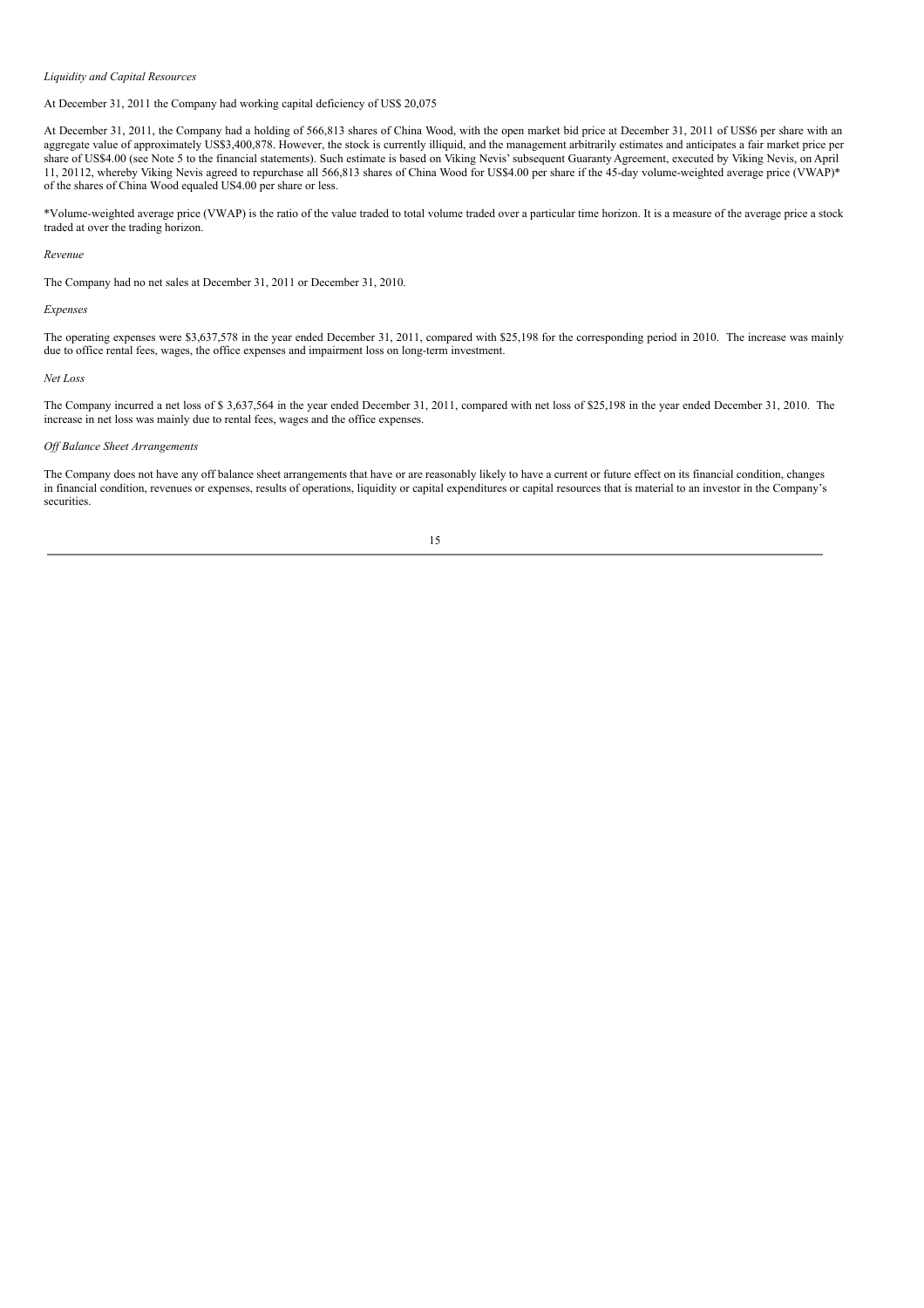# *Seasonality*

The Company' operating results are not affected by seasonality.

## *Inflation*

The Company's business and operating results are not affected in any material way by inflation.

# **Item 7A. Quantitative and Qualitative Disclosures About Market Risk.**

The Company, as a smaller reporting company (as defined by Rule 12b-2 of the Exchange Act), is not required to furnish information required by this item.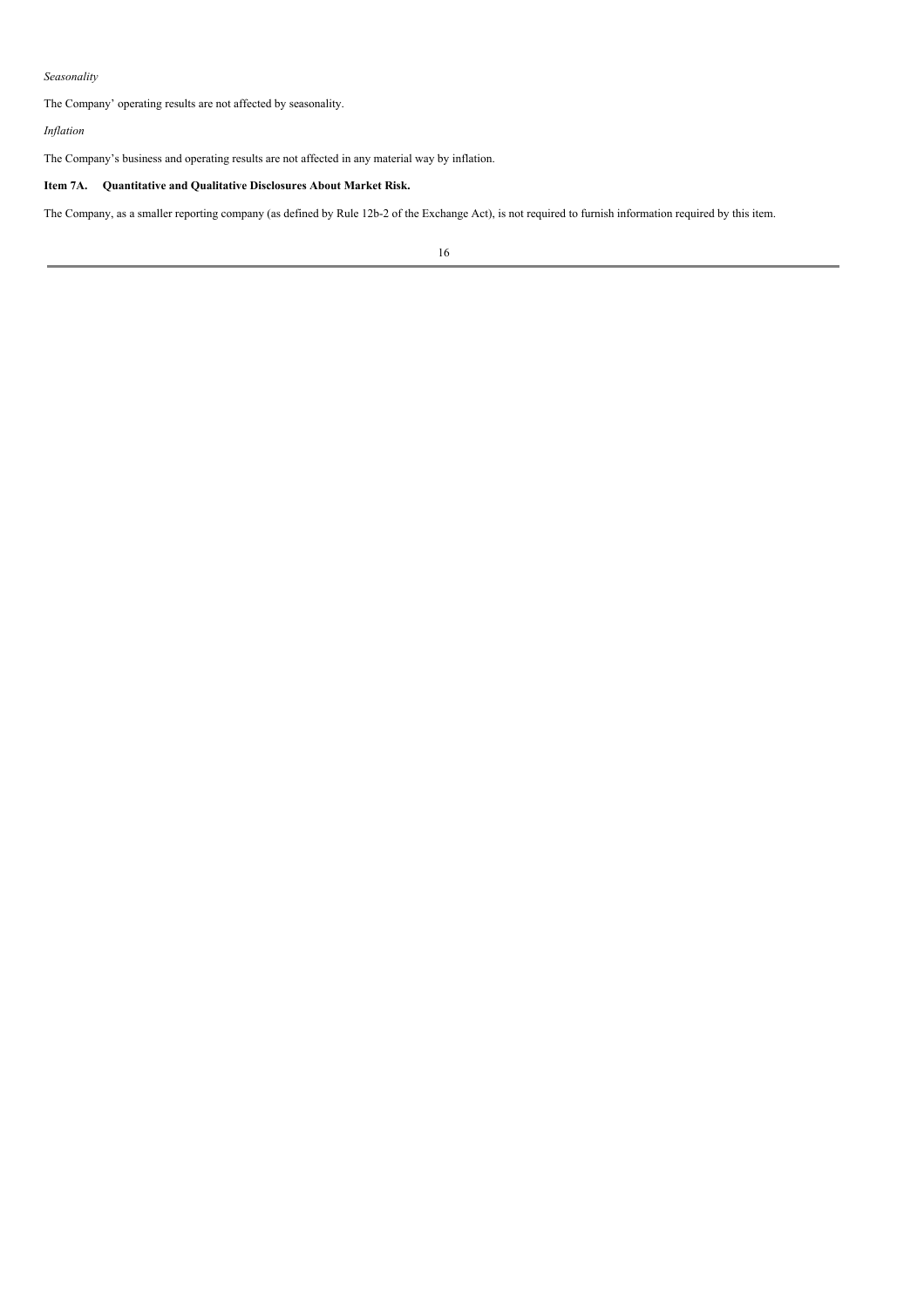#### Item 8. Financial Statements and Supplementary Data

| Report of Independent Registered Public Accountants Firm | $F-2$      |
|----------------------------------------------------------|------------|
| <b>Balance Sheet</b>                                     | $F-3$      |
| Statement of Operations and Comprehensive Loss           | $F-4$      |
| Statement of Cash Flows (audited)                        | $F-5-F-6$  |
| Statement of Stockholders' Deficiency (audited)          | $F-7-F-9$  |
| Notes to Financial Statements                            | $F-10-F19$ |
|                                                          |            |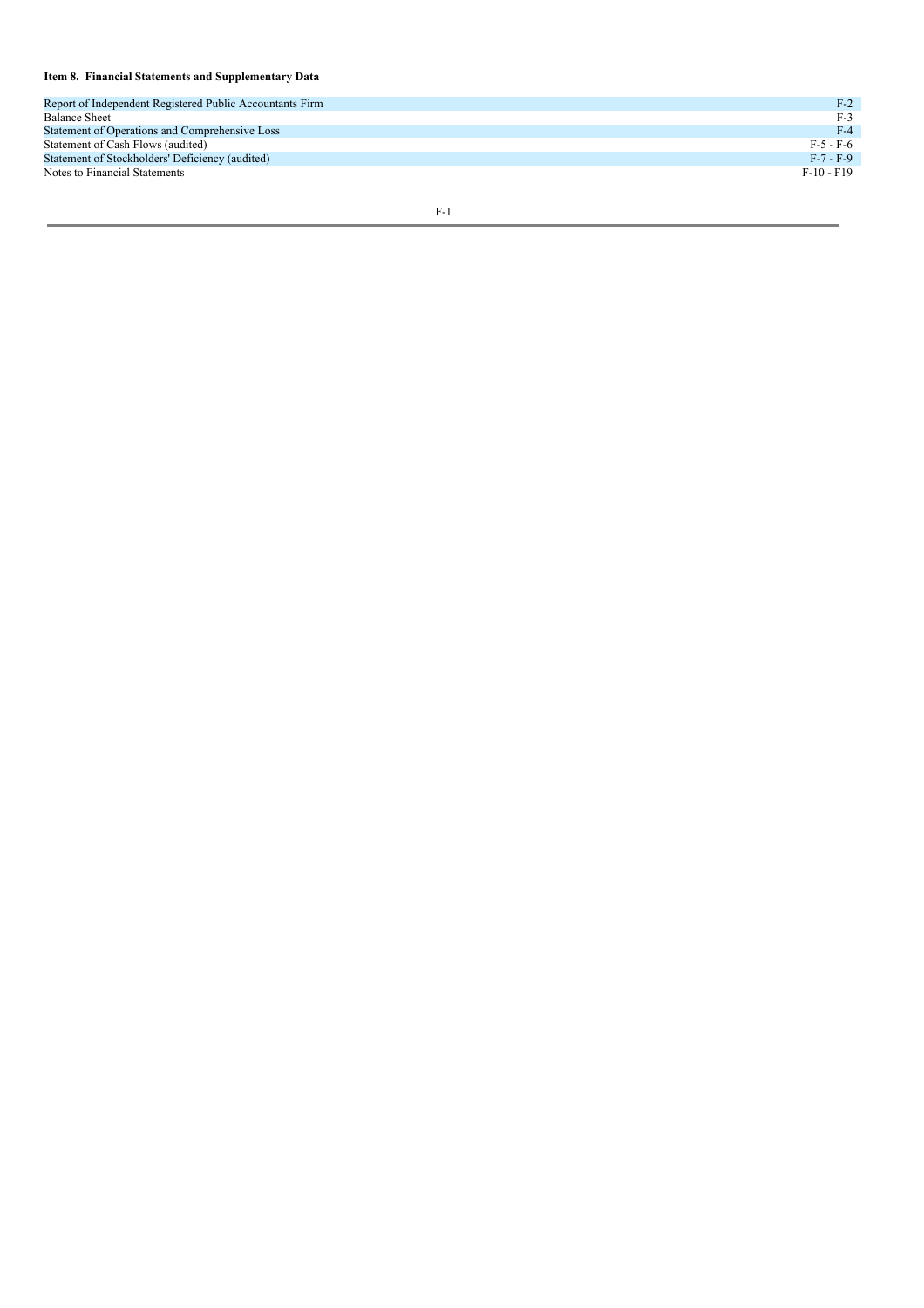## **REPORT OF INDEPENDENT REGISTERED PUBLIC ACCOUNTING FIRM**

To the Board of Directors and Stockholders of SinoCubate, Inc. (A Development Stage Company)

We have audited the accompanying consolidated balance sheets of SinoCubate, Inc. (the "Company") as of December 31, 2011 and 2010, and the related consolidated statements of operations, comprehensive loss, statement of stockholders' equity, and cash flows for the years then ended. These consolidated financial statements are the responsibility of the Company's management. Our responsibility is to express an opinion on these consolidated financial statements based on our audits. We did not audit the financial statements of the Company from the date of inception to December 31, 2007, which statements reflect cumulative total assets of \$66,273 and cumulative expenses of \$1,057,305 for the period from inception to December 31, 2007. Those statements were audited by another auditor whose report has been furnished to us, and our opinion, insofar as it relates to the cumulative financial information from inception of the development stage on January 1, 2004 to December 31, 2007, is based solely on the report of the other auditor.

We conducted our audits in accordance with the standards of the Public Company Accounting Oversight Board (United States). Those standards require that we plan and perform the audit to obtain reasonable assurance about whether the financial statements are free of material misstatement. The Company is not required to have, nor were we engaged to perform, an audit of its internal control over financial reporting. Our audits included consideration of internal control over financial reporting as a basis for designing audit procedures that are appropriate in the circumstances, but not for the purpose of expressing an opinion on the effectiveness of the Company's internal controls over financial reporting. Accordingly, we express no such opinion. An audit includes examining, on a test basis, evidence supporting the amounts and disclosures in the financial statements. An audit also includes assessing the accounting principles used and significant estimates made by management, as well as evaluating the overall financial statement presentation. We believe that our audits provide a reasonable basis for our opinion.

In our opinion based on our audits and the report of the other accounting firm the consolidated financial statements referred to above present fairly, in all material respects, the financial position of the Company as of December 31, 2011 and 2010 and the results of its operations and its cash flows for the years then ended and for the period from inception of the development stage on January 1, 2004 to December 31, 2011 in conformity with generally accepted accounting principles in the United States of America.

The accompanying consolidated financial statements have been prepared assuming that the Company will continue as a going concern. As discussed in Note 1 to the financial statements, the Company is a development stage company and has no established source of revenue. Management's plans regarding these matters are also disclosed in Note 1. These conditions raise substantial doubt about its ability to continue as a going concern. The financial statements do not include any adjustments that might result from the outcome of these uncertainties.

 $F-2$ 

Toronto, Ontario, Canada Chartered Accountants

April 14, 2012 Licensed Public Accountants

2300 Yonge Street, Suite 1500 Toronto, Ontario M4P 1E4 Tel: 416 785 5353 Fax: 416 785 5663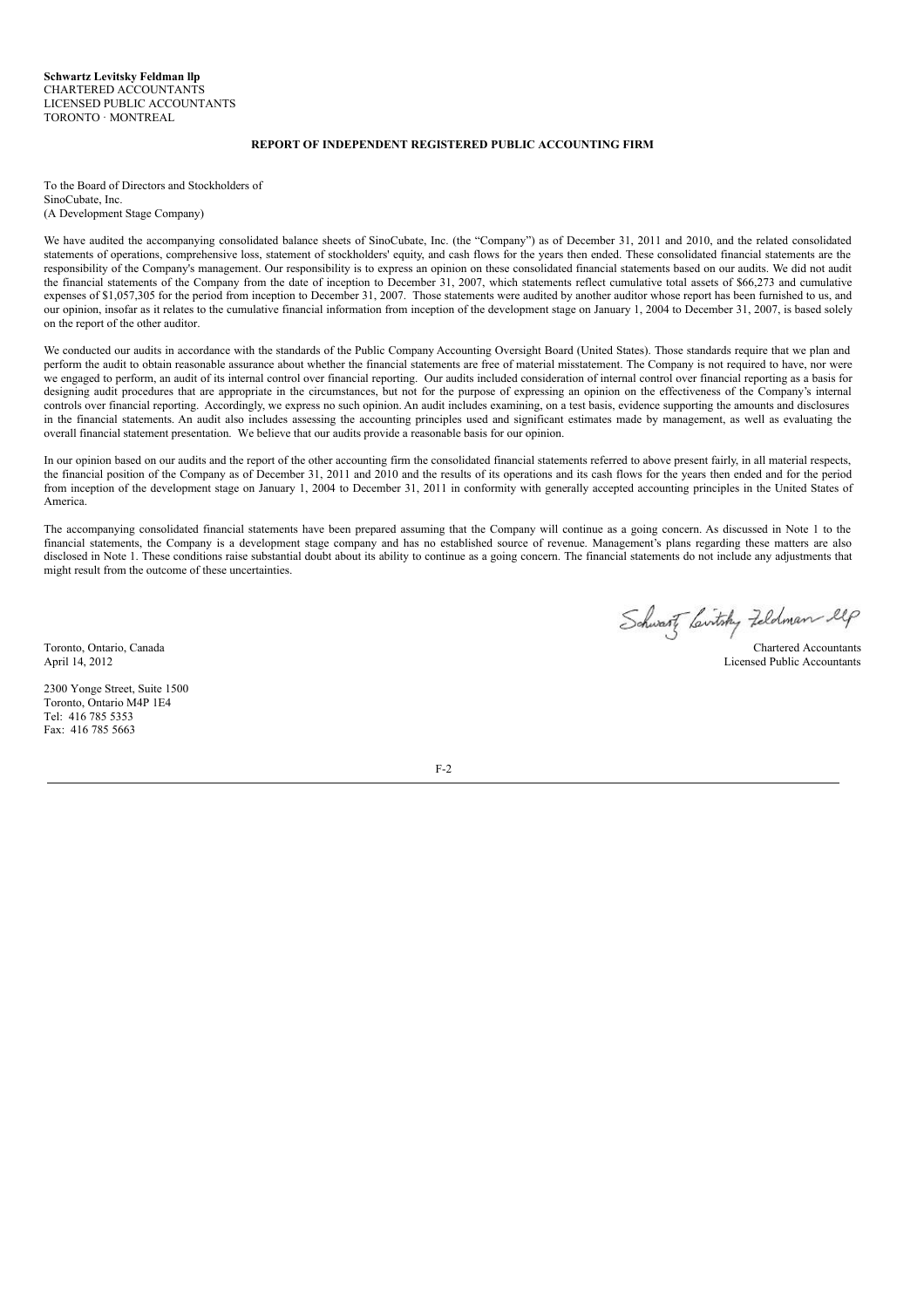#### **SINOCUBATE, INC.** (A Development Stage Company) Consolidated Balance Sheets (Audited) (Amounts expressed in US dollars)

|                                                                  |              | December 31 |    |                          |  |
|------------------------------------------------------------------|--------------|-------------|----|--------------------------|--|
|                                                                  |              | 2011        |    | 2010                     |  |
| <b>ASSETS</b>                                                    |              |             |    |                          |  |
| Cash                                                             | $\mathbb{S}$ | 7,946       | \$ | $\overline{\phantom{a}}$ |  |
| Other receivables                                                |              | 718         |    |                          |  |
| Total current assets                                             |              | 8,664       |    | $\overline{\phantom{a}}$ |  |
| Long-term Investment (Notes 4)                                   |              | 2,267,252   |    |                          |  |
|                                                                  |              |             |    |                          |  |
| <b>TOTAL ASSETS</b>                                              | \$           | 2,275,916   | \$ |                          |  |
|                                                                  |              |             |    |                          |  |
| <b>LIABILITIES AND STOCKHOLDERS'EQUITY</b>                       |              |             |    |                          |  |
| <b>LIABILITIES</b>                                               |              |             |    |                          |  |
| <b>Current</b> liabilities                                       |              |             |    |                          |  |
| Accrued expenses                                                 | \$           | 28,739      | \$ |                          |  |
| <b>TOTAL LIABILITIES</b>                                         | $\mathbf S$  | 28,739      | \$ |                          |  |
| Related Party Transactions (Note 3)                              |              |             |    |                          |  |
| Commitment (Note 6)                                              |              |             |    |                          |  |
| Subsequent Event (Note 11)                                       |              |             |    |                          |  |
| <b>STOCKHOLDER'S EQUITY</b>                                      |              |             |    |                          |  |
| Capital Stock                                                    |              |             |    |                          |  |
| Preferred stock, \$0.001 par value, 5,000,000 shares authorized, |              |             |    |                          |  |
| no shares issued or outstanding as of December 31, 2011 and      |              |             |    |                          |  |
| 2010 (Note 9)                                                    |              |             |    |                          |  |
| Common stock, \$0.001 par value, 100,000,000 shares              |              |             |    |                          |  |
| authorized and outstanding 18,553,778 shares issued              |              |             |    |                          |  |
| as of December 31, 2011, and 995,655 shares issued               |              |             |    |                          |  |
| as of December 31, 2010 (Note 9)                                 | $\mathbb{S}$ | 18,554 \$   |    | 996                      |  |
| Additional Paid-In Capital (Note 9)                              |              | 8,227,046   |    | 2,359,863                |  |
| Deficit                                                          |              | (1,305,454) |    | (1,305,454)              |  |
| Deficit accumulated during the development stage                 |              | (4,692,969) |    | (1,055,405)              |  |
| <b>TOTAL STOCKHOLDER'S EQUITY</b>                                |              | 2,247,177   |    |                          |  |
|                                                                  |              |             |    |                          |  |
| TOTAL LIABILITIES AND STOCKHOLDERS'EQUITY                        | \$           | 2,275,916   | \$ |                          |  |

The accompanying notes are an integral part of these consolidated financial statements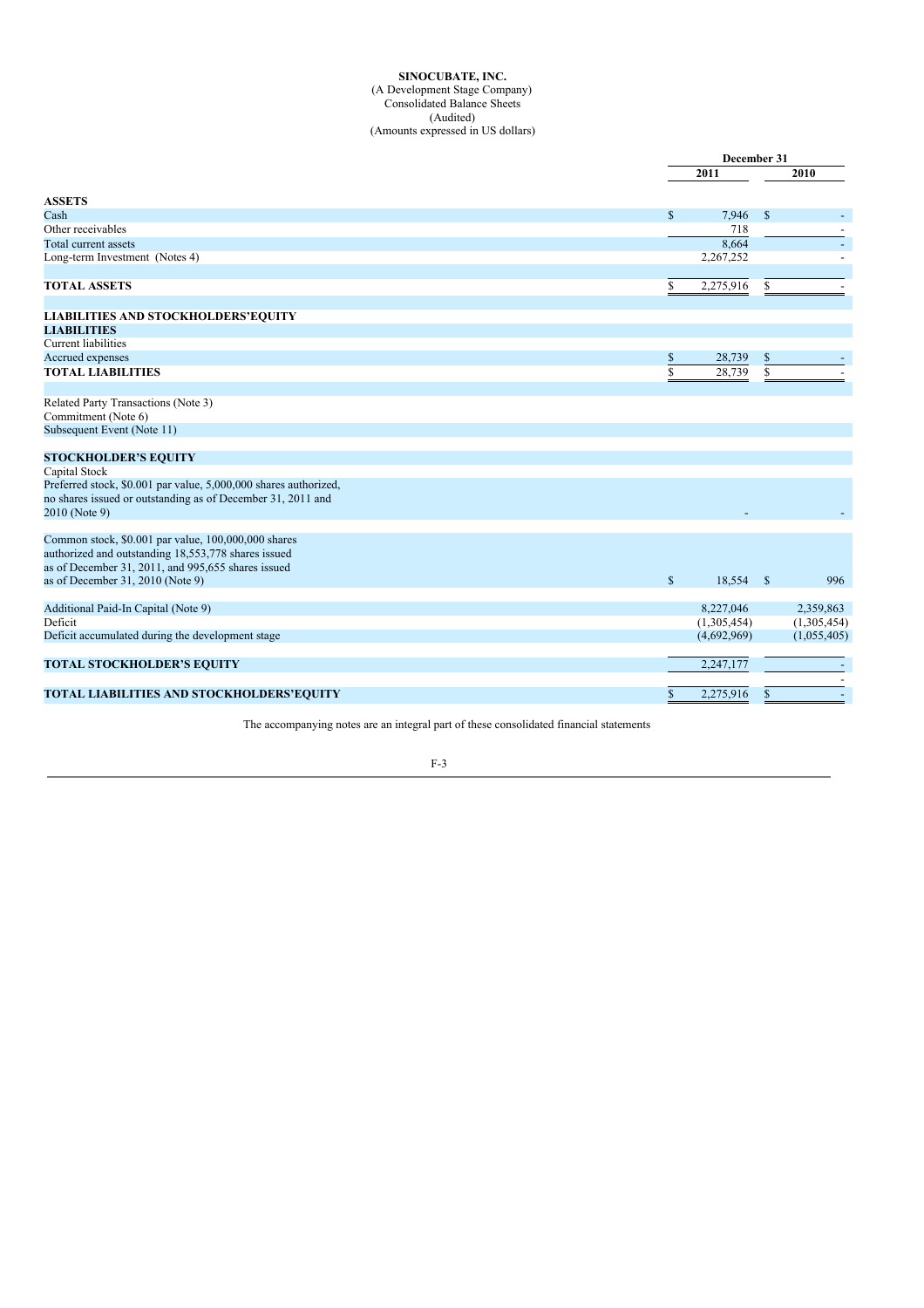## **SINOCUBATE, INC.** (A Development Stage Company) Consolidated Statement Of Operations And Comprehensive Loss (Audited)

(Amounts expressed in US dollars)

|                                                  | For the Year<br><b>Ended</b><br>December 31,<br>2011 | For the Year<br>Ended<br>December 31,<br>2010 | January 1,<br>2004 (Date of<br><b>Inception</b> of<br>the<br>Development<br>Stage) to<br><b>December</b><br>31, 2011 |  |  |
|--------------------------------------------------|------------------------------------------------------|-----------------------------------------------|----------------------------------------------------------------------------------------------------------------------|--|--|
| General and administrative expenses:             |                                                      |                                               |                                                                                                                      |  |  |
| Amortization                                     | $\mathbb{S}$<br>$\blacksquare$                       | $\mathcal{S}$                                 | $\mathbb{S}$<br>27,077                                                                                               |  |  |
| Bad debt                                         |                                                      |                                               | 525                                                                                                                  |  |  |
| Corporate promotion                              |                                                      |                                               | 13,920                                                                                                               |  |  |
| Finance charges                                  |                                                      |                                               | 27,397                                                                                                               |  |  |
| Insurance                                        | $\overline{a}$                                       |                                               | 15,901                                                                                                               |  |  |
| Interest on notes payable                        |                                                      |                                               | 34,648                                                                                                               |  |  |
| Management and consultant fees                   | $\overline{a}$                                       |                                               | 314,374                                                                                                              |  |  |
| Office supplies and miscellaneous expenses       | 24,675                                               | 3,198                                         | 75,617                                                                                                               |  |  |
| Professional fees                                | 35,739                                               | 22,000                                        | 367,256                                                                                                              |  |  |
| Rent                                             | 43,676                                               |                                               | 59,987                                                                                                               |  |  |
| Wages                                            | 734,902                                              |                                               | 819,160                                                                                                              |  |  |
| Impairment loss on long-term investment (note 4) | 2,798,586                                            |                                               | 2,798,586                                                                                                            |  |  |
| Loss before other items                          | (3,637,578)                                          | (25, 198)                                     | (4,554,448)                                                                                                          |  |  |
| Other items:                                     |                                                      |                                               |                                                                                                                      |  |  |
| Loss on disposition of equipment                 |                                                      |                                               | (15,028)                                                                                                             |  |  |
| Write-down of intangible assets                  |                                                      |                                               | (50,001)                                                                                                             |  |  |
| Write-off of payables                            |                                                      |                                               | 73,607                                                                                                               |  |  |
| Write-off of notes payable                       |                                                      |                                               | 14,823                                                                                                               |  |  |
| Gain on settlement of lawsuit                    |                                                      |                                               | 44,445                                                                                                               |  |  |
| Gain on sale of investment                       | $\overline{a}$                                       |                                               | 31,874                                                                                                               |  |  |
| Other income                                     | 14                                                   |                                               | 42,544                                                                                                               |  |  |
| Loss from continuing operations                  | (3,637,564)                                          | (25, 198)                                     | (4,412,184)                                                                                                          |  |  |
| Operating loss from discontinued operations      | $\overline{a}$                                       |                                               | (388,905)                                                                                                            |  |  |
| Gain on sales of discontinued operations         | ÷                                                    |                                               | 108,120                                                                                                              |  |  |
| Net loss and Comprehensive loss                  | $\mathbf{\$}$<br>(3,637,564)                         | $\mathcal{S}$<br>(25, 198)                    | (4,692,969)<br>\$                                                                                                    |  |  |
| Basic and diluted Loss per common share          | (0.84)                                               | (0.03)                                        |                                                                                                                      |  |  |
| Weighted average number of common share          |                                                      |                                               |                                                                                                                      |  |  |
| outstanding – basic and diluted                  | 4,306,118                                            | 995,655                                       |                                                                                                                      |  |  |

The accompanying notes are an integral part of these consolidated financial statements.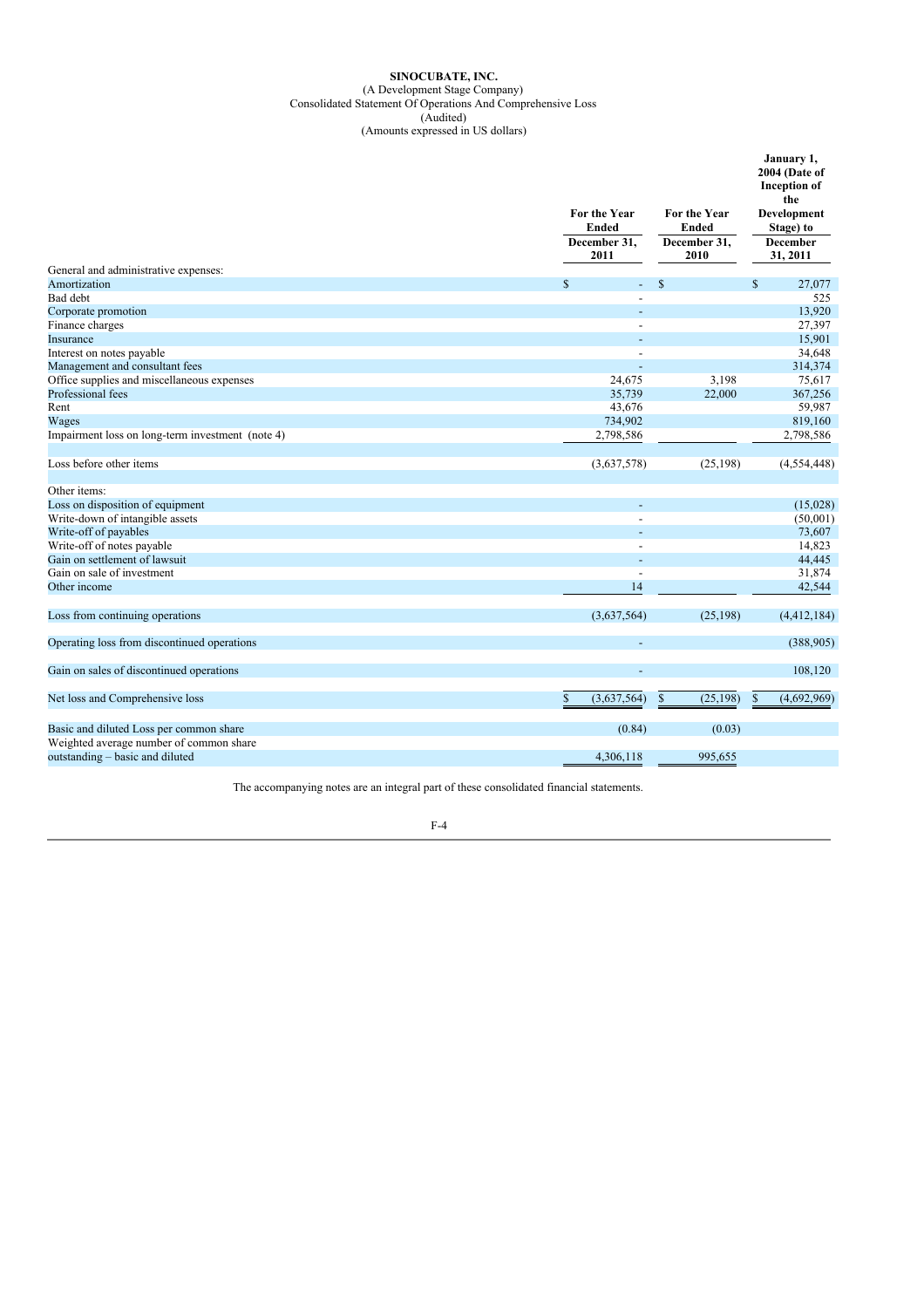#### **SINOCUBATE, INC.**

**January 1,**

(A Development Stage Company) Consolidated Statement Of Cash Flows

(Audited) (Amounts expressed in US dollars)

| Cash flows from operating activities:                                       | For the Year<br><b>Ended</b><br>December 31.<br>2011 | For the Year<br><b>Ended</b><br>December 31,<br>2010 | 2004 (Date of<br><b>Inception</b> of<br>the<br>Development<br>Stage) to<br><b>December</b><br>31, 2011 |  |
|-----------------------------------------------------------------------------|------------------------------------------------------|------------------------------------------------------|--------------------------------------------------------------------------------------------------------|--|
|                                                                             |                                                      |                                                      |                                                                                                        |  |
| Net loss                                                                    | <sup>\$</sup><br>$(3,637,564)$ \$                    | $(25,198)$ \$                                        | (4,692,969)                                                                                            |  |
| Adjustments to reconcile net loss to net cash used in operating activities: |                                                      |                                                      |                                                                                                        |  |
| Finance charges                                                             |                                                      |                                                      | 27,387                                                                                                 |  |
| Accrued interest on notes payable                                           |                                                      |                                                      | 31,414                                                                                                 |  |
| Amortization                                                                |                                                      |                                                      | 27,077                                                                                                 |  |
| Expenses and service costs assumed by shareholders                          | 769,378                                              | 25,198                                               | 871,886                                                                                                |  |
| Foreign exchange effect on notes payable                                    |                                                      |                                                      | 5,303                                                                                                  |  |
| Issuance of common stock for services                                       |                                                      |                                                      | 1,000                                                                                                  |  |
| Stock-based compensation                                                    |                                                      |                                                      | 28,480                                                                                                 |  |
| Loss on disposition of equipment                                            |                                                      |                                                      | 225,184                                                                                                |  |
| Write-down of intangible assets                                             |                                                      |                                                      | 360,001                                                                                                |  |
| Write-off of payables                                                       |                                                      |                                                      | (73,607)                                                                                               |  |
| Write-off of notes payable                                                  |                                                      |                                                      | (18, 729)                                                                                              |  |
| Gain on settlement of lawsuit                                               |                                                      |                                                      | (44, 445)                                                                                              |  |
| Gain on sale of discontinued operations                                     |                                                      |                                                      | (108, 121)                                                                                             |  |
| Gain on sale of investments                                                 |                                                      |                                                      | (31, 874)                                                                                              |  |
| Other income                                                                |                                                      |                                                      | (42, 530)                                                                                              |  |
| Impairment loss on long-term investment (note 4)                            | 2,798,586                                            |                                                      | 2,798,586                                                                                              |  |
| Changes in non-cash working capital items:                                  |                                                      |                                                      |                                                                                                        |  |
| Increase in accrued expenses                                                | 28,739                                               |                                                      | 28,739                                                                                                 |  |
| Other receivables                                                           | (718)                                                |                                                      | 142,803                                                                                                |  |
| Cash used in continuing operations                                          | (41, 579)                                            |                                                      | (464, 415)                                                                                             |  |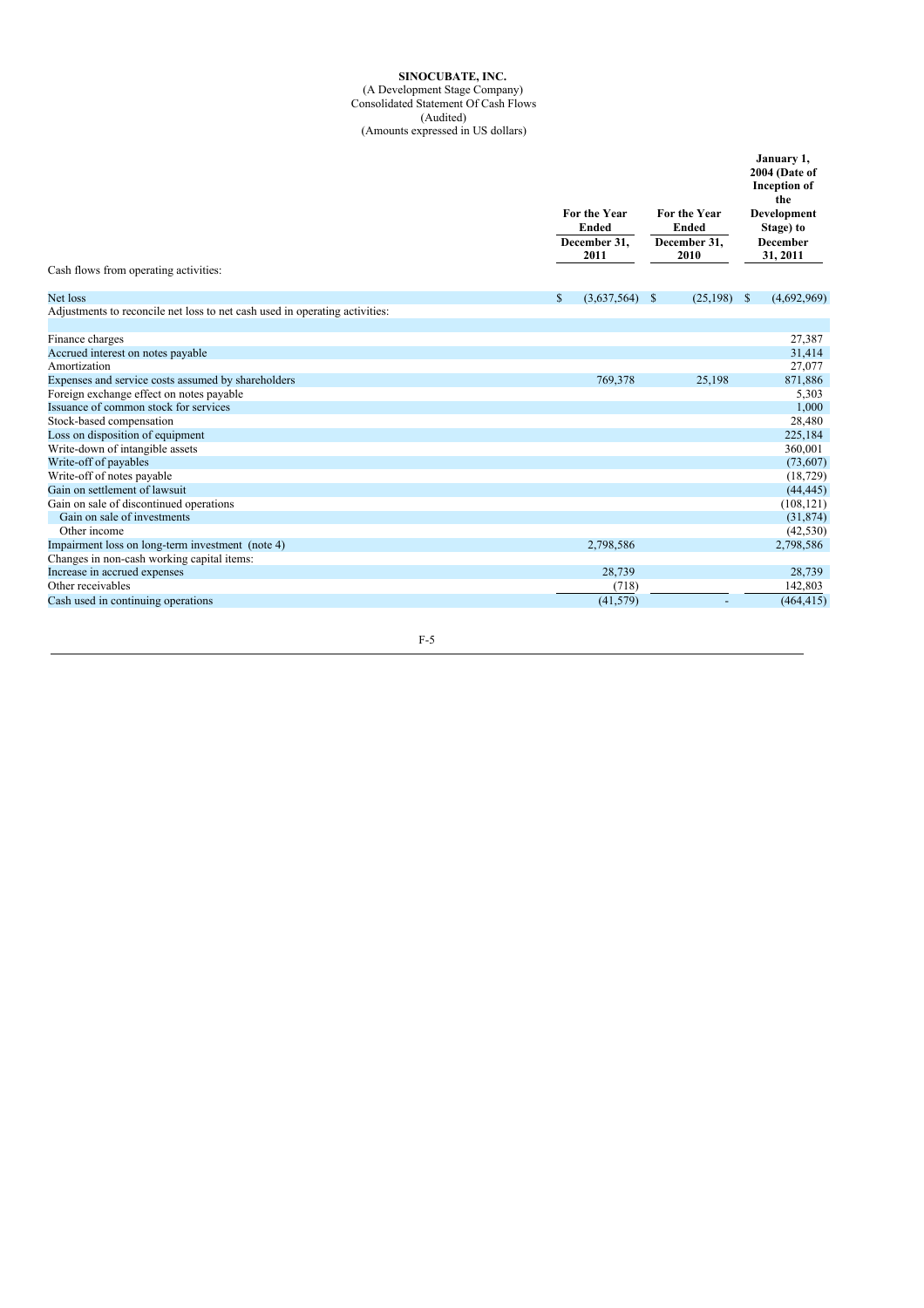### **SINOCUBATE, INC.** (A Development Stage Company) Consolidated Statement Of Cash Flows (Audited) (Amounts expressed in US dollars)

|                                           | For the Year<br><b>Ended</b><br>December 31,<br>2011 | For the Year<br><b>Ended</b><br>December 31, 2010 | January 1,<br>2004 (Date of<br><b>Inception</b> of<br>the<br>Development<br>Stage) to<br><b>December</b><br>31, 2011 |
|-------------------------------------------|------------------------------------------------------|---------------------------------------------------|----------------------------------------------------------------------------------------------------------------------|
| Discontinued operations                   |                                                      |                                                   | (171, 213)                                                                                                           |
| Net cash used in operating activities     | (41, 579)                                            |                                                   | (635, 628)                                                                                                           |
| Cash flows from investing activities:     |                                                      |                                                   |                                                                                                                      |
| Proceeds from sale of subsidiary          |                                                      |                                                   |                                                                                                                      |
| Proceeds from assets disposition          |                                                      |                                                   | 5,458                                                                                                                |
| Purchase of equipment                     |                                                      |                                                   | (5,808)                                                                                                              |
| Net cash used in investing activities     |                                                      |                                                   | (349)                                                                                                                |
| Cash flows from financing activities:     |                                                      |                                                   |                                                                                                                      |
| Settlement of notes payable               |                                                      |                                                   | 398,614                                                                                                              |
| Proceeds from issuance of common stock    | 49,525                                               |                                                   | 50,525                                                                                                               |
| Net cash provided by financing activities | 49,525                                               |                                                   | 449,139                                                                                                              |
| Effect of exchange rate changes on cash   |                                                      |                                                   | (14, 734)                                                                                                            |
| Net increase/(decrease) in cash           | 7,946                                                |                                                   | (201, 572)                                                                                                           |
| Cash, beginning of year                   | $\overline{\phantom{0}}$                             |                                                   | 209,518                                                                                                              |
| Cash, ending of year                      | \$<br>7,946                                          | S                                                 | 7,946                                                                                                                |
|                                           |                                                      |                                                   |                                                                                                                      |

Supplemental Cash Flow Information (See Note 7)

The accompanying notes are an integral part of these consolidated financial statements.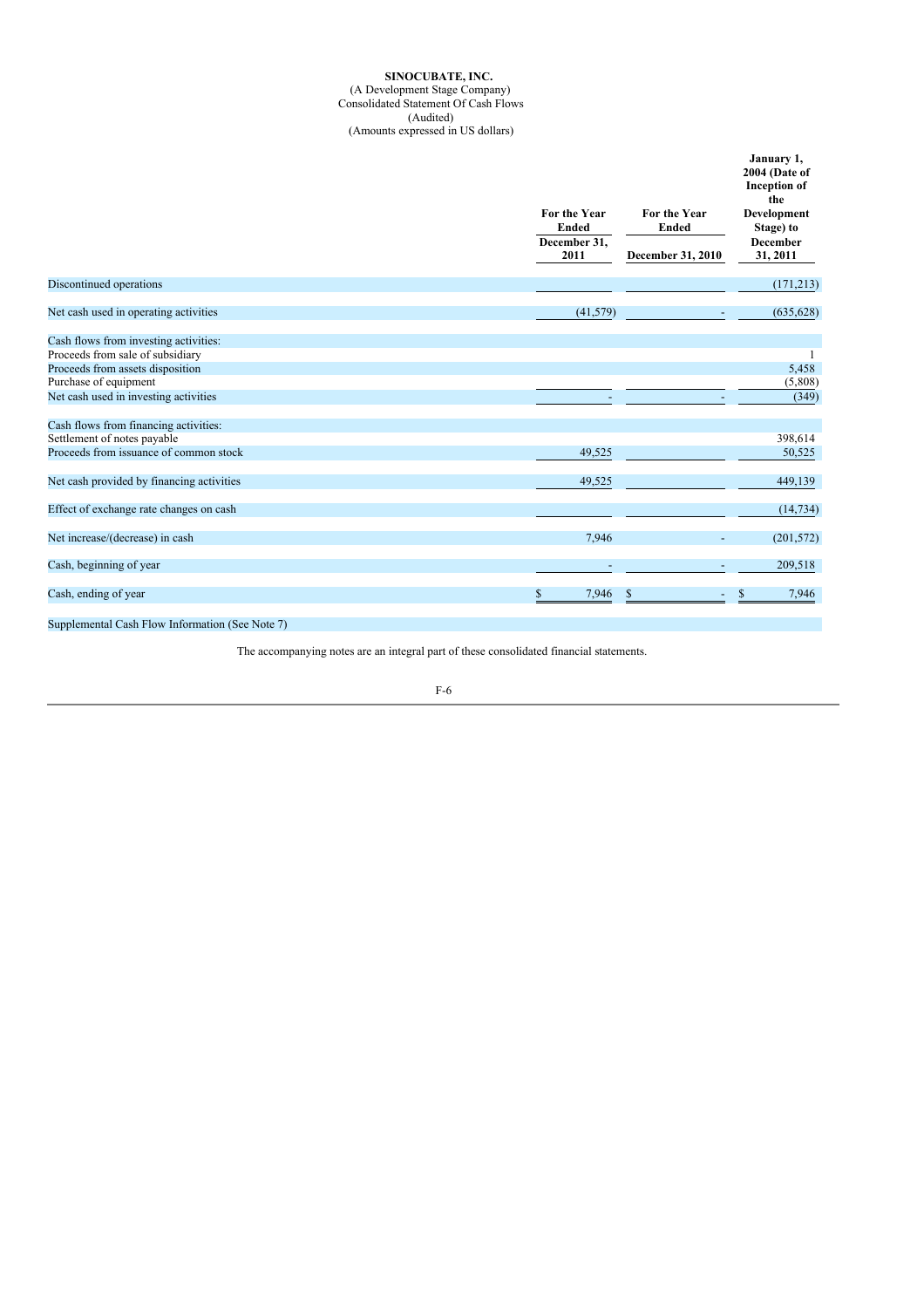## **SINOCUBATE, INC.** (A Development Stage Company) Consolidated Statement Of Stockholders' Equity (Audited)

(Amounts expressed in US dollars)

|                                                      | <b>Common Shares</b> |                          | Treasury<br><b>Stock</b> | <b>Additional</b><br>Paid-in<br>Capital | <b>Subscriptions</b><br>Received | Accumulated<br>Other<br>Comprehensive<br>Income | Deficit                  | Deficit<br>Accumulated<br>During the<br>Development<br><b>Stage</b> | Total<br>Stockholders'<br>Equity |
|------------------------------------------------------|----------------------|--------------------------|--------------------------|-----------------------------------------|----------------------------------|-------------------------------------------------|--------------------------|---------------------------------------------------------------------|----------------------------------|
|                                                      |                      |                          |                          |                                         |                                  |                                                 |                          |                                                                     |                                  |
|                                                      | Number               | Amount<br>\$             | \$                       | \$                                      | \$                               | \$                                              | $\mathbf S$              | \$                                                                  | \$                               |
|                                                      |                      |                          |                          |                                         |                                  |                                                 |                          |                                                                     |                                  |
| May 3, 1989 (Inception) through<br>December 31, 1997 | 60,022               | 600                      |                          | 9,400                                   |                                  |                                                 | (10,000)                 |                                                                     |                                  |
| Net loss                                             |                      |                          |                          |                                         |                                  | -                                               | (148, 931)               |                                                                     | (148, 931)                       |
| Shares issued for cash                               | 180,000              | 1,800                    |                          | 148,200                                 | 2,000                            |                                                 |                          |                                                                     | 152,000                          |
| Balance at December 31, 1998                         | 240,022              | 2,400                    | $\overline{\phantom{0}}$ | 157,600                                 | 2,000                            | $\overline{\phantom{a}}$                        | (158, 931)               |                                                                     | 3,069                            |
| Net loss                                             |                      |                          | -                        |                                         |                                  | $\overline{\phantom{a}}$                        | (511, 587)               | -                                                                   | (511, 587)                       |
| Foreign currency translation                         |                      |                          |                          |                                         |                                  |                                                 |                          |                                                                     |                                  |
| adjustment                                           |                      | $\overline{\phantom{0}}$ |                          | ÷.                                      |                                  | (14, 130)                                       |                          | L.                                                                  | (14, 130)                        |
| Share issued for services                            | 15,000               | 150                      |                          | 124,850                                 |                                  |                                                 |                          |                                                                     | 125,000                          |
| Subscription receivable                              | 12,000               | 120                      | -                        | 99,880                                  | 8,000                            | $\overline{\phantom{0}}$                        | $\overline{\phantom{0}}$ | $\overline{\phantom{0}}$                                            | 108,000                          |
| Share issued for intangible assets                   | 15,000               | 150                      | -                        | 124,850                                 |                                  | $\overline{\phantom{0}}$                        | $\overline{\phantom{0}}$ | -                                                                   | 125,000                          |
| Balance at December 31, 1999                         | 282,022              | 2,820                    | $\overline{\phantom{m}}$ | 507,180                                 | 10,000                           | (14, 130)                                       | (670, 518)               |                                                                     | (164, 648)                       |
| Net loss                                             |                      |                          |                          |                                         |                                  | -                                               | (339,063)                |                                                                     | (339,063)                        |
| Foreign currency translation                         |                      |                          |                          |                                         |                                  |                                                 |                          |                                                                     |                                  |
| adjustment                                           |                      | -                        |                          | -                                       |                                  | 18,885                                          |                          |                                                                     | 18,885                           |
| Shares issued for cash                               | 21,600               | 216                      |                          | 259,784                                 |                                  |                                                 |                          |                                                                     | 260,000                          |
| Shares issued for settlement of                      |                      |                          |                          |                                         |                                  |                                                 |                          |                                                                     |                                  |
| debt                                                 | 4,500                | 45                       |                          | 174,955                                 | $\overline{\phantom{a}}$         |                                                 |                          | $\overline{\phantom{0}}$                                            | 175,000                          |
| Subscription receivable                              | 600                  | 6                        |                          | 9,994                                   | (200)                            |                                                 |                          |                                                                     | 9,800                            |
| Subscription received                                | 30,000               | 300                      |                          | 499,700                                 | (9,350)                          |                                                 |                          |                                                                     | 490,650                          |
| Stock option benefit                                 |                      |                          |                          | 14,235                                  |                                  | $\overline{\phantom{a}}$                        |                          | -                                                                   | 14,235                           |
| Balance at December 31, 2000                         | 338,722              | 3,387                    | -                        | 1,465,848                               | 450                              | 4,755                                           | (1,009,581)              | -                                                                   | 464,859                          |
| Net loss                                             |                      | $\overline{\phantom{0}}$ | -                        |                                         | -                                |                                                 | 375,621                  |                                                                     | 375,621                          |
| Foreign currency translation                         |                      |                          |                          |                                         |                                  |                                                 |                          |                                                                     |                                  |
| adjustment                                           |                      | $\overline{\phantom{a}}$ |                          | -                                       | $\overline{\phantom{a}}$         | 13,629                                          |                          | -                                                                   | 13,629                           |
| Shares issued for cash                               | 300                  | $\overline{3}$           |                          | 2,247                                   | $\overline{\phantom{0}}$         |                                                 |                          |                                                                     | 2,250                            |
| Subscription received                                |                      | -                        |                          |                                         | 200                              |                                                 | -                        | -                                                                   | 200                              |
| Stock option benefit                                 |                      |                          |                          | 118,920                                 | ۳                                |                                                 |                          |                                                                     | 118,920                          |
| Repurchase of common stock for                       |                      |                          |                          |                                         |                                  |                                                 |                          |                                                                     |                                  |
| treasury                                             |                      |                          | (270)                    | (6, 611)                                |                                  |                                                 |                          |                                                                     | (6,881)                          |
| Balance at December 31, 2001                         | 339,022              | 3,390                    | (270)                    | 1,580,404                               | 650                              | 18,384                                          | (633,960)                |                                                                     | 968,598                          |
| Net loss                                             |                      |                          | -                        |                                         | $\overline{\phantom{a}}$         |                                                 | (63, 864)                |                                                                     | (63, 864)                        |
| Foreign currency translation                         |                      |                          |                          |                                         |                                  |                                                 |                          |                                                                     |                                  |
| adjustment                                           |                      |                          |                          |                                         |                                  | (1, 155)                                        |                          |                                                                     | (1, 155)                         |
| Shares issued for cash                               | 4,500                | 45                       | -                        | 33,705                                  | $\overline{\phantom{a}}$         |                                                 |                          |                                                                     | 33,750                           |
| Balance at December 31, 2002                         | 343,522              | 3,435                    | (270)                    | 1,614,109                               | 650                              | 17,229                                          | (697, 824)               | -                                                                   | 937,329                          |
| Net loss                                             |                      |                          |                          |                                         |                                  |                                                 | (607, 630)               |                                                                     | (607, 630)                       |
| Foreign currency translation                         |                      |                          |                          |                                         |                                  |                                                 |                          |                                                                     |                                  |
| adjustment                                           |                      |                          |                          |                                         |                                  | 1,752                                           |                          |                                                                     | 1,752                            |
| Stock option benefit                                 |                      |                          |                          | 11,800                                  |                                  |                                                 |                          |                                                                     | 11,800                           |
| Cancellation of agreement                            |                      |                          |                          | -                                       | (650)                            |                                                 |                          |                                                                     | (650)                            |
| Share issues for cash on exercise                    |                      |                          |                          |                                         |                                  |                                                 |                          |                                                                     |                                  |
| of options                                           | 12,000               | 120                      |                          | 11,880                                  |                                  |                                                 |                          |                                                                     | 12,000                           |
| Share issues for consulting                          |                      |                          |                          |                                         |                                  |                                                 |                          |                                                                     |                                  |
| services                                             | 45,000               | 450                      |                          | 49,675                                  |                                  |                                                 |                          |                                                                     | 50,125                           |
| Share issues for intangible assets                   | 60,000               | 600                      |                          | 104,400                                 |                                  |                                                 |                          |                                                                     | 105,000                          |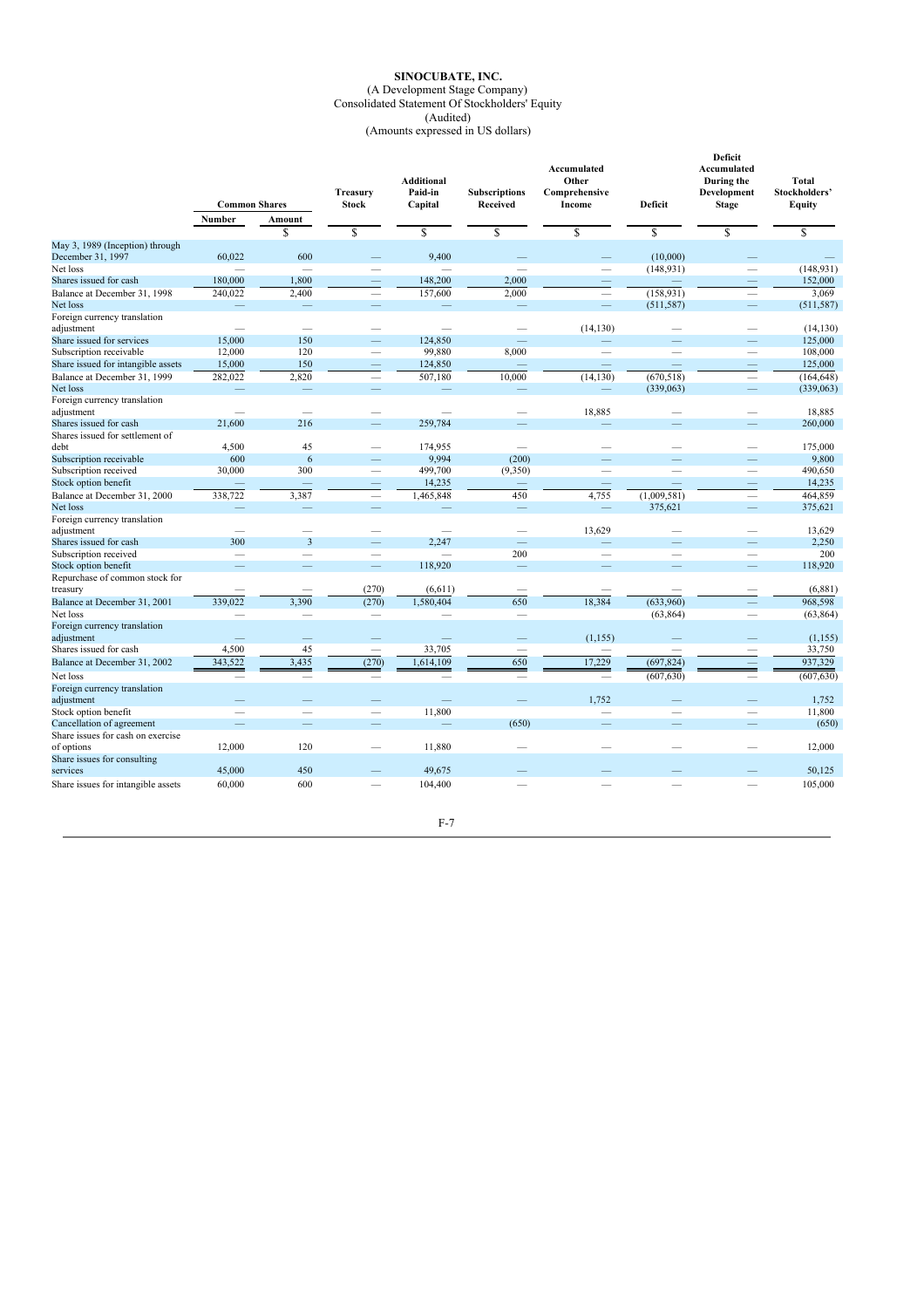|                                                                 | <b>Common Shares</b>     |               |                          |           | <b>Treasury</b><br><b>Stock</b> | <b>Additional</b><br>Paid-in<br>Capital | <b>Subscriptions</b><br>Received | Accumulated<br>Other<br>Comprehensive<br>Income | Deficit    | Deficit<br>Accumulated<br>During the<br>Development<br><b>Stage</b> | <b>Total</b><br>Stockholders'<br>Equity |
|-----------------------------------------------------------------|--------------------------|---------------|--------------------------|-----------|---------------------------------|-----------------------------------------|----------------------------------|-------------------------------------------------|------------|---------------------------------------------------------------------|-----------------------------------------|
|                                                                 | Number                   | Amount        |                          |           |                                 |                                         |                                  |                                                 |            |                                                                     |                                         |
|                                                                 |                          | \$            | \$                       | \$        | S                               | $\mathbb{S}$                            | \$                               | $\mathbb{S}$                                    | \$         |                                                                     |                                         |
| Share issued for software                                       | 60,000                   | 600           |                          | 53,400    |                                 |                                         |                                  |                                                 | 54,000     |                                                                     |                                         |
| Balance at December 31, 2003                                    | 520,522                  | 5,205         | (270)                    | 1,845,264 |                                 | 18,981<br>L.                            | (1,305,454)                      |                                                 | 563,726    |                                                                     |                                         |
| Net loss                                                        |                          |               |                          |           |                                 |                                         |                                  | (795, 364)                                      | (795, 364) |                                                                     |                                         |
| Foreign currency translation<br>adjustment                      |                          |               |                          |           |                                 | (238)                                   |                                  |                                                 | (238)      |                                                                     |                                         |
| Stock-based compensation                                        |                          |               |                          | 4,460     |                                 |                                         |                                  |                                                 | 4,460      |                                                                     |                                         |
| Shares issued for cash on                                       |                          |               |                          |           |                                 |                                         |                                  |                                                 |            |                                                                     |                                         |
| exercise of options                                             | 1,000                    | 10            |                          | 990       |                                 |                                         |                                  |                                                 | 1,000      |                                                                     |                                         |
| Share issued for debt                                           | 140,000                  | 1,400         |                          | 68,600    |                                 |                                         |                                  |                                                 | 70,000     |                                                                     |                                         |
| Share issued for consulting                                     |                          |               |                          |           |                                 |                                         |                                  |                                                 |            |                                                                     |                                         |
| services                                                        | 2,000                    | 20            |                          | 980       |                                 |                                         |                                  |                                                 | 1,000      |                                                                     |                                         |
| Balance at December 31, 2004                                    | 663,522                  | 6,635         | (270)                    | 1,920,294 |                                 | 18,743                                  | (1,305,454)                      | (795, 364)                                      | (155, 416) |                                                                     |                                         |
| Net loss                                                        |                          |               |                          |           |                                 |                                         |                                  | (54, 416)                                       | (54, 416)  |                                                                     |                                         |
| Foreign currency translation<br>adjustment                      |                          |               |                          |           |                                 | (702)                                   |                                  |                                                 | (702)      |                                                                     |                                         |
| Share issues for consulting                                     |                          |               |                          |           |                                 |                                         |                                  |                                                 |            |                                                                     |                                         |
| services                                                        | 18,000                   | 180           |                          | 8,820     |                                 |                                         |                                  |                                                 | 9,000      |                                                                     |                                         |
| Balance at December 31, 2005                                    | 681,522                  | 6,815         | (270)                    | 1,929,114 |                                 | 18,041                                  | (1,305,454)                      | (849,780)                                       | (201, 534) |                                                                     |                                         |
| Net loss                                                        |                          | $\frac{1}{2}$ |                          |           |                                 |                                         | -                                | (36, 575)                                       | (36, 575)  |                                                                     |                                         |
| Foreign currency translation<br>adjustment                      |                          |               |                          |           |                                 | 563                                     |                                  |                                                 | 563        |                                                                     |                                         |
| Share issues for debt                                           | 50,000                   | 500           | $\overline{\phantom{m}}$ | 24,500    |                                 | $\overline{\phantom{0}}$                |                                  | $\overline{\phantom{a}}$                        | 25,000     |                                                                     |                                         |
| Balance at December 31, 2006                                    | 731,522                  | 7.315         | (270)                    | 1,953,614 |                                 | 18.604                                  | (1,305,454)                      | (886, 355)                                      | (212, 546) |                                                                     |                                         |
| Net loss                                                        |                          |               |                          |           |                                 |                                         | -                                | (170,950)                                       | (170, 950) |                                                                     |                                         |
| Discount on notes payable                                       | $\overline{\phantom{0}}$ | -             | ÷,                       | 20,573    |                                 | $\overline{\phantom{0}}$                | -                                |                                                 | 20,573     |                                                                     |                                         |
| Foreign currency translation                                    |                          |               |                          |           |                                 |                                         |                                  |                                                 |            |                                                                     |                                         |
| adjustment                                                      |                          |               | $\overline{\phantom{a}}$ |           |                                 | (13, 391)                               |                                  |                                                 | (13, 391)  |                                                                     |                                         |
| Balance at December 31, 2007                                    | 731.522                  | 7,315         | (270)                    | 1,974,187 |                                 | 5,213                                   | (1,305,454)                      | (1,057,305)                                     | (376, 314) |                                                                     |                                         |
| Issuance of new shares                                          | 284,637                  | 2,846         |                          | 267,559   |                                 |                                         |                                  |                                                 | 270,405    |                                                                     |                                         |
| Cancellation of shares                                          | (20, 504)                | (205)         | 270                      | (65)      |                                 | -                                       |                                  | -                                               |            |                                                                     |                                         |
| Services assumed by majority                                    |                          |               |                          |           |                                 |                                         |                                  |                                                 |            |                                                                     |                                         |
| stockholder                                                     |                          |               |                          | 32,000    |                                 |                                         |                                  |                                                 | 32,000     |                                                                     |                                         |
| Change in par value of common<br>share from \$0.01 per share to |                          |               |                          |           |                                 |                                         |                                  |                                                 |            |                                                                     |                                         |
| \$0.001 per share                                               |                          | (8,960)       |                          | 8,960     |                                 |                                         |                                  |                                                 |            |                                                                     |                                         |
| Net income                                                      |                          |               |                          |           |                                 |                                         |                                  | 79,122                                          | 79,122     |                                                                     |                                         |
| Foreign currency translation                                    |                          |               |                          |           |                                 |                                         |                                  |                                                 |            |                                                                     |                                         |
| adjustment                                                      |                          |               |                          |           |                                 | (5,213)                                 |                                  |                                                 | (5,213)    |                                                                     |                                         |
| Balance at December 31, 2008<br>(audited)                       | 995,655                  | 996           | $\overline{\phantom{a}}$ | 2,282,641 |                                 |                                         | (1,305,454)                      | (978, 183)                                      |            |                                                                     |                                         |
| Services assumed by majority                                    |                          |               |                          |           |                                 |                                         |                                  |                                                 |            |                                                                     |                                         |
| stockholder                                                     |                          |               |                          | 28,004    |                                 |                                         |                                  |                                                 | 28,004     |                                                                     |                                         |
| Stock-based compensation                                        |                          |               |                          | 24,020    |                                 |                                         |                                  |                                                 | 24,020     |                                                                     |                                         |
| Net Loss                                                        |                          |               |                          |           |                                 |                                         |                                  | (52,024)                                        | (52, 024)  |                                                                     |                                         |
| Balance at December 31, 2009                                    |                          |               |                          |           |                                 |                                         |                                  |                                                 |            |                                                                     |                                         |
| (audited)                                                       | 995,655                  | 996           |                          | 2,334,665 |                                 |                                         | (1,305,454)                      | (1,030,207)                                     |            |                                                                     |                                         |
| Services assumed by majority                                    |                          |               |                          |           |                                 |                                         |                                  |                                                 |            |                                                                     |                                         |
| stockholder                                                     |                          |               |                          | 25,198    |                                 |                                         |                                  |                                                 | 25,198     |                                                                     |                                         |
| Net Loss                                                        |                          |               |                          |           |                                 |                                         |                                  | (25, 198)                                       | (25, 198)  |                                                                     |                                         |
| Balance at December 31, 2010                                    | 995,655                  | 996           |                          | 2,359,863 |                                 |                                         | (1,305,454)                      | (1,055,405)                                     |            |                                                                     |                                         |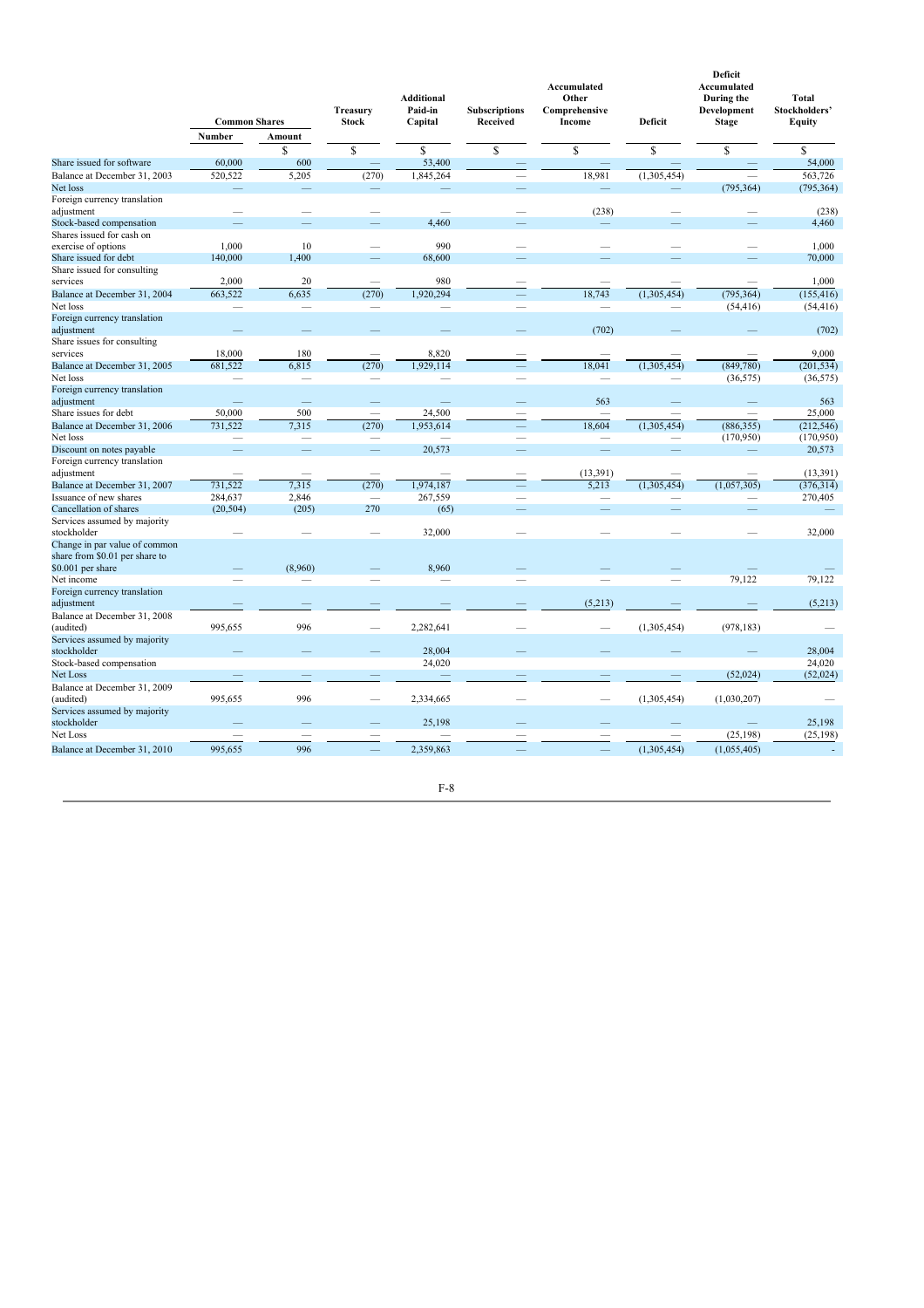|                                                                                             | <b>Common Shares</b> |        | Treasury<br><b>Stock</b> | <b>Additional</b><br>Paid-in<br>Capital |   | Accumulated<br>Other<br><b>Subscriptions</b><br>Comprehensive<br>Received<br>Income |             | Deficit<br>Accumulated<br>During the<br>Development<br><b>Stage</b> | Total<br>Stockholders'<br>Equity |  |
|---------------------------------------------------------------------------------------------|----------------------|--------|--------------------------|-----------------------------------------|---|-------------------------------------------------------------------------------------|-------------|---------------------------------------------------------------------|----------------------------------|--|
|                                                                                             | Number               | Amount |                          |                                         |   |                                                                                     |             |                                                                     |                                  |  |
|                                                                                             |                      | œ<br>ъ | c<br>э                   | \$                                      | ፍ | \$                                                                                  | S           |                                                                     |                                  |  |
| Net Loss                                                                                    |                      |        |                          |                                         | ۰ |                                                                                     | ٠           | (3,637,564)                                                         | (3,637,564)                      |  |
| Expenses assumed by<br>stockholders                                                         |                      |        | ٠                        | 51,148                                  | ٠ |                                                                                     |             |                                                                     | 51,148                           |  |
| Issuance $14,481,420$ new<br>shares for exchanging 566,813<br>shares of the common stock of |                      |        |                          |                                         |   |                                                                                     |             |                                                                     |                                  |  |
| China Wood (note 9)                                                                         | 14,481,420           | 14,481 |                          | 5,051,357                               |   |                                                                                     |             |                                                                     | 5,065,838                        |  |
| Issuance new shares for<br>investment from shareholders                                     |                      |        |                          |                                         |   |                                                                                     |             |                                                                     |                                  |  |
| (Note 9)                                                                                    | 263,780              | 264    |                          | 49,261                                  |   |                                                                                     |             |                                                                     | 49,525                           |  |
| Issuance new shares to<br>shareholders for expenses                                         |                      |        |                          |                                         |   |                                                                                     |             |                                                                     |                                  |  |
| assumed (Note 9)                                                                            | 2,812,923            | 2,813  |                          | 715,417                                 |   |                                                                                     |             |                                                                     | 718,230                          |  |
| Balance at December 31, 2011                                                                | 18,553,778           | 18,554 |                          | 8,227,046                               |   |                                                                                     | (1,305,454) | (4,692,969)                                                         | 2,247,177                        |  |

The accompanying notes are an integral part of these consolidated financial statements.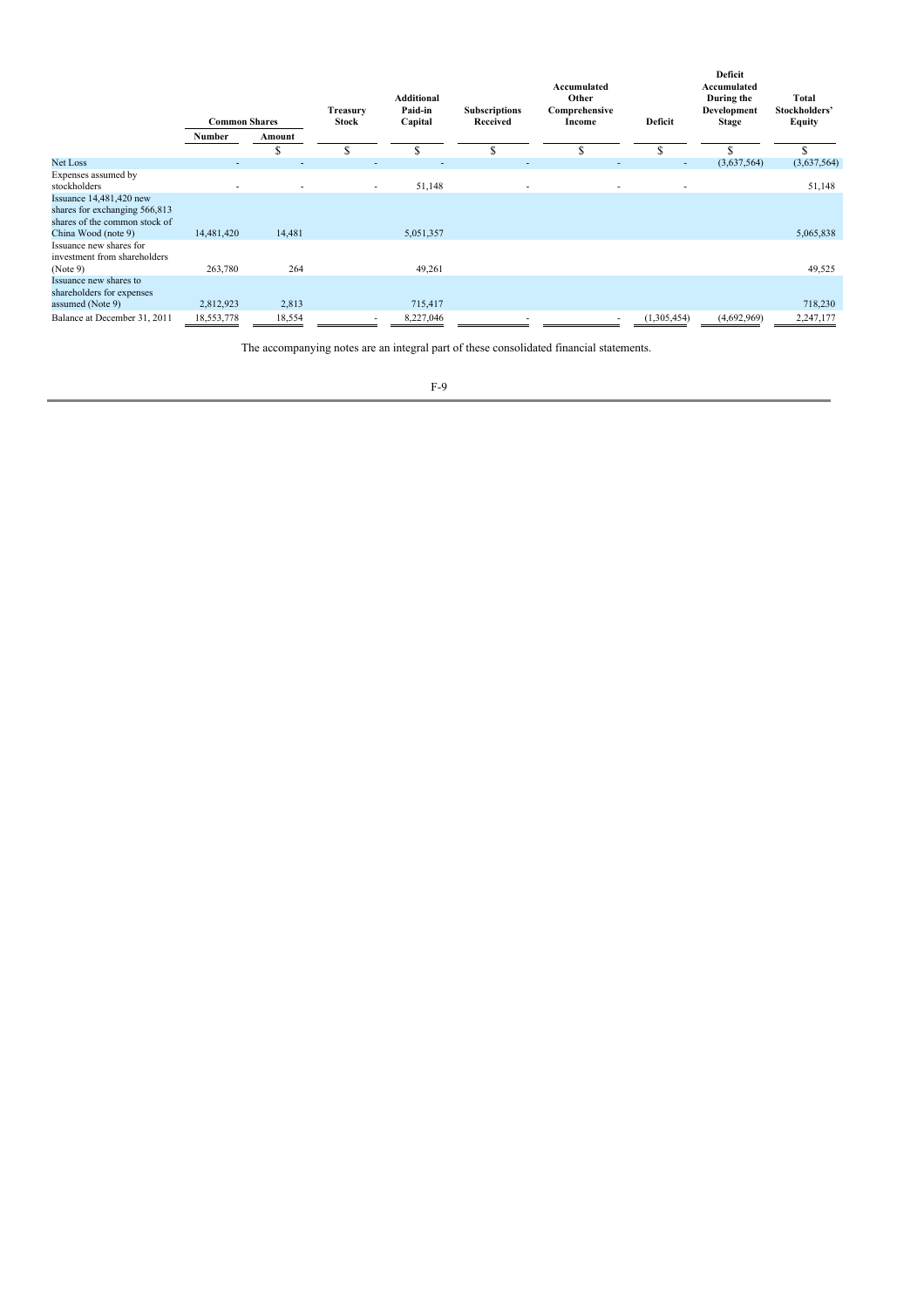#### **Note 1 Nature of Business and Going Concern**

The Company was incorporated under the laws of the State of Florida on May 3, 1989 as Sparta Ventures Corp. and remained inactive until June 27, 1998. The name of the Company was changed to Thermal Ablation Technologies Corporation on October 8, 1998 and then to Poker.com, Inc. on August 10, 1999. On September 15, 2003, the Company changed its name to LegalPlay Entertainment Inc. and on November 8, 2006, the name of the Company was changed to Synthenol Inc. Effective November 3, 2008, the Company merged with and into a wholly-owned subsidiary, SinoCubate, Inc., which remained the surviving entity of the merger. SinoCubate was formed in the State of Nevada on September 11, 2008. The merger resulted in a change of name of the Company from Synthenol Inc. to SinoCubate, Inc. and a change in the state of incorporation of the Company from Florida to Nevada.

Since November 2008, the Company has sought to enter into contractual arrangements with entities that allow the Company to either purchase outright the assets and/or business operations of such entities or to enter into business arrangements, such as joint ventures or similar combinations with such entities to manage and operate such entities. The Company is a development stage company as defined by the Financial Accounting Standards Board *Accounting Standards Codification*, or FASB ASC 915, "Development Stage Entities."

On August 29, 2011, the Company acquired from Tom Simeo, the Company's Chairman, Chief Executive Officer and President, Viking Investments LLC, incorporated in Delaware ("Viking Delaware") for a nominal value of One Hundred Dollars (\$100). At the time of the acquisition, except for a lease obligation related to the Company's office, located at Kerry Centre, 1515 West Nanjing Road, Suite 1002, Shanghai, P.R. China, 200040, Viking Delaware had no assets and no liabilities.

On June 29, 2011, and on August 29, 2011, Viking Investments Group, LLC, a company controlled and managed by the Company's Chairman, Chief Executive Officer and President, Tom Simeo, incorporated under the laws of The Federation of St. Kitts and Nevis, ("Viking Nevis") sold 100,000 and 466,813 shares respectively of China Wood, Inc., publicly listed in the United States with the ticker "CNWD", (the "China Wood Shares") owned by Viking Nevis, in exchange for 1,912,000 and 12,569,420 newly issued restricted shares of SinoCubate respectively (the SinoCubate Shares"). On August 29, 2011, the Company acquired from Tom Simeo, the Company's Chairman, Chief Executive Officer and President, Viking Investments Group, LLC, incorporated in Delaware ("Viking Delaware") for a nominal value of One Hundred Dollars (\$100). At the time of the acquisition, except for a lease obligation related to the Company's office, located at Kerry Centre, 1515 West Nanjing Road, Suite 1002, Shanghai, P.R. China, 200040, Viking Delaware had no assets and no liabilities. By August 29, 2011, Viking Nevis completed the purchase of the China Wood Shares by having delivered a total of 566,813 shares of common stock in China Wood, Inc. to the Company. The China Wood Shares were registered in a Form S-1 Registration Statement declared effective by the SEC on April 7, 2011. The China Wood Shares are subject to a "Leak-Out Provision" whereby only a certain amount of shares can be sold per month up and until the first anniversary of the effective day of the aforementioned registration statement, April 7, 2012. In determining the fair value of the shares, the Company and Viking Nevis, agreed to use, where applicable, the closing bid price for the most recent trading days prior to the closing day of the transactions.

On September 26, 2011, the Company entered into a non-competition agreement with Viking Investments Group LLC, a Nevis and St. Kitts corporation ("Viking Nevis") whereby Viking Nevis agreed to cease all operations in China and transfer all rights, title and interest related to its business in China to the Company and its wholly owned subsidiary, Viking Investments Group LLC, a Nevada corporation, in exchange for the Company issuing registered shares of its common stock under a Form S-8 to Viking's staff.

The Company had a net loss of \$3,637,564 and \$25,198 for the years ended December 31, 2011 and December 31, 2010 respectively. The Company had cash balances in the amount of \$7,946. The Company's loss in 2011 was higher than 2010 as a result of an impairment loss recognized for a long-term investment owned by the Company as of December 31, 2011 (See Note 4). The Company had a working capital deficiency in the amount of \$20,075 as of December 31, 2011.The Company's ability to continue as a going concern is dependent upon its ability to generate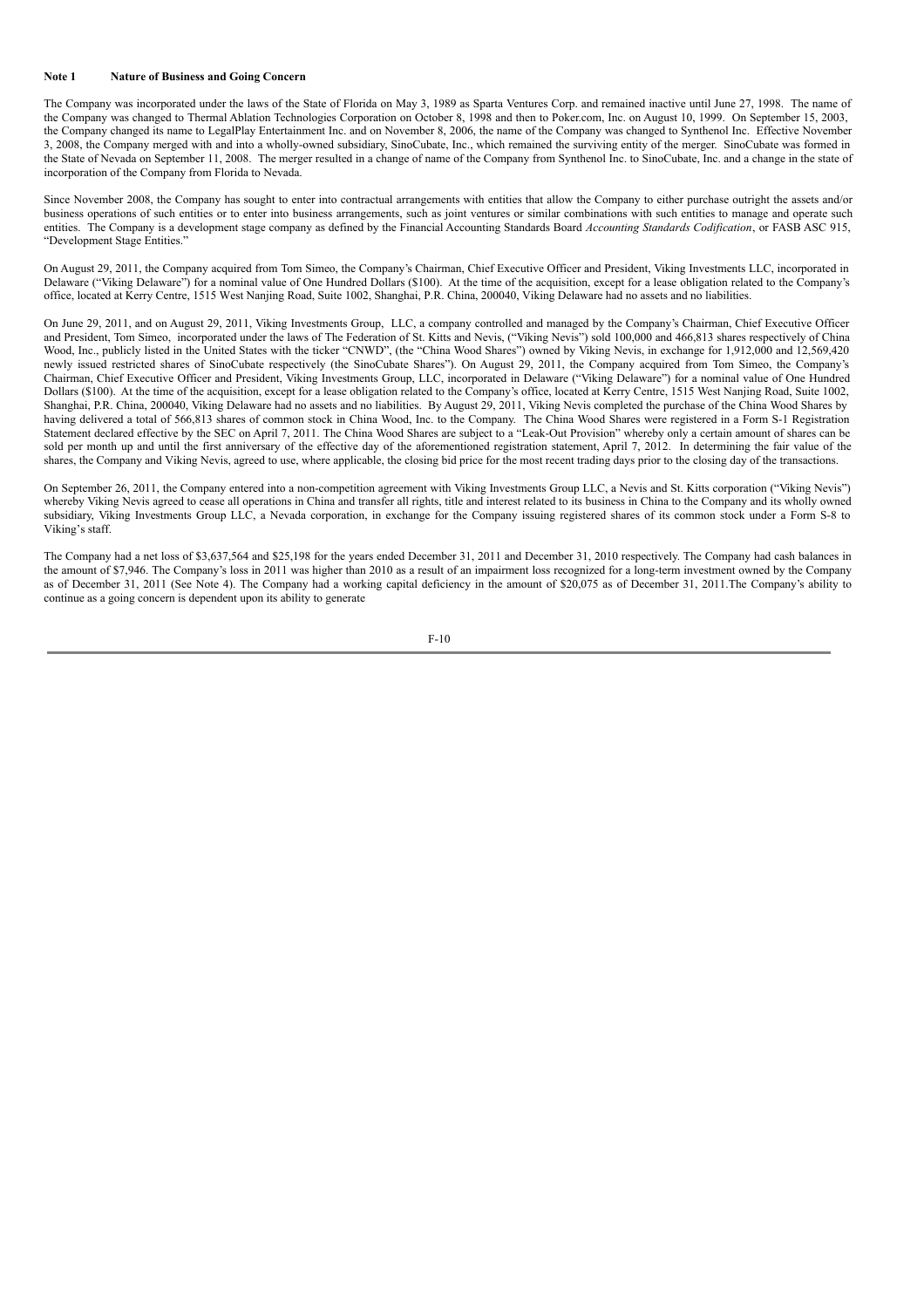## **Note 1 Nature of Business and Going Concern (continued)**

future profitable operations and/or to obtain the necessary financing to meet its obligations and repay its liabilities arising from normal business operations when they come due. Management has no formal plan in place to address this concern but considers that the Company will be able to obtain additional funds by equity financing and/or related party advances; however there is no assurance of additional funding being available.

## **Note 2 Summary of Significant Accounting Policies**

#### a) Consolidated Financial Statements

The financial statements presented herein reflect the consolidated financial results of the Company and its wholly owned subsidiary Viking Delaware. All significant intercompany transactions and balances have been eliminated upon consolidation.

The foregoing audited consolidated financial statements have been prepared in accordance with generally accepted accounting principles or GAAP for consolidated financial information and with the instructions to Form 10-K as promulgated by the Securities and Exchange Commission or the SEC. Accordingly, these consolidated financial statements include all of the disclosures required by generally accepted accounting principles for complete consolidated financial statements. In the opinion of management, the audited consolidated financial statements furnished herein include all adjustments, all of which are of a normal recurring nature, necessary for a fair statement of the results for the period presented.

#### b) Basis of Presentation

The consolidated financial statements of the Company have been prepared in accordance with generally accepted accounting principles in United States ("US GAAP") and are expressed in U.S. dollars. The Company's fiscal year-end is December 31.

#### c) Use of Estimates

The preparation of consolidated financial statements in conformity with U.S. GAAP requires management to make certain estimates and assumptions that affect the reported amounts and timing of revenues and expenses, the reported amounts and classification of assets and liabilities, and disclosure of contingent assets and liabilities. The Company's actual results could vary materially from management's estimates and assumptions. Significant areas requiring the use of management estimates relate to the determination of expected tax rates for future income tax recoveries, stock-based compensation and impairment of long-term investment.

#### d) Financial Instruments

ASC Topic 820, "Fair Value Measurements and Disclosures," requires disclosure of the fair value of financial instruments held by the Company. ASC Topic 820, "Financial Instruments," defines fair value, and establishes a three-level valuation hierarchy for disclosures of fair value measurement that enhances disclosure requirements for fair value measures. The carrying amounts reported in the balance sheets for receivables and current liabilities each qualify as financial instruments and are a reasonable estimate of their fair values because of the short period of time between the origination of such instruments and their expected realization and their current market rate of interest. The three levels of valuation hierarchy are defined as follows:

● Level 1: inputs to the valuation methodology are quoted prices (unadjusted) for identical assets or liabilities in active markets.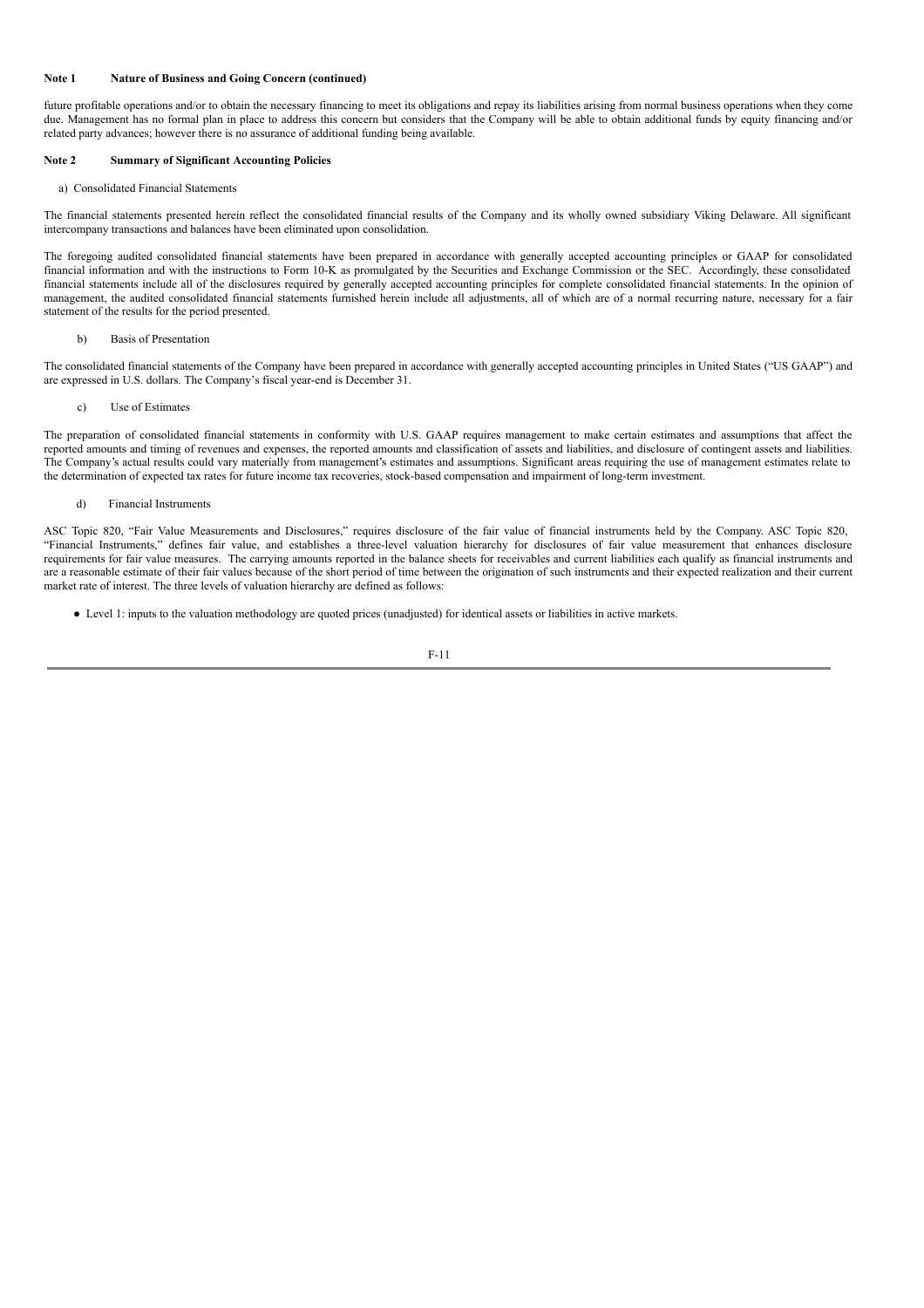## **Note 2 Summary of Significant Accounting Policies (continued)**

- Level 2: inputs to the valuation methodology include quoted prices for similar assets and liabilities in active markets, and inputs that are observable for the asset or liability, either directly or indirectly, for substantially the full term of the financial instrument.
- Level 3: inputs to the valuation methodology are unobservable and significant to the fair value measurement.

The Company provides disclosures regarding financial instruments as prescribed by generally accepted accounting principles. These disclosures do not purport to represent the aggregate net fair value of the Company. The long-term investment is impaired and its carrying value is reduced to reflect its fair value based on level 3 inputs. The fair value estimates are based on various assumptions, methodologies, subjective considerations and the Guaranty and Repurchase Agreement entered into between the Company and Viking Nevis, which vary widely among different financial institutions and which are subject to change. (See Note 11 also)

e) Cash

Cash includes bank deposits and cash on hand.

f) Loss per Share

Basic net loss per share is computed by dividing the net loss by the weighted-average number of common shares outstanding during the period. Diluted net loss per share is computed by dividing the net loss by the weighted-average number of common shares and, adjusted by any effects of warrants and options outstanding, if dilutive, that may add to the number of common shares during the period.

## g) Comprehensive Income

FASB ASC 220 "Comprehensive Income," establishes standards for the reporting and display of comprehensive income and its components in the consolidated financial statements. For the fiscal years ended December, 2011 and 2010, comprehensive loss was \$ (3,637,564) and \$ (25,198) respectively.

### h) Income Taxes

The Company accounts for income taxes under FASB Codification Topic 740-10-25 ("ASC 740-10-25"). Under ASC 740-10-25, deferred tax assets and liabilities are recognized for the future tax consequences attributable to differences between the financial statement carrying amounts of existing assets and liabilities and their respective tax bases. Deferred tax assets and liabilities are measured using enacted tax rates expected to apply to taxable income in the years in which those temporary differences are expected to be recovered or settled. Under ASC 740-10-25, the effect on deferred tax assets and liabilities of a change in tax rates is recognized in income in the period that includes the enactment date. The Company provides a valuation allowance for deferred tax assets for which it does not consider realization of such assets likely. The Company did not incur any material impact to its financial condition or results of operations due to the financial statement recognition and measurement of a tax position taken or expected to be taken in a tax return. The Company is subject to U.S federal jurisdiction income tax examinations for the tax years 2006 through 2011. In addition, the Company is subject to state and local income tax examinations for the tax years 2006 through 2011.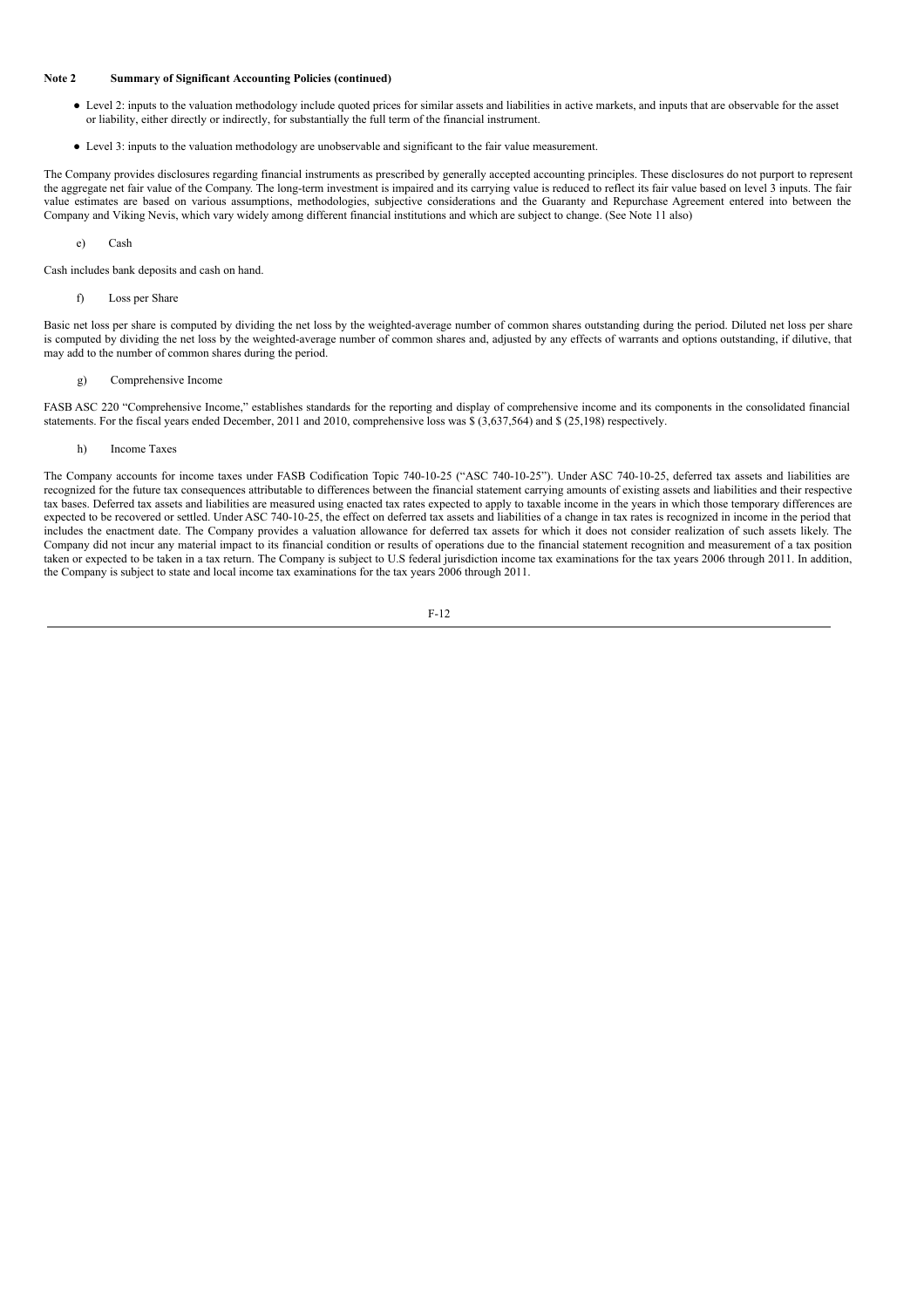## **Note 2 Summary of Significant Accounting Policies (continued)**

#### i) Stock-Based Compensation

The Company may issue stock options to employees and stock options or warrants to non-employees in non-capital raising transactions for services and for financing costs. The Company has adopted ASC Topic 718 (formerly SFAS 123R), "Accounting for Stock-Based Compensation", which establishes a fair value method of accounting for stock-based compensation plans. In accordance with guidance now incorporated in ASC Topic 718, the cost of stock options and warrants issued to employees and nonemployees is measured on the grant date based on the fair value. The fair value is determined using the Black-Scholes option pricing model. The resulting amount is charged to expense on the straight-line basis over the period in which the Company expects to receive the benefit, which is generally the vesting period.

The fair value of stock warrants was determined at the date of grant using the Black-Scholes option pricing model. The Black-Scholes option model requires management to make various estimates and assumptions, including expected term, expected volatility, risk-free rate, and dividend yield. The expected term represents the period of time that stock-based compensation awards granted are expected to be outstanding and is estimated based on considerations including the vesting period, contractual term and anticipated employee exercise patterns. Expected volatility is based on the historical volatility of the Company's stock. The risk-free rate is based on the U.S. Treasury yield curve in relation to the contractual life of stock-based compensation instrument. The dividend yield assumption is based on historical patterns and future expectations for the Company dividends.

#### j) Long-term investment

Management determines the appropriate classification of investment securities at the time of purchase. Securities are classified held-to-maturity when the Company has both the positive intent and ability to hold the securities to maturity. Held-to-maturity securities are stated at amortized cost. Securities that are bought and held principally for the purpose of selling in the near term are classified as trading securities and reported at fair value, with unrealized gains and losses included in earnings. Securities not classified as held-to-maturity or trading are classified as available-for-sale. Available-for-sale securities are stated at fair value, with the impairment losses, net of income taxes, charged to net income in the period in which it occurs.

The fair value of securities is based on quoted market prices. If a quoted market price is not available, fair value is estimated using quoted market prices for similar securities. A decline in the market value of any available-for-sale or held-for-maturity security below cost that is deemed to be other-then-temporary results in a reduction in carrying amount to fair value.

Impairments that are considered other-than-temporary are recognized as a loss in the consolidated statements of operations. The Company considers various factors in reviewing impairments, including the length of time and extent to which fair value has been less than the Company's cost basis, the financial condition and near-term prospects of the issuer, and the Company's intent and ability to hold the investments for a period of time sufficient to allow for any anticipated recovery in market value.

As December 31, 2011 and 2010, the Company has no trading and held-to-maturity securities. The Company's long-term investment was classified as available-for-sale.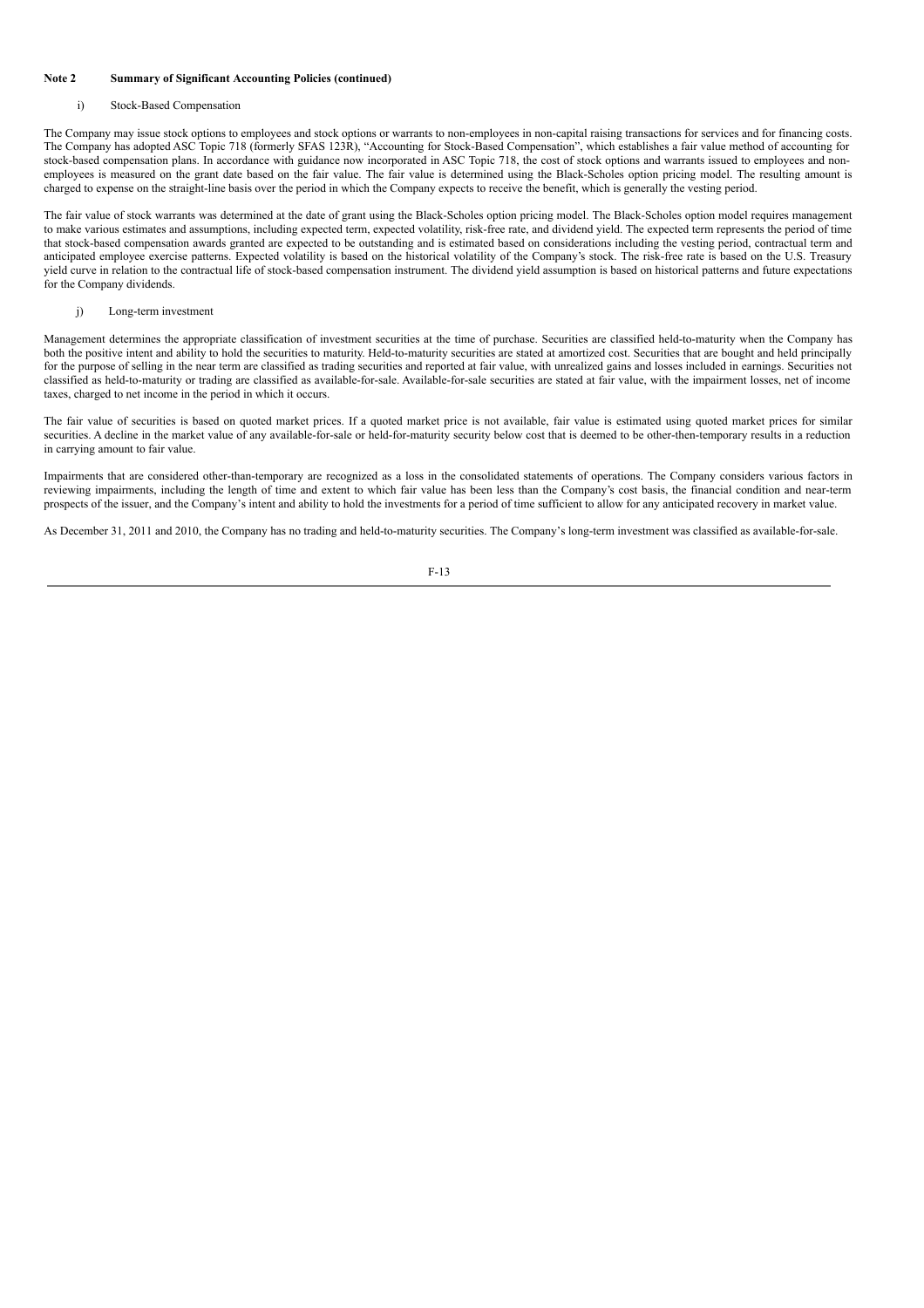## **Note 2 Summary of Significant Accounting Policies (continued)**

### k) Recent Accounting Pronouncements

In May 2011, FAB issued ASU No 2011-4, "Fair value Measurement (Topic 820): Amendments to achieve value Measurement and Disclosure Requirements in US GAAP and IFRSs." ASU 2011-04 amends Topic 820 to provide common fair value measurement and disclosure requirements in US General Accepted Accounting Principles ("U.S. GAAP") and International Financial Reporting Standards. Consequently, the amendments change the wording used to describe many of the requirements in U.S. GAAP for measuring fair value and for disclosing information about fair value measurements, as well as providing guidance on how fair value should be applied where it is used already required or permitted by other standards within U.S. GAAP. ASU No 2011-04 is to be applied prospectively, and early adoption is not permitted. For public entities, the amendments are effective during interim and annual periods beginning after December 15, 2011. The adoption of ASU No. 2011-04 is not expected to have a material impact on our results of operations or our financial position.

In June 2011, the FASB issued ASU No. 2011-05, Presentation of Comprehensive Income ("ASU 2011-05 which is intended to facilitate the convergence of U.S. GAAP and International Financial Reporting Standards ("IFRS") as well as to increase the transparency of items reported in other comprehensive income. As a result of ASU 2011-05, all nonowner changes in stockholders' equity are required to be presented in a single continuous statement of comprehensive income or in two separate but consecutive statements. The option to present other comprehensive income in the statement of changes in equity has been eliminated. ASU 2011-05 is effective for fiscal years beginning after December 15, 2011 and should be applied retrospectively. The Company expects to adopt this standard beginning in 2012. As ASU 2011-05 impacts presentation only, it will have no effect on the Company's consolidated financial statements.

In December 2011, the FASB issued ASU 2011-12, "Comprehensive Income (Topic 220): Deferral of the Effective Date for Amendments to the Presentation of Reclassifications of Item Out of Accumulated Other Comprehensive Income in Accounting Standards Update No 2011-05." ASU 2011-12 defers the specific requirement to present items that are reclassified from accumulated other comprehensive income to net income separately with their respective components of net income and other comprehensive income. ASU 2011-12 did not defer the requirement to report comprehensive income either in a single continuous statement or in two separate but consecutive financial statements. The amendments are effective at the same time as the amendments in ASU 2011-05.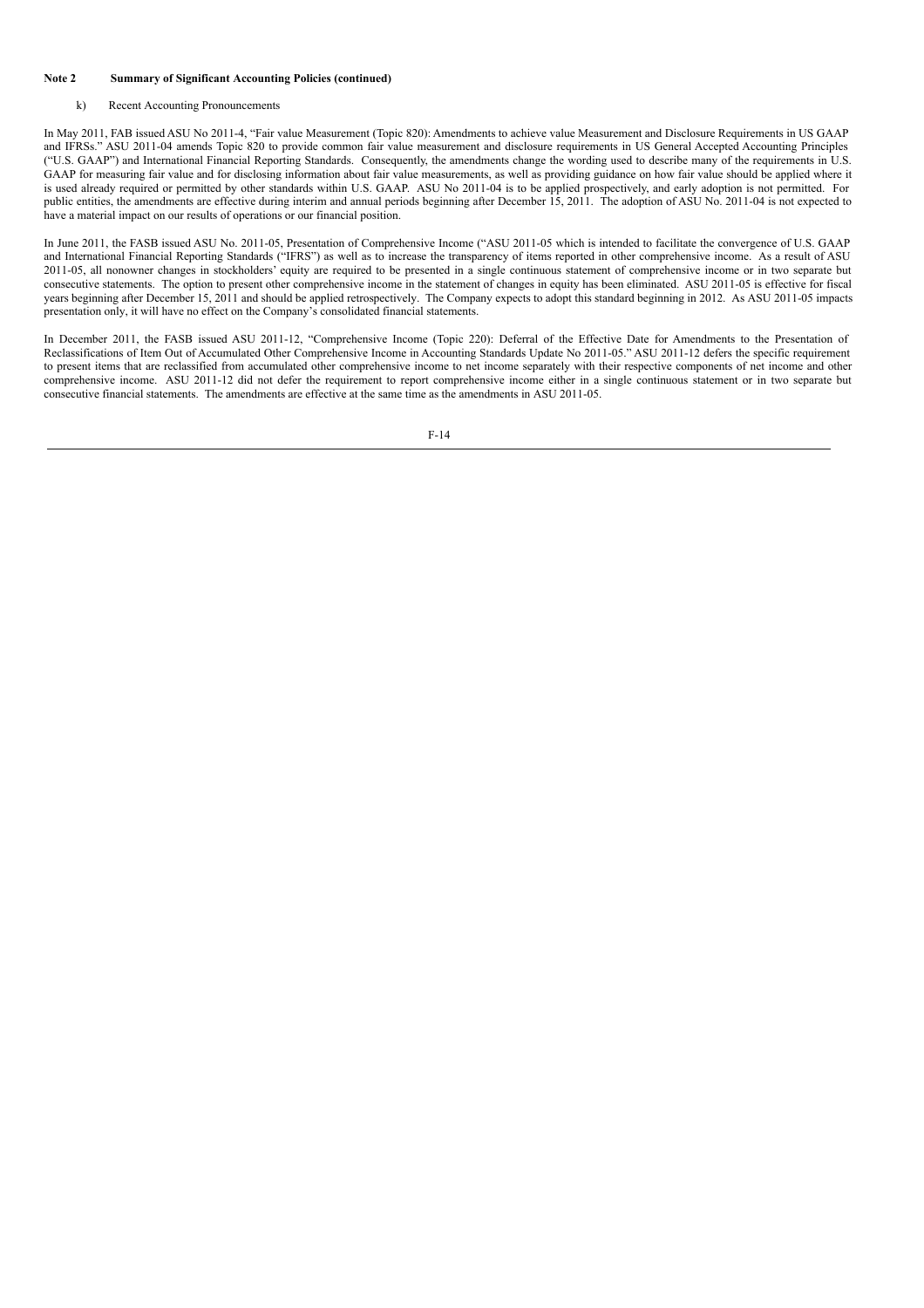## **Note 3 Related Party Transactions**

On April 3, 2009, the Company entered into an agreement with Viking Delaware, providing that effective August 15, 2008, Viking Delaware will pay for any services performed on behalf of the Company by third parties until such time that Viking Delaware is no longer the majority shareholder of the Company. On August 2, 2011, effective as of April 1, 2011, Viking Delaware will advance and pay all third party costs for SinoCubate as needed, but SinoCubate has an obligation to reimburse Viking Delaware at a later stage upon demand from Viking Delaware. As of August 29, 2011, Viking Delaware's rights and obligations are transferred to Viking Nevis.

For the year ended December 31, 2011, Viking Delaware assumed the rental, wages, professional service fee, and other office expenses in the aggregate amount of \$769,378 on its own. For the year ended December 31, 2010, Viking Nevis disbursed professional and other service fees in the aggregate amount of \$25,198 **t**o be repaid by the Company to Viking Nevis on demand.

On June 29, 2011, and on August 29, 2011, Viking Investments, LLC, a company controlled and managed by the Company's Chairman, Chief Executive Officer and President, Tom Simeo, incorporated under the laws of The Federation of St. Kitts and Nevis, ("Viking Nevis") sold 100,000 and 466,813 shares respectively of China Wood, Inc., publicly listed in the United States with the ticker "CNWD", (the "China Wood Shares") owned by Viking Nevis, in exchange for 1,912,000 and 12,569,420 newly issued restricted shares of SinoCubate respectively (the SinoCubate Shares"). By August 29, 2011, Viking Nevis completed the purchase of the China Wood Shares by having delivered a total of 566,813 shares of common stock in China Wood, Inc. to the Company. The China Wood Shares were registered in a Form S-1 Registration Statement declared effective by the SEC on April 7, 2011. The China Wood Shares are subject to a "Leak-Out Provision" whereby only a certain amount of shares can be sold per month up and until the first anniversary of the effective day of the aforementioned registration statement, (April 7, 2012). In determining the fair value of the shares, the Company and Viking Nevis, agreed to use, where applicable, the closing bid price for the most recent trading days prior to the closing day of the transactions. (See Note 4)

## **Note 4 Long-term investment**

|                                           | December 31,<br>2011 | December 31,<br>2010 |
|-------------------------------------------|----------------------|----------------------|
|                                           |                      |                      |
| Shares of Common Stock in China Wood Inc. | 5,065,838            |                      |
| Impairment loss                           | (2,798,586)          |                      |
| Net value                                 | 2,267,252            |                      |

On June 29, 2011, and on August 29, 2011, Viking Investments, LLC, a company controlled and managed by the Company's Chairman, Chief Executive Officer and President, Tom Simeo, incorporated under the laws of The Federation of St. Kitts and Nevis, ("Viking Nevis") sold 100,000 and 466,813 shares respectively of China Wood, Inc., publicly listed in the United States with the ticker "CNWD", (the "China Wood Shares") owned by Viking Nevis, in exchange for 1,912,000 and 12,569,420 newly issued restricted shares of SinoCubate respectively (the SinoCubate Shares").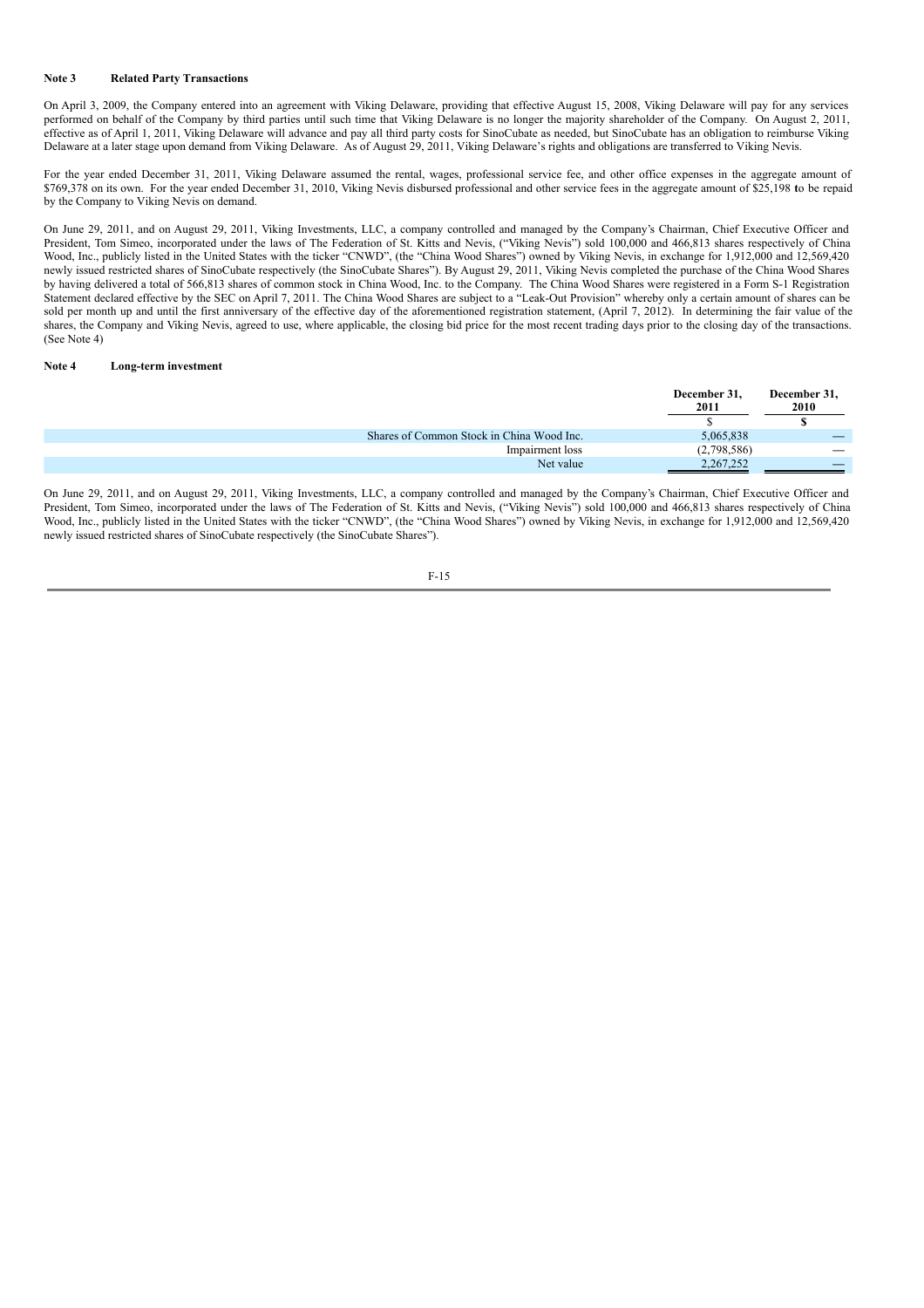## **Note 4 Long-term investment (continued)**

China Wood Shares were registered in a Form S-1 Registration Statement declared effective by the SEC on April 7, 2011. The China Wood Shares are subject to a "Leak-Out Provision" whereby only a certain amount of shares can be sold per month up and until the first anniversary of the effective day of the aforementioned registration statement, April 7, 2012. Accordingly, the Company classifies its holdings in these securities as available-for-sale securities. The Company records the investment at fair value. The stock is currently illiquid, and the management estimates and anticipates a fair market price per share of US\$4.00. Such estimate is based on Viking Nevis' Guaranty and Repurchase Agreement that Viking Nevis agreed to repurchase all 566,813 shares of China Wood for US\$4.00 per share if the 45-day volume-weighted average price of the shares of China Wood equaled US4.00 per share or less (see Note 11). The company recognized an impairment loss of \$2,798,586 based on the estimated \$4.00 price per share and charged the impairment loss to net income.

#### **Note 5 Expenses**

Expenses including the rental, professional service fee, other office expenses for the years ended December 31, 2011 and December 31, 2010 were \$104,090 and \$25,198, respectively, were all assumed by the major stockholders.

On October 26, 2011, the Company issued 2,812,923 shares of common stock, par value \$0.001 per share, to Tom Simeo (2,160,000 shares), Meilong Fu (300,000 shares), Fengying Zhong (203,720 shares), David Rees (60,000 shares), Lily Jin (75,453 shares) and Howard Lee (13,750 shares) respectively for services rendered under their respective consulting agreement. The Company recorded the stock-based compensation with an amount of \$718,230 in net income. (See Note 9.b)

#### **Note 6 Commitment**

The Company, via Viking Investment Group LLC ("Viking Delaware") entered into a lease agreement with Shanghai New Ci Hou Real Estate Co. Ltd., from April 9, 2011 to April 8, 2013. The monthly rental fee is US\$7,273. Total net rental fee deducted with the sublease in the year ended December 31, 2011 was US\$43,676. The total commitment for the total gross rental fee without net of sublease for the lasting lease period is US\$111,224.

### **Note 7 Supplemental Cash Flow Information**

|                                              |  | <b>Years ended</b><br>December 31, |    |                                 |   | <b>January 1, 2004</b><br>(Date of<br>Inception of the<br>Development<br>stage) to<br>December 31, |
|----------------------------------------------|--|------------------------------------|----|---------------------------------|---|----------------------------------------------------------------------------------------------------|
|                                              |  | 2011                               |    | 2010                            |   | 2011                                                                                               |
| Cash paid for:                               |  |                                    |    |                                 |   |                                                                                                    |
| Interest                                     |  | $\overline{\phantom{0}}$           | -S | $\overline{\phantom{m}}$        |   |                                                                                                    |
| Income taxes (recovery)                      |  |                                    | Эħ | $\overbrace{\qquad \qquad }^{}$ | ъ | (3,934)                                                                                            |
|                                              |  |                                    |    |                                 |   |                                                                                                    |
| Common shares issued to settle notes payable |  | $\overline{\phantom{a}}$           |    |                                 |   | 295,405                                                                                            |
| Expenses paid by principal stockholders      |  | 769,378                            |    | 25,198                          |   | 871,786                                                                                            |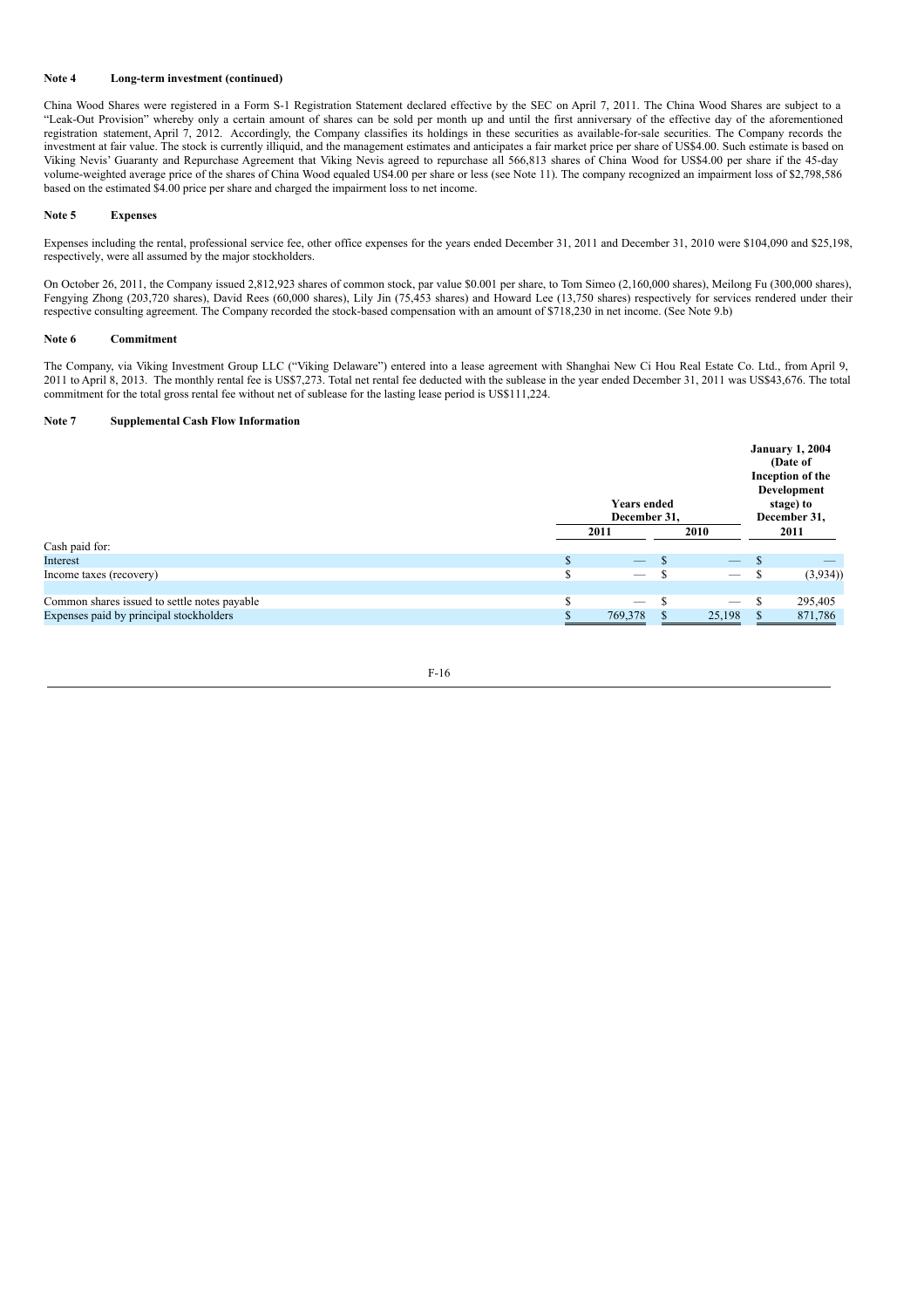## **Note 8 Income Tax**

The Company's deferred tax assets are as follows:

|                                   | <b>December</b>          |  | December 31, |  |
|-----------------------------------|--------------------------|--|--------------|--|
|                                   | 31, 2011                 |  | 2010         |  |
| Net operating loss carry-forwards | 3,637,564                |  | 25,198       |  |
| Statutory tax rate                | 35%                      |  | 35%          |  |
| Income Tax at Statutory tax rate  | 1,273,147                |  | 8,819        |  |
| Non-deductible expenses           | (979, 505)               |  |              |  |
| Valuation allowance               | (293, 642)               |  | (8, 819)     |  |
|                                   | $\overline{\phantom{a}}$ |  |              |  |

No provision for income taxes has been provided in these consolidated financial statements due to the net loss for the years ended December 31, 2011 and 2010. Remaining tax loss carry forward prior to the acquisition of control has not been considered as a deferred tax asset as its availability to the continuing company is uncertain. The net operating loss at December 31, 2011 will expire on December 31, 2031.

## **Note 9 Capital Stock and Additional Paid-in Capital**

|                                    |                           | <b>December 31, 2011</b> |                          | <b>December 31, 2010</b>  |         |           |  |
|------------------------------------|---------------------------|--------------------------|--------------------------|---------------------------|---------|-----------|--|
|                                    | Number of shares          |                          |                          | <b>Number of shares</b>   |         |           |  |
|                                    | Authorized<br>Outstanding |                          | Amount                   | Outstanding<br>Authorized |         | Amount    |  |
|                                    |                           |                          |                          |                           |         |           |  |
| Capital Stock                      |                           |                          |                          |                           |         |           |  |
|                                    |                           |                          |                          |                           |         |           |  |
| Preferred stock, \$0.001 par value | 5,000,000                 | $\overline{\phantom{a}}$ | $\overline{\phantom{a}}$ | 5,000,000                 |         |           |  |
| Common stock, \$0.001 par value    | 100,000,000               | 18,553,778               | 18.554                   | 100,000,000               | 995.655 | 996       |  |
| Additional Paid-in Capital         |                           |                          | 8,227,046                |                           |         | 2,359,863 |  |

## (a) Preferred Stock

The Company is authorized to issue 5,000,000 shares of preferred stock, par value \$.001 per share, none of which are currently outstanding.

## (b) Common Stock

On June 29, 2011 and August 29, 2011, the company issued 1,912,000 and 12,569,420 shares of common stock, par value \$0.001 per share respectively, to Viking Nevis, to exchange for common shares 100,000 and 466,813 common shares of China Wood, Inc., which is publicly listed in the United States with the ticker "CNWD", (the "China Wood Shares") owned by Viking Nevis.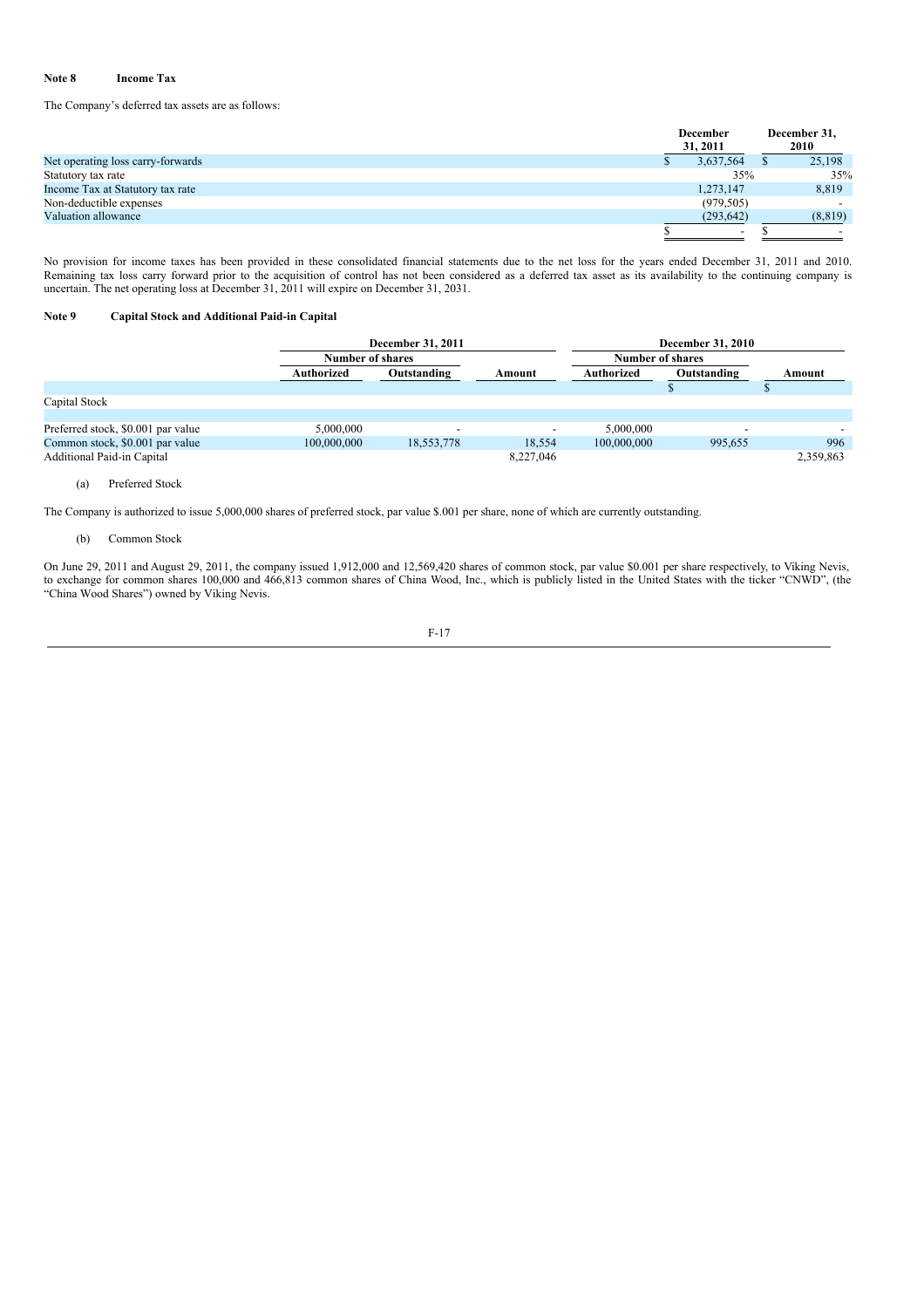### **Note 9 Capital Stock and Additional Paid-in Capital (continued)**

On October 26, 2011, the Company issued 2,812,923 shares of common stock, par value \$0.001 per share, to Tom Simeo (2,160,000 shares), Meilong Fu (300,000 shares), Fengying Zhong (203,720 shares), David Rees (60,000 shares), Lily Jin (75,453 shares) and Howard Lee (13,750 shares) respectively for services rendered under their respective consulting agreement. The Company recorded the new issuance of share into Common Stock with the corresponding credit and debit figures to Additional Paidin Capital and net income respectively.

In year 2011, the Company issued 263,780 shares of common stock, par value \$0.001 per share, to Guifang Chang (78,419 shares), Xiaochun Zhang (125,361 shares), Gordon Lin (35,000 shares) and Wei-Wei Zhang (25,000 shares) for their new investment made to the Company. The Company recorded the new issuance of share into Common Stock with the corresponding credit and debit figures to Additional Paid-in Capital and Cash respectively.

#### (c) Stock-based Compensation payment

The stock warrants granted during 2009 were exercisable immediately, the fair value on the grant date using the Black-Scholes option pricing model was \$24,020, and have been recorded as compensation costs for year ended December 31, 2009.

Assumption used to estimate the fair value of stock warrants on the granted date is as follows:

| Date<br><b>Issuance</b> | volatility<br>rnecter | Dick.<br>-tree rate | term (vears)<br>Oxnected ! | $\sim$<br>vield<br>Dividend |
|-------------------------|-----------------------|---------------------|----------------------------|-----------------------------|
| 2009<br>December<br>16. | 70%<br>204            | 0.11                |                            | $0.00\%$                    |

The Company did not issue any stock options or warrants during 2010 and 2011. In 2011, the Company cancelled all options and warrants issued in 2009.

### **Note 10 Risk Management**

The Company is exposed to financial risks due to the nature of its business and the financial assets it holds. A summary of the Company's risk exposures as it relates to financial instruments are reflected below:

## (a) Market risk

Market risk is the risk that the fair value from a financial instrument will fluctuate because of changes in market prices. The Company will be exposed to potential losses if the price of the long-term investment it hold decreases.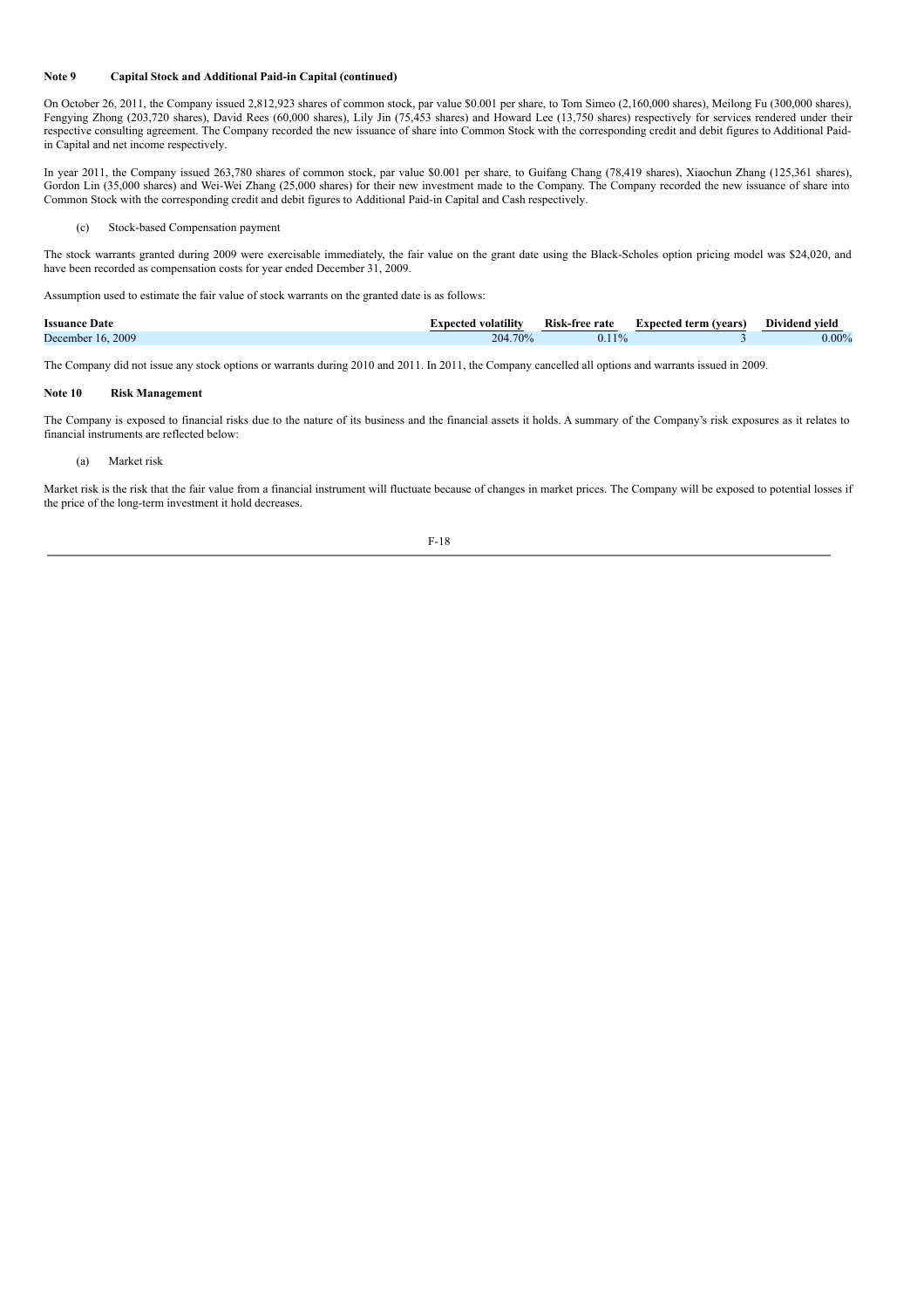## (b) Liquidity risk

The Company manages liquidity risk by maintaining sufficient cash balances to meet operation expense requirement in additional to expenses assumed by majority shareholders.

## (c) Credit Risk

Credit risk arises from cash and deposits with banks and financial institutions. To minimize the credit risk the Company places these instruments with a high credit quality financial institution.

## **Note 11 Subsequent Event**

On April 11, 2012 the company entered into a Guaranty and Repurchase Agreement with Viking Investment Groups, LLC that Viking Investment agreed to repurchase all 566,813 shares of China Wood for US\$4.00 per share if the 45-day volume-weighted average price (VWAP)\* of the shares of China Wood equaled US4.00 per share or less.

\*Volume-weighted average price (VWAP) is the ratio of the value traded to total volume traded over a particular time horizon. It is a measure of the average price a stock traded at over the trading horizon.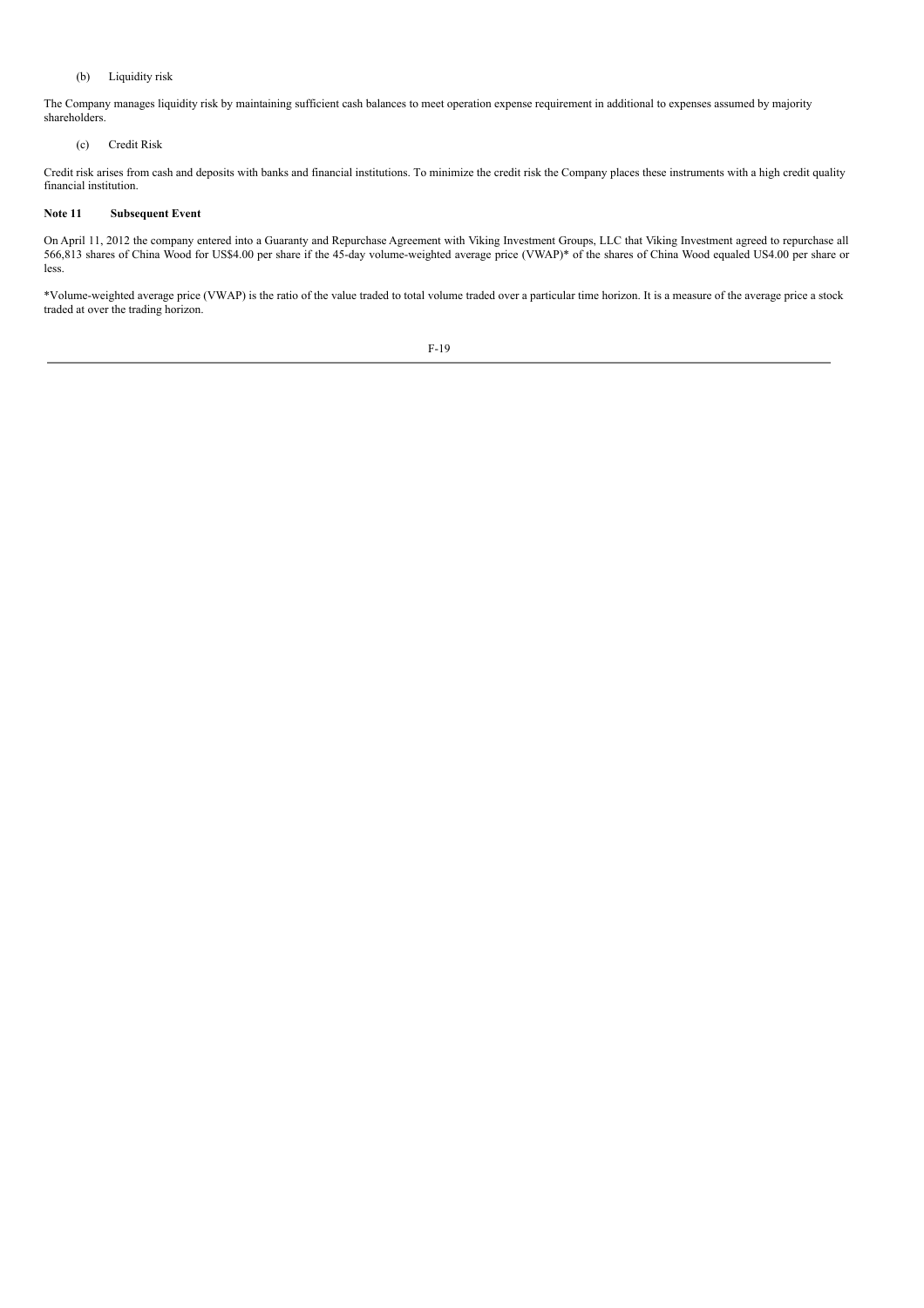#### **Item 9. Changes in and Disagreements With Accountants on Accounting and Financial Disclosure.**

### None

#### **Item 9A. Controls and Procedures.**

The management of the Company is responsible for establishing and maintaining adequate internal control over financial reporting. Management must evaluate its internal controls over financial reporting, as required by Sarbanes-Oxley Act Section 404 (a). The Company's internal control over financial reporting is a process designed under the supervision of the Company's Chief Executive Officer and Chief Financial Officer to provide reasonable assurance regarding the reliability of financial reporting and the preparation of the Company's financial statements for external purposes in accordance with U.S. generally accepted accounting principles or GAAP.

As of December 31, 2011, management assessed the effectiveness of the Company's internal control over financial reporting based on the criteria for effective internal control over financial reporting established in Internal Control Integrated Framework issued by the Committee of Sponsoring Organizations of the Treadway Commission and SEC guidance on conducting such assessments. Based on that evaluation, they concluded that, during the period covered by this report, such internal controls and procedures were not effective to detect the inappropriate application of GAAP rules as more fully described below. This was due to deficiencies that existed in the design or operation of the Company's internal controls over financial reporting that adversely affected its internal controls and that may be considered to be material weaknesses.

The matters involving internal controls and procedures that the Company's management considered to be material weaknesses under the standards of the Public Company Accounting Oversight Board were: (1) lack of a functioning audit committee and lack of a majority of outside directors on the Company's board of directors, resulting in ineffective oversight in the establishment and monitoring of required internal controls and procedures; (2) inadequate segregation of duties consistent with control objectives; (3) insufficient written policies and procedures for accounting and financial reporting with respect to the requirements and application of GAAP and SEC disclosure requirements; and (4) ineffective controls over period end financial disclosure and reporting processes. The aforementioned material weaknesses were identified by the Company's chief financial officer in connection with the audit of the Company's financial statements as of December 31, 2010 and communicated the matters to the Company's management.

Management believes that the material weaknesses set forth in items (2), (3) and (4) above did not have an effect on the Company's financial results. However, management believes that the lack of outside directors on the Company's board of directors can resulting in oversight in the establishing and monitoring of required internal controls and procedures which can affect the process of preparing Company's financial statements.

Management believes that the appointment of one or more outside directors, who shall be appointed to a fully functioning audit committee, will remedy the lack of a functioning audit committee and a lack of a majority of outside directors on the Company's Board. In addition, management believes that preparing and implementing sufficient written policies and checklists will remedy the following material weaknesses (i) insufficient written policies and procedures for accounting and financial reporting with respect to the requirements and application of GAAP and SEC disclosure requirements; and (ii) ineffective controls over period end financial close and reporting processes. Further, management believes that the hiring of additional personnel who have the technical expertise and knowledge will result in proper segregation of duties and provide more checks and balances within the financial reporting department. Additional personnel will also provide the cross training needed to support the Company if personnel turn over issues within the financial reporting department occur. This coupled with the appointment of additional outside directors will greatly decrease any control and procedure issues the Company may encounter in the future.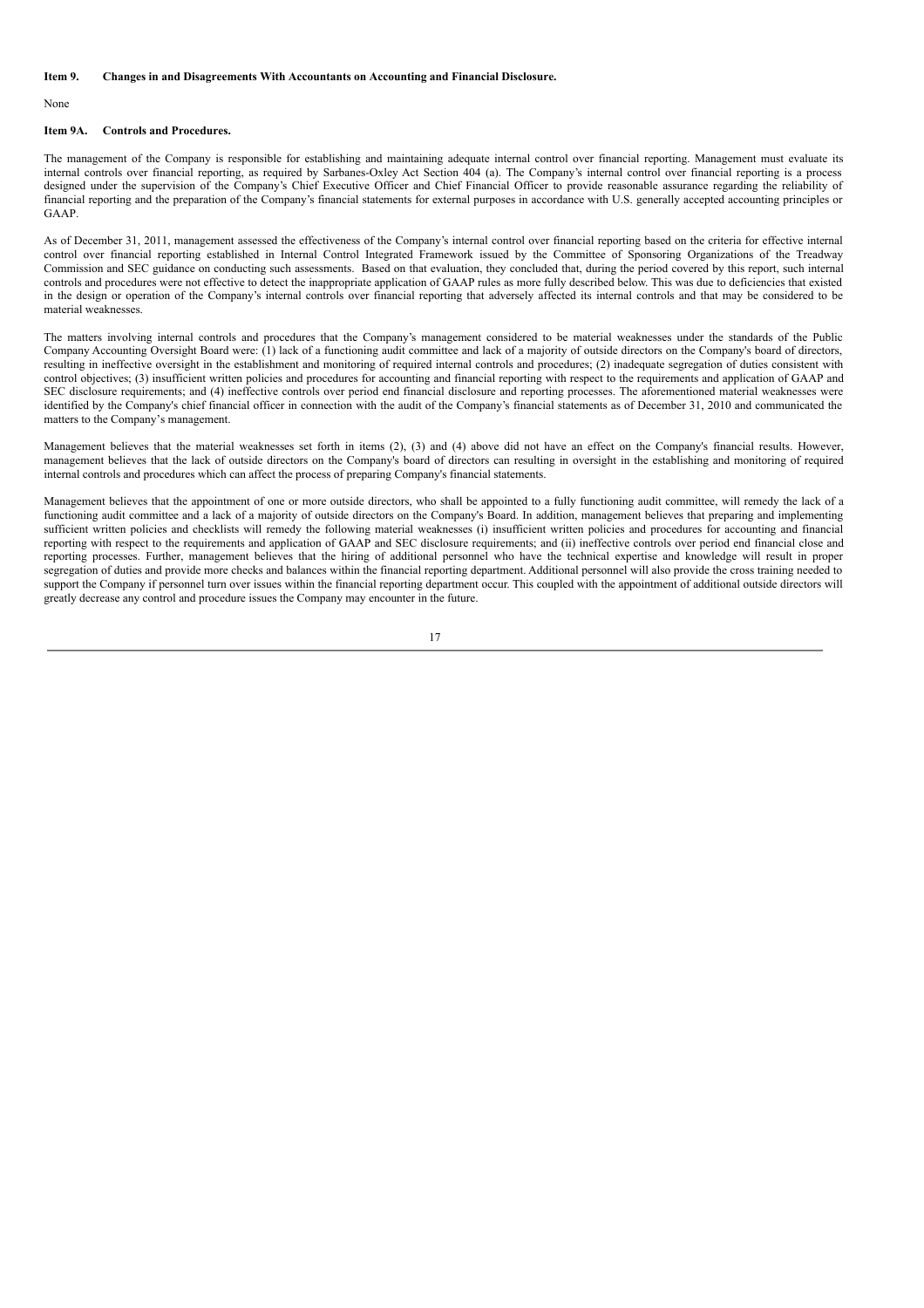Management will continue to monitor and evaluate the effectiveness of its internal controls and procedures and its internal controls over financial reporting on an ongoing basis and are committed to taking further action and implementing additional enhancements or improvements, as necessary and as funds allow.

## *(a) Disclosure Controls and Procedures; Changes in Internal Control Over Financial Reporting*

Management has evaluated the effectiveness of the Company's disclosure controls and procedures (as defined in Rules 13a-15(e) and 15d-15(e) under the Securities Exchange Act of 1934 (the "Exchange Act") as of December 31, 2011. Based on this evaluation, Management concluded that the Company's disclosure controls and procedures were not effective as of December 31, 2011.

## *(b) Management Report on Internal Control Over Financial Reporting*

Management is responsible for establishing and maintaining adequate internal control over financial reporting. Internal control over financial reporting is defined in Rule 13a-15(f) and Rule 15d-15(f) promulgated under the Exchange Act as a process designed by, or under the supervision of, our principal executive and principal financial officers and effected by our board of directors, management and other personnel, to provide reasonable assurance regarding the reliability of financial reporting and the preparation of financial statements for external purposes in accordance with generally accepted accounting principles and includes those policies and procedures that:

- **•** Pertain to the maintenance of records that in reasonable detail accurately and fairly reflect the transactions and dispositions of our assets;
- **•** Provide reasonable assurance that transactions are recorded as necessary to permit preparation of financial statements in accordance with generally accepted accounting principles, and that receipts and expenditures are being made only in accordance with authorizations of our management and directors; and
- **•** Provide reasonable assurance regarding prevention or timely detection of unauthorized acquisition, use or disposition of our assets that could have a material effect on our financial statements.

Because of its inherent limitations, internal control over financial reporting may not prevent or detect misstatements. Projections of any evaluation of effectiveness to future periods are subject to the risk that controls may become inadequate because of changes in conditions, or that the degree of compliance with the policies or procedures may deteriorate.

Management assessed the effectiveness of the Company's internal control over financial reporting as of December 31, 2011. Based on this assessment, management concluded that, as of December 31, 2011, the Company's internal control over financial reporting was not effective based on those criteria.

To remediate our internal control weaknesses, management intends to implement the following measures:

- **•** The Company will add sufficient number of independent directors to the board and appoint an audit committee.
- **•** The Company will add sufficient knowledgeable accounting personnel to properly segregate duties and to effect a timely, accurate preparation of the financial statements.
- **•** Upon the hiring of additional accounting personnel, the Company will develop and maintain adequate written accounting policies and procedures.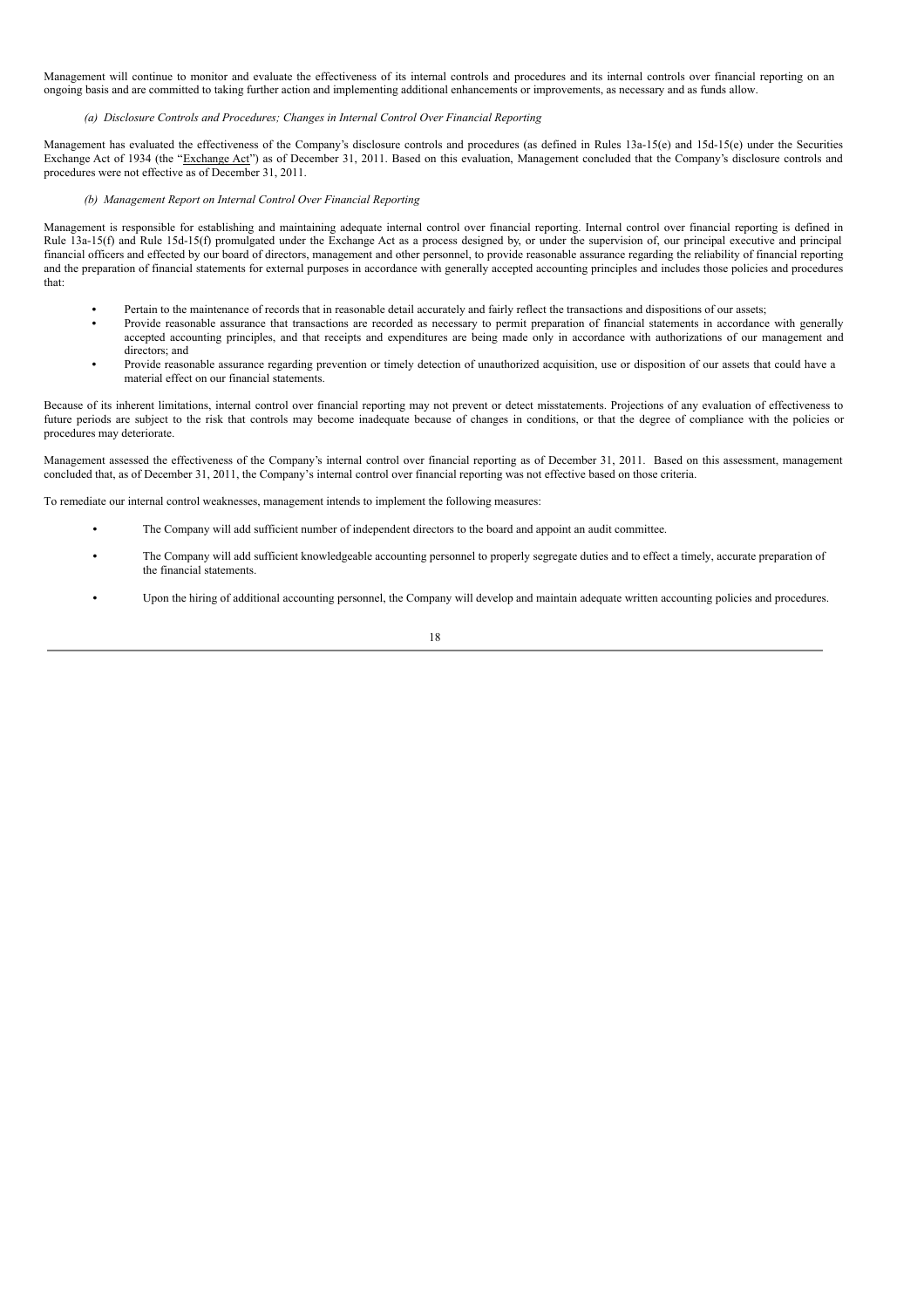The additional hiring is contingent upon the Company's efforts to obtain additional funding through equity or debt for its continued operational activities and corporate expenses. Management expects to secure funds in the coming fiscal year but provides no assurances that it will be able to do so.

We understand that remediation of material weaknesses and deficiencies in internal controls are a continuing work in progress due to the issuance of new standards and promulgations. However, remediation of any known deficiency is among our highest priorities. Our management will periodically assess the progress and sufficiency of our ongoing initiatives and make adjustments as and when necessary.

This annual report does not include an attestation report of our registered public accounting firm regarding internal control over financial reporting. Management's report was not subject to attestation by our registered public accounting firm pursuant rules of the SEC that permit us to provide only management's report in this annual report. On July 21, 2010, President Obama signed the Dodd-Frank Wall Street Reform and Consumer Protection Act. Included in the Act is a provision that permanently exempts smaller public companies that qualify as either a Non-Accelerated Filer or Smaller Reporting Company from the auditor attestation requirement of Section 404(b) of the Sarbanes-Oxley Act of 2002.

There was no change in our internal control over financial reporting during the quarter ended December 31, 2011 that has materially affected, or is reasonably likely to materially affect, our internal control over financial reporting.

## **Item 9B. Other Information.**

None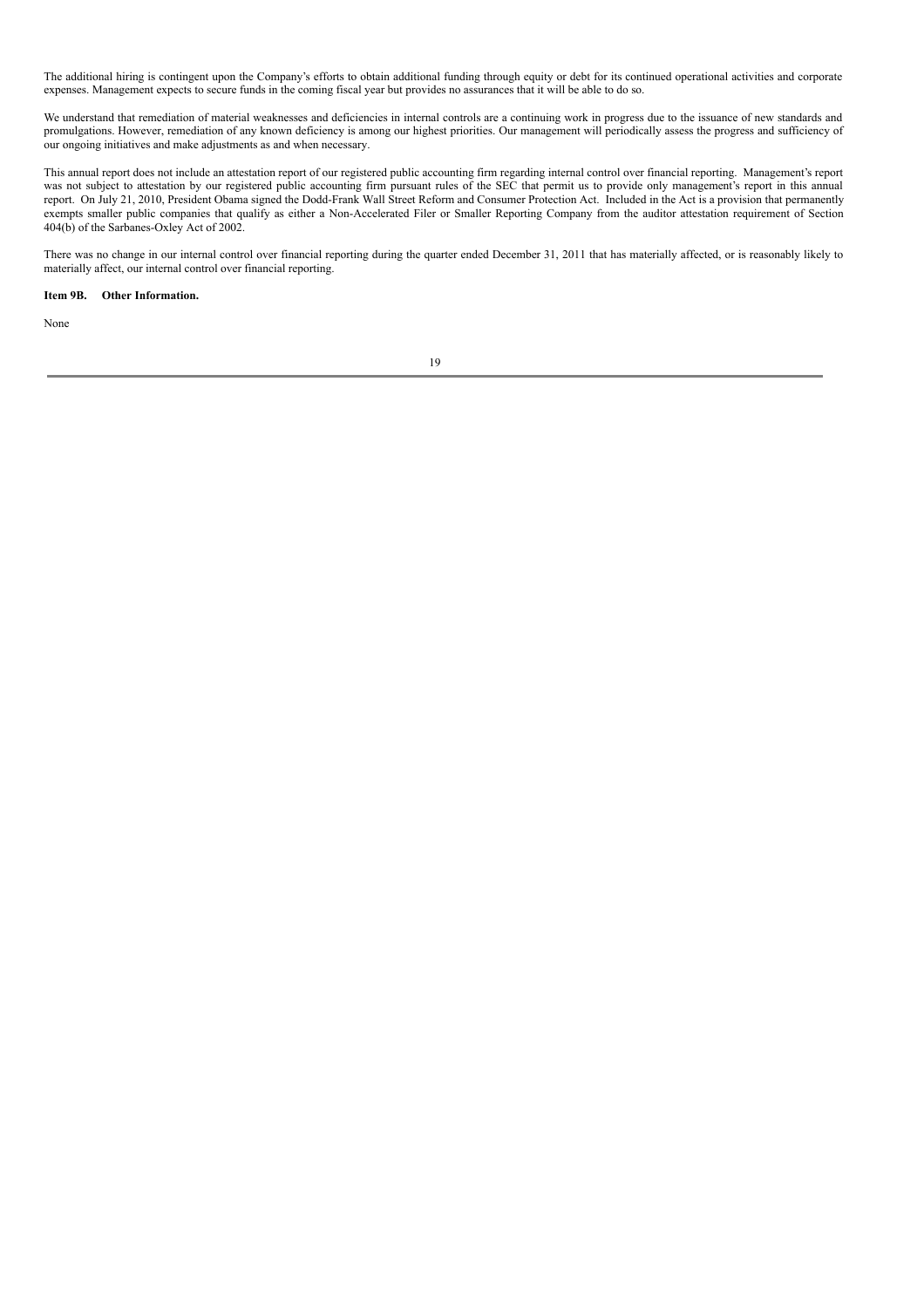## **PART III**

## **Item 10. Directors, Executive Officers and Corporate Governance.**

## **Identification of Directors and Executive Officers**

The name of the officers and directors of the Company as of December 31, 2011, as well as certain information about them are set forth below:

| Name              | Age | <b>Position</b>        |
|-------------------|-----|------------------------|
|                   |     |                        |
| Tom Simeo         | 58  | Director/CEO/Treasurer |
| Dr. Wei-Wei Zhang | 55  | Director               |
| Gordon SanFu Lin, | 47  | Director/CFO*          |
| Jiyun Ge          | 37  | Director/CFO*          |

\*On March 29, 2012, Mr. Lin tendered his resignation as a Director and the Company's CFO, and Ms. Ge was appointed as Director and CFO to fill the vacancy left by Mr. Lin.

## **Background of Officers and Directors**

#### **Tom Simeo**

Mr. Simeo has been the Company's chief executive officer and a director since August 15, 2008, when Viking Investments Group LLC acquired control of the Company. Mr. Simeo has been the chairman of the board of directors of the Company since August 2008. Mr. Simeo, a corporate lawyer and investment banker, is the founder and managing partner of Viking Investments Group LLC. a Delaware limited liability company established in 1993. Between 1990 and 1993, Mr. Simeo advised on the financing and private acquisition of state owned companies in former Soviet Bloc countries. During the years of 1993 through 2004, Mr. Simeo initiated, advised and helped structure investments in United States to foreign private and publicly listed companies. From early 1980's through 1990, Mr. Simeo was a practicing lawyer in Sweden. Mr. Simeo is a graduate Jur. kand. (Am. LL.M equivalent) from the University of Lund, Sweden. Mr. Simeo also studied law at Stockholm University and International Economy at Uppsala University in Sweden. Mr. Simeo is not a director of any other public company.

#### **Dr. Wei-Wei Zhang**

Dr. Zhang was elected to the Board of Directors on August 26, 2011. Dr. Zhang, obtained his M.D. degree in 1982 and M.S. of Toxicology in 1985 from Zhejiang University in China. He came to the United States 1986 in pursuit of PhD in molecular biology. After he acquired his PhD degree in 1989, Dr. Zhang fulfilled his postdoctoral and junior faculty training by 1992 in gene manipulation and transfer at Baylor College of Medicine, Houston Texas, USA.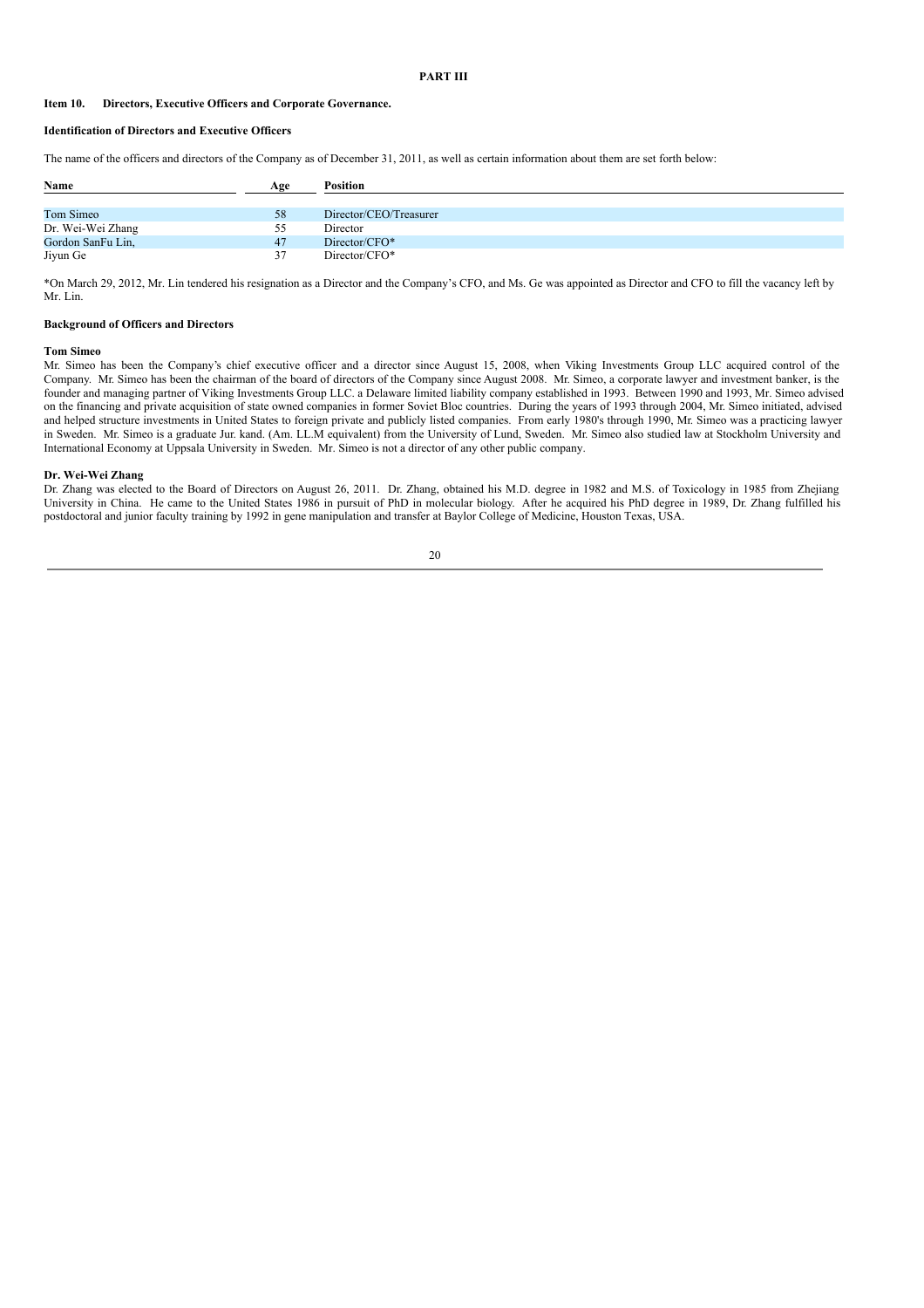Dr. Zhang is an entrepreneur, resource placement, business developer, and corporate executive, with enduring records of technology innovation, strategic partnering, product commercialization, financing, and venture management from startup to public listing in the biosciences and the Sino-American transactions.

Dr. Zhang, is currently the CEO of Burrill Adventin Capital Management Ltd., founded in 2011. Dr. Zhang has founded and co-founded 8 biotechnology companies (Introgen Therapeutics Inc., Shenzhen SiBiono, GenStar Therapeutics, GenWay Biotech, Zhuhai Bioinforbody, Adventin Inc., Acrotics and eBioCenter Corporations) and established two corporate and academic R&D units. With 20+ years of biopharma R&D, business development, and marketing/sales experience, Dr. Zhang played CSO and CEO positions in those companies. Dr. Zhang has completed several successful cases in fund-raising, project financing, strategic partnering, private equity investments, through interactions with angel, venture capital, investment banks, governmental funds, and security exchanges.

Dr. Zhang has made significant contributions to the research and life science communities by creating numerous collaborations, developing novel products, launching innovative marketing campaigns, and managing numerous growing business units. Since 1989, Dr. Zhang has published more than 65 peer-reviewed articles and has been invited to write major review articles and to deliver presentations in numerous national and international antibody and gene therapy conferences. Dr. Zhang has 16 patents either issued or pending. He has also been active in various social and professional associations, especially taking the leadership in overseas Chinese organizations, such as Presidents of US-China Entrepreneurs Associations and Mu Yun Society.

#### **Gordon SanFu Lin**

Mr. Lin, was elected to the Board of Directors and employed as the Company's CFO on October 20, 2011. Mr. Lin has more than twenty years of experience in finance as a controller and auditor. Between the years of 2007 to 2010, Mr. Lin was located in the United States and assisted several Chinese based companies to obtain financing in conjunction with or before their listing in the United States. Prior to living in the United States, Mr. Lin worked for ten years in PricewaterhouseCoopers ("PWC"), of which he spent five years in Taipei and five years in Shanghai. With PWC Mr. Lin held various senior positions and left the firm as a Senior Manager. Mr. Lin provided the total service of auditing, accounting, tax and follow-up on the IPO program for more than 80 Wholly-Foreign-Owned subsidiary companies, Sino-joint venture, and Co-operative companies located in the United States, Canada, France, Germany, Sweden, England, Hong Kong, and Singapore.

Mr. Lin majored in Economic Law, and has a Master of Law LL.M., from East China Politics and Law University. Mr. Lin also has a major in accounting and graduated as Bachelor in accounting from the National Cheng Zhi University of Taiwan. Further, Mr. Lin majored in Business Consulting with The China Production Power Center of Taiwan and received the Certificate of Consultant Mentor.

#### **Jiyun Ge**

Effective March 29, 2012, Ms. Jiyun Ge was appointed as the chief financial officer and elected to the Board of Directors of the Company.

Ms. Ge brings to the Company more than ten years of general accounting, taxation and auditing experience both in China and the U.S. Before joining SinoCubate, Ms. Ge was the account supervisor with The Oilgear Company in Shanghai, responsible for the total financial operation, including but not limited to the conversion of local statutory accounts in P.R. China to US GAAP, and the various filings as required.

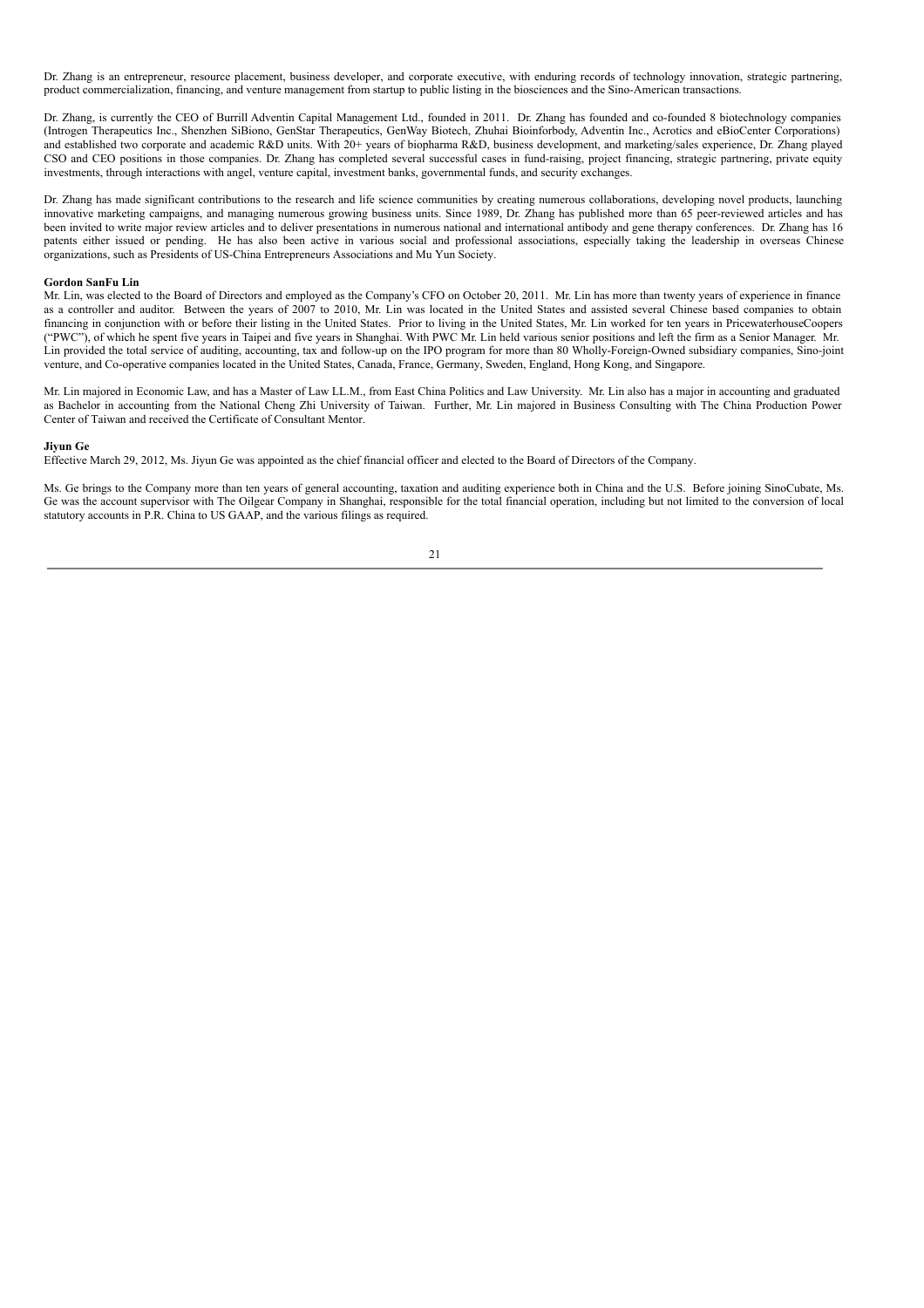Prior to Oilgear, Ms. Ge was an accountant for five years with several public accounting firms in the United States with a focus on audits, review and compilations of private and publicly listed corporations where she held various positions and supervised several accounting teams. Ms. Ge also has extensive experience in both corporate and non-profit-tax returns, and financial statement preparation. Prior to living in the United States, Ms. Ge worked for five years in a large state-owned construction company as a cost accountant and prepared and reviewed budget forecasting for the company.

Ms. Ge received her Master of Science in Business (Major in Accounting) from the University of Maryland (College Park), her Bachelors of Fine Art (Major in Accounting) from the University of St. Thomas (Houston, TX), and her Associates Degree (Major in Accounting) from Chongqing University (P.R. China). Ms. Ge is a CPA certified in the state of Colorado and a member of AICPA, as well as a member of The Institute of Internal Auditors (IIA).

## **Family Relationships**

There are no family relationships between any of the Company's officers and directors.

## **Audit Committee and Audit Committee Financial Expert**

The Company does not currently have an audit committee financial expert, nor does it have an audit committee. The Company's entire board of directors handles the functions that would otherwise be handled by an audit committee. The Company does not currently have the capital resources to pay director fees to a qualified independent expert who would be willing to serve on its board and who would be willing to act as an audit committee financial expert. As its business expands and as it appoints others to its board of directors, the Company expects that it will seek a qualified independent expert to become a member of its board of directors. Before retaining any such expert the Company's board would make a determination as to whether such person is independent.

## **Code of Ethics**

The Company has not yet formally adopted a written code of ethics to be applied to the Company's principal executive officer, principal financial officer, principal accounting officer or controller, or persons performing similar functions. Based on its small size, limited financial and human resources, the Company has not adopted written code of ethics.

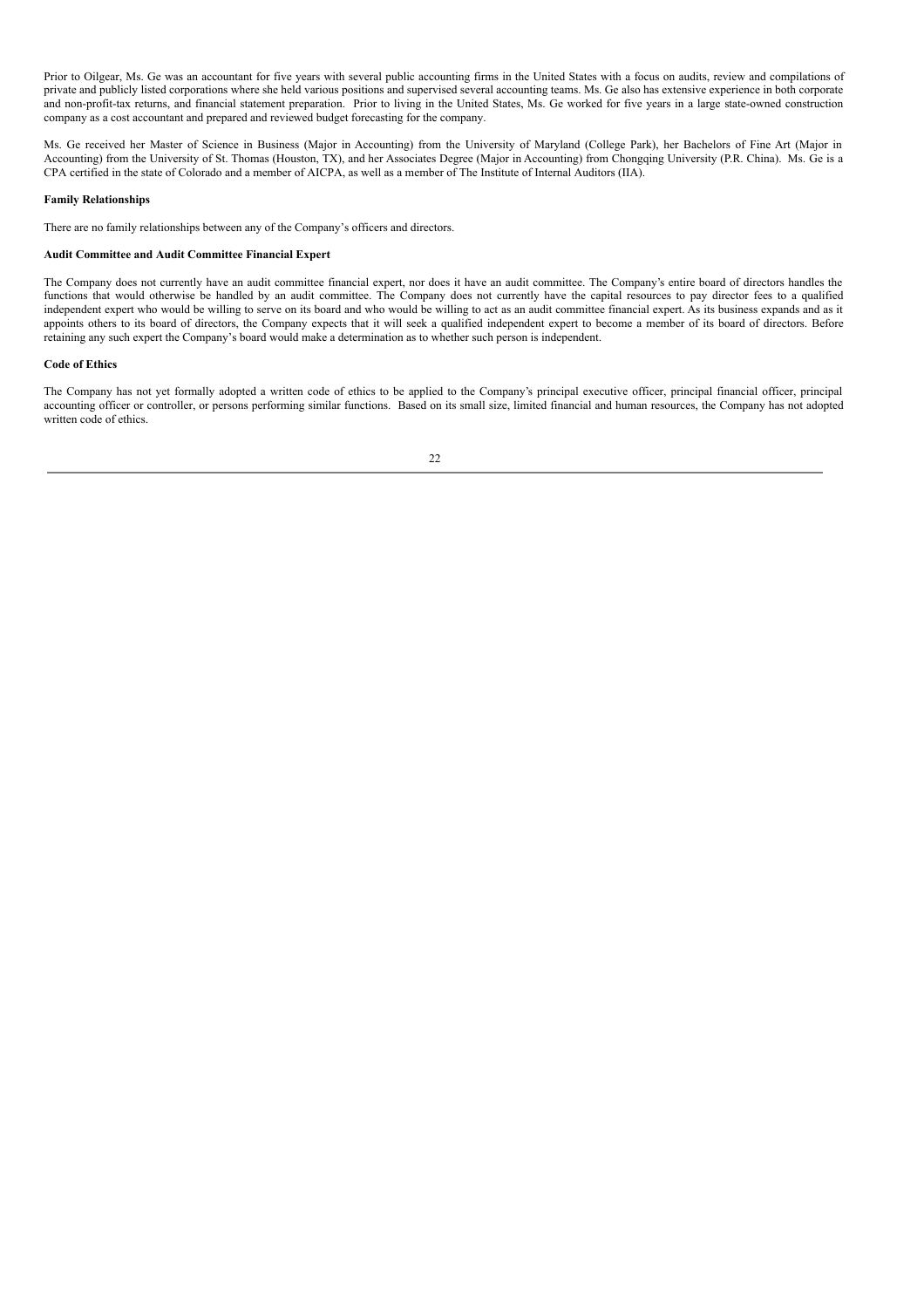## **Involvement in Certain Legal Proceedings**

To the best of the registrant's knowledge, during the past five years, no director, executive officer, promoter or control person of the Company:

- (1) has filed a petition under the federal bankruptcy laws or any state insolvency law, nor had a receiver, fiscal agent or similar officer appointed by a court for the business or present of such a person, or any partnership in which he was a general partner at or within two years before the time of such filing, or any corporation or business association of which he was an executive officer within two years before the time of such filing;
- (2) were convicted in a criminal proceeding or named subject to a pending criminal proceeding (excluding traffic violations and other minor offenses);
- (3) were the subject to any order, judgment or decree, not subsequently reversed, suspended or vacated, of any court of competent jurisdiction, permanently or temporarily enjoining, barring, suspending or otherwise limiting his involvement in any type of the following activities:
	- (i) acting as a futures commission merchant, introducing broker, commodity trading advisor, commodity pool operator, floor broker, leverage transaction merchant, associated person of any of the foregoing, or as an investment advisor, underwriter, broker or dealer in securities, or as an affiliated person, director of any investment company, or engaging in or continuing any conduct or practice in connection with such activity;
	- (ii) engaging in any type of business practice;
	- (iii) engaging in any activity in connection with the purchase or sale of any security or commodity or in connection with any violation of federal or state securities laws or federal commodity laws.
- (4) were the subject of any order, judgment or decree, not subsequently reversed, suspended or vacated, of any federal or state authority barring, suspending or otherwise limiting for more than 60 days the right of such person to engage in any activity described above under this Item, or to be associated with persons engaged in any such activity;
- (5) were found by a court of competent jurisdiction in a civil action or by the Securities and Exchange Commission to have violated any federal or state securities law and the judgment in such civil finding or find by the Securities and Exchange Commission has not been subsequently reversed, suspended or vacated;
- (6) were found by a court of competent jurisdiction in a civil action or by the Commodity Futures Trading Commission to have violated any federal commodities law, and the judgment in such civil action or finding by the Commodity Futures Trading Commission has not been subsequently reversed, suspended or vacated.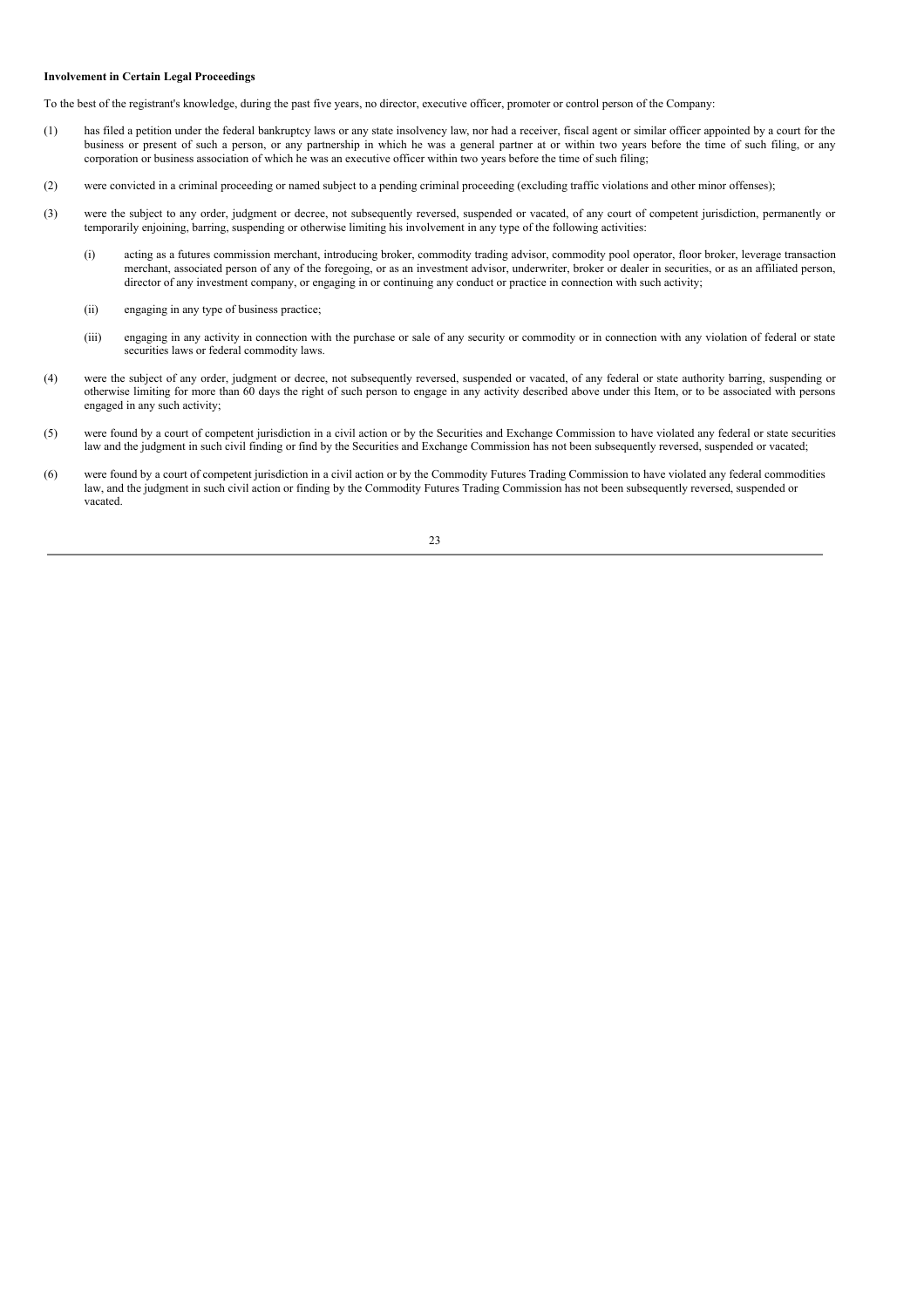## **Compliance with Section 16(A) of the Exchange Act**

To the best of the knowledge of the Company's chief executive officer, persons who beneficially owned more than ten percent of the Company's common stock filed timely reports in compliance with Section 16(a).

## **Item 11. Executive Compensation**

## **Summary Compensation Table— Fiscal Years Ended December 31, 2011 and 2010**

The following table sets forth information concerning all cash and non-cash compensation awarded to, earned by or paid to the named persons for services rendered in all capacities during the noted periods. No other executive officers received total annual salary and bonus compensation in excess of \$100,000.

| Name and<br>Principal<br><b>Position</b> | Year | Salary<br><b>(\$)</b> | <b>Bonus</b><br><b>(\$)</b> | <b>Stock</b><br>Awards<br><b>(\$)</b> | Option<br>Awards<br><b>(S)</b> | <b>Non-Equity</b><br><b>Incentive Plan</b><br>Compensation<br>Earnings<br>$(s)$ | Non-Qualified<br><b>Deferred</b><br>Compensation<br>Earnings<br>(S) | All Other<br>Compensation<br>$(s)$ | Total<br><b>(\$)</b> |
|------------------------------------------|------|-----------------------|-----------------------------|---------------------------------------|--------------------------------|---------------------------------------------------------------------------------|---------------------------------------------------------------------|------------------------------------|----------------------|
| Tom Simeo                                | 2011 |                       | $\overline{0}$              | 540,000                               | $\Omega$                       |                                                                                 | $\Omega$                                                            |                                    | $\Omega$             |
|                                          | 2010 | $\theta$              | $\overline{0}$              | $\mathbf{0}$                          | $\theta$                       | $\theta$                                                                        | $\mathbf{0}$                                                        |                                    | $\theta$             |
|                                          |      |                       |                             |                                       |                                |                                                                                 |                                                                     |                                    |                      |
| We-Wei Zhang (1)                         | 2011 | $\Omega$              | $\mathbf{0}$                | 6,250                                 | $\Omega$                       | $\Omega$                                                                        | $\Omega$                                                            |                                    | $\Omega$             |
|                                          | 2010 | $\theta$              | $\mathbf{0}$                | $\theta$                              | $\Omega$                       | $\theta$                                                                        | $\Omega$                                                            | $\Omega$                           | $\theta$             |
|                                          |      |                       |                             |                                       |                                |                                                                                 |                                                                     |                                    |                      |
| Gordon SanFu Lin                         |      |                       |                             |                                       |                                |                                                                                 |                                                                     |                                    |                      |
| (2)                                      | 2011 | $\Omega$              | $\mathbf{0}$                | 6.250                                 | $\theta$                       | $\Omega$                                                                        | $\Omega$                                                            |                                    | $\theta$             |
|                                          | 2010 | $\Omega$              | $\mathbf{0}$                | $\theta$                              | $\Omega$                       | $\theta$                                                                        | $\mathbf{0}$                                                        | $\Omega$                           | $\theta$             |
|                                          |      |                       |                             |                                       |                                |                                                                                 |                                                                     |                                    |                      |

## Narrative to Summary Compensation Table

1. In conjunction with Dr. Wei-We Zhang becoming a director of the Company on August 26, 2011, he was granted August 31, commencing 2012, – warrants to acquire 25,000 shares of common stock exercisable for three (3) years, at an exercise price equal to the fair market value of SinoCubate's stock as of the date of grant, subject to annual re-election as member of the Board of Directors.

- 2. In conjunction with Mr. Gordon SanFu Lin becoming a director on October 20, 2011, he was granted August 31, commencing 2012, warrants to acquire 25,000 shares of common stock exercisable for three (3) years, at an exercise price equal to the fair market value of SinoCubate's stock as of the date of grant, subject to annual re-election as member of the Board of Directors.
- 3. In conjunction with Ms. Ge becoming a director on March 29, 2012, she was granted April 1, 2012, commencing 2013, warrants to acquire 25,000 shares of common stock exercisable for three (3) years, at an exercise price equal to the fair market value of SinoCubate's stock as of the date of grant, subject to annual re-election as member of the Board of Directors.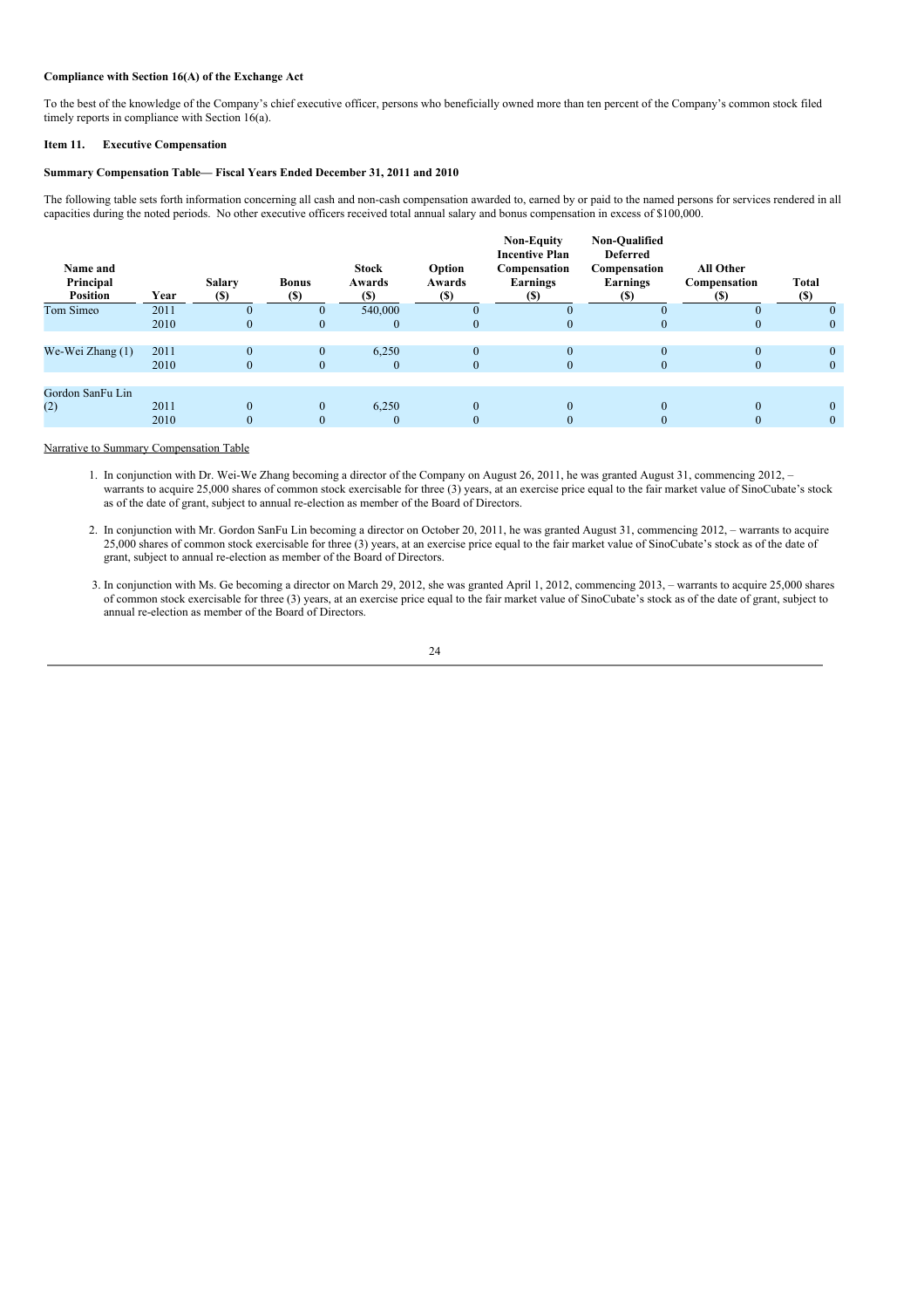## **Compensation of Directors**

Directors of the Company may be reimbursed for any out-of-pocket expenses incurred by them for each regular or special meeting attendance. The Company presently has no pension, health, annuity, insurance or profit sharing plans.

## **Outstanding Equity Awards at Fiscal Year End**

As of December 31, 2011, the Company did not maintain an equity incentive plan or other plan, including but not limited to bonus, deferred compensation or retirement plan under which the Company's securities may be issued to its named executive officers as compensation.

### **Employment Agreements**

The company employs indirectly through its subsidiary Viking Delaware approximately  $8 - 12$  people annually. Except for its directors, no person has entered into any employment or similar agreement directly with the Company and it is not anticipated that the Company will enter into any employment or similar agreement with the Company..

## **Compensation of Directors**

No directors of the Company were compensated as such during the fiscal year ended December 31, 2010, and the directors were compensated during the fiscal year ended December 31, 2011 with common stock as follows:

| Name             | Compensation                       |
|------------------|------------------------------------|
| Tom Simeo        | $2,160,000$ shares of common stock |
| We-Wei Zhang     | 25,000 shares of common stock      |
| Gordon SanFu Lin | 25,000 shares of common stock      |

## **Item 12. Security Ownership of Certain Beneficial Owners and Management and Related Stockholder Matters**

The following table sets forth information regarding beneficial ownership of the Company's common stock as of December 31, 2011(i) by each person who is known by us to beneficially own more than 5% of the Company's common stock; (ii) by each of its officers and directors; and (iii) by all of its officers and directors as a group.

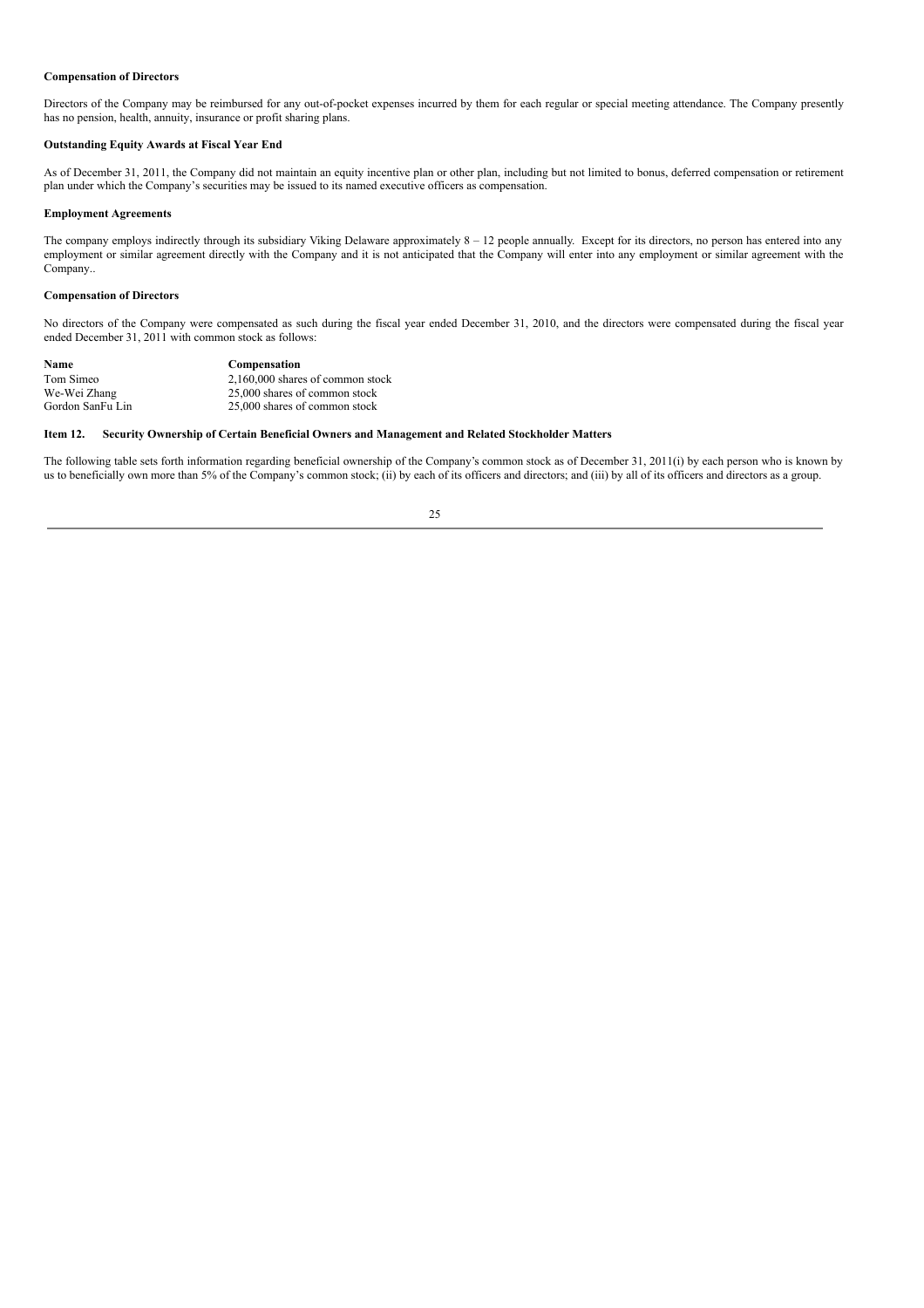Unless otherwise specified, the address of each of the persons set forth below is in care of the Company.

| <b>Title of Class</b>           | Name & Address of Beneficial Owners   | Amount & Nature of Beneficial Ownership (1) | Percent of<br>Class $(2)$ |
|---------------------------------|---------------------------------------|---------------------------------------------|---------------------------|
| Common Stock, \$0.001 par value | Viking Investments Group, LLC (Nevis) | 15, 113, 577                                | 81.46%                    |
| Common Stock, \$0.001 par value | Tom Simeo                             | 2,160,000                                   | 11.64%                    |
| Common Stock, \$0.001 par value | Dr. Wei-Wei Zhang                     | 25,000                                      | $*0/0$                    |
| Common Stock, \$0.001 par value | Gordon SanFu Lin                      | 25,000                                      | $*0/0$                    |
| Common Stock, \$0.001 par value | All officers and directors as a Group | 2,210,000                                   | 11.91%                    |

 $\mathcal{L}=\mathcal{L}=\mathcal{L}=\mathcal{L}=\mathcal{L}=\mathcal{L}=\mathcal{L}$  $*$ Less than  $1\%$ 

- 1. Beneficial Ownership is determined in accordance with the rules of the Securities and Exchange Commission and generally includes voting or investment power with respect to securities. Each of the beneficial owners listed above has direct ownership of and sole voting power and investment power with respect to the shares of the Company's common stock.
- 2. A total of 18,553,778 shares of the Company's common stock are considered to be outstanding pursuant to SEC Rule 13d-3(d)(1). For each Beneficial Owner above, any options exercisable within 60 days have been included in the denominator.

#### **Changes in Control**

To the knowledge of management, there are no present arrangements or pledges of the Company securities, which may result in a change of control of the Company.

## **Item 13. Certain Relationships and Related Transactions**

### *Related Transaction*

On September 22, 2008, the Company entered into an agreement with Viking, (the Company's majority shareholder which is in turn controlled by and managed by Tom Simeo, the Company's chairman, chief executive officer and president), relating to the issuance of 284,637 new shares of the Company's common stock to Viking in exchange for the release of Synthenol by Viking from an obligation to repay certain outstanding promissory notes and debt of Synthenol owing to Viking in the aggregate amount of \$270,405 (inclusive of principal and interest) as reported on a Current Report on Form 8-K filed with the SEC on September 24, 2008. The amount of the newly issued shares was determined by dividing \$270,405 by \$0.95 which price is equal to the price per share Viking paid for certain shares of Synthenol common stock pursuant to a stock purchase agreement dated as of August 15, 2008. The transaction was recorded at exchange values.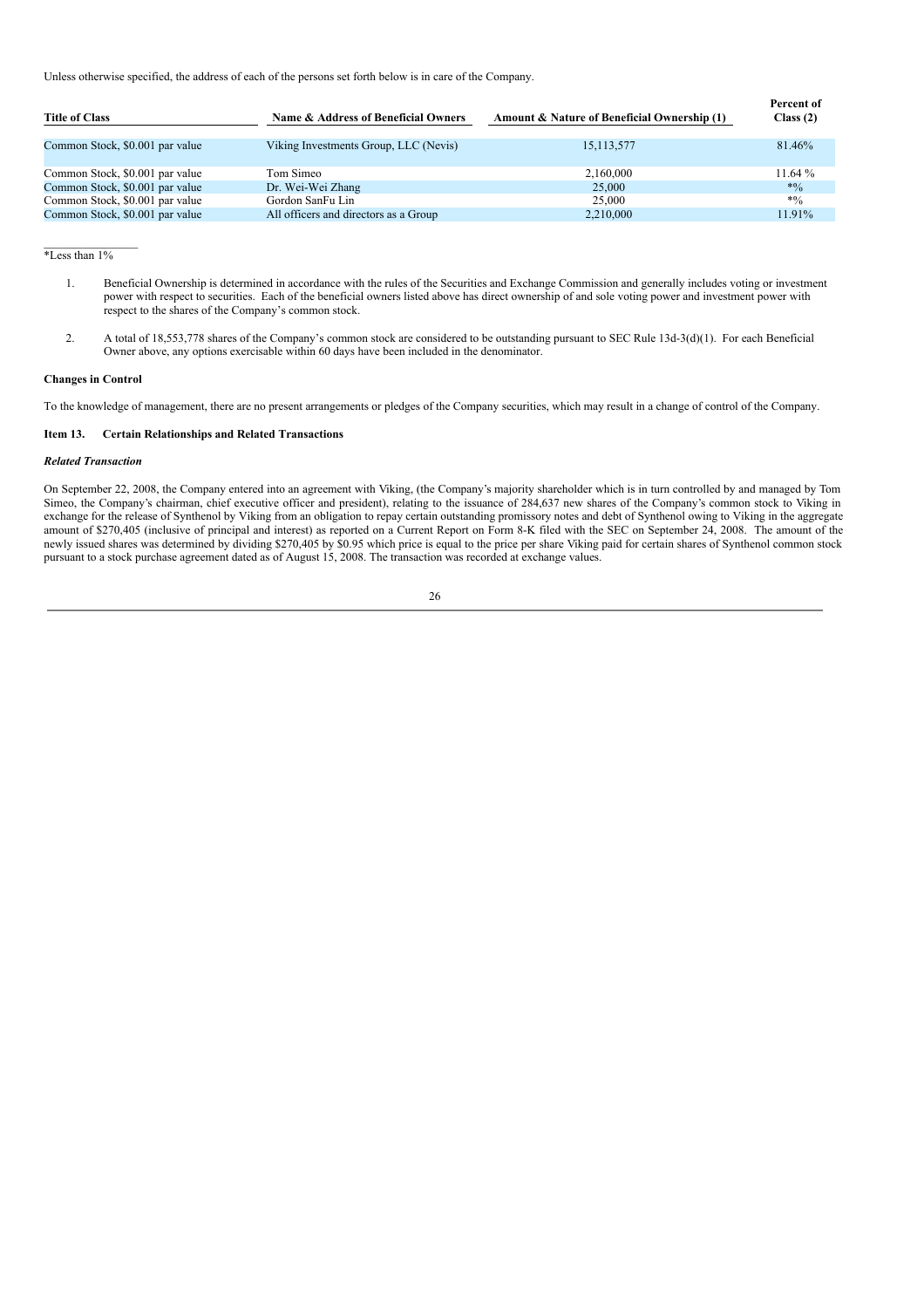On April 3, 2009, the Company entered into an agreement with Viking, providing that effective August 15, 2008, Viking will pay for any services performed on behalf of the Company by third parties until such time that Viking is no longer the majority shareholder of the Company.

For the fiscal year ended December 31, 2010, Viking assumed professional and other service fee in the aggregate amount of \$25,198 as its own. For the fiscal year ended December 31, 2009, Viking assumed professional and other service fee in the aggregate amount of \$28,004 as its own.

On June 29, 2011, and on August 29, 2011, Viking Investments Group, LLC, a company controlled and managed by the Company's Chairman, Chief Executive Officer and President, Tom Simeo, incorporated under the laws of The Federation of St. Kitts and Nevis, ("Viking Nevis") sold 100,000 and 466,813 shares respectively of China Wood, Inc., publicly listed in the United States with the ticker "CNWD", (the "China Wood Shares") owned by Viking Nevis, in exchange for 1,912,000 and 12,569,420 newly issued restricted shares of SinoCubate respectively (the SinoCubate Shares"). On August 29, 2011, the Company acquired, from Tom Simeo, the Company's Chairman, Chief Executive Officer and President, Viking Investments Group, LLC, incorporated in Delaware ("Viking Delaware") for a value of One Hundred Dollars (\$100). By August 29, 2011, Viking Nevis completed the purchase of the China Wood Shares by having delivered a total of 566,813 shares of common stock in China Wood, Inc. to the Company. The China Wood Shares were registered in a Form S-1 Registration Statement declared effective by the SEC on April 7, 2011. The China Wood Shares are subject to a "Leak-Out Provision" whereby only a certain amount of shares can be sold per month up and until the first anniversary of the effective day of the aforementioned registration statement, April 7, 2012. In determining the fair value of the shares, the Company and Viking Nevis, agreed to use, where applicable, the closing bid price for the most recent trading days prior to the closing day of the transactions.

### *Indebtedness of Management*

Other than as disclosed, there were no material transactions, series of similar transaction, current transactions, or series of similar transactions, to which the Company or any of its subsidiaries was or is to be a party, in which the amount involved exceeded \$120,000 or 1% of the Company's total assets as of December 31, 2011 and in which any director or executive officer, or any security holder who is known to the Company to own of record or beneficially more than five percent of the Company's common stock, or any member of the immediate family of any of the foregoing persons, had a material interest.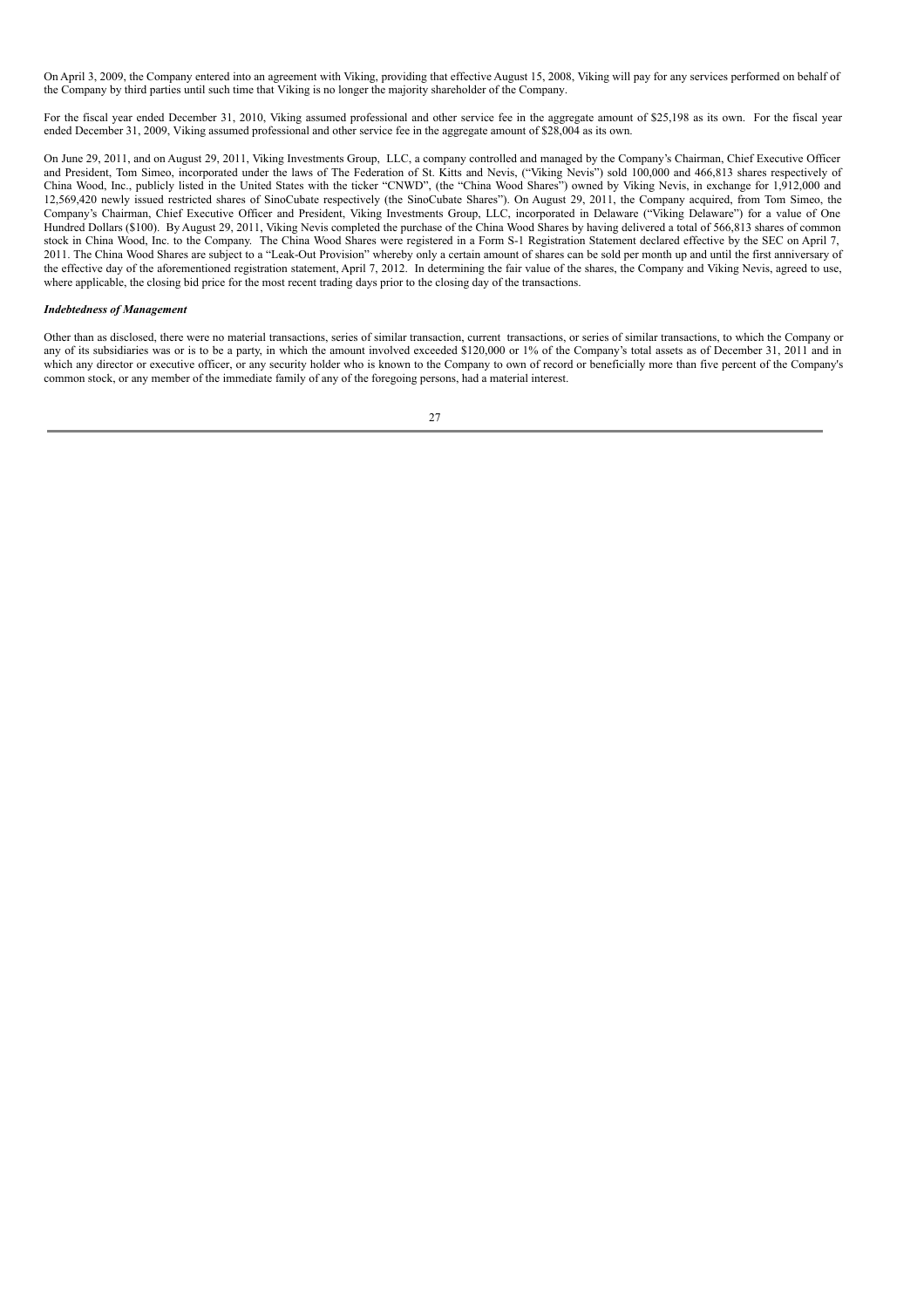## **Item 14. Principal Accounting Fees and Services**

#### **1. Audit Fees**

Fees billed by its auditors for auditing and review of the Company's annual financial statements included in the Company's annual reports on Form 10-K and quarterly reports on Form 10Q for services that are normally provided by the accountants in connection with statutory and regulatory filings or engagements for those fiscal years, are as follows:

|                                                                    | 2011   | 2010  |
|--------------------------------------------------------------------|--------|-------|
| <b>Schwartz</b><br>D<br>Levitsky Feldman<br><b>Service Service</b> | 25,000 | 9,000 |
|                                                                    |        |       |

## **2. Audit-Related Fees**

There were no additional fees billed in each of the last two fiscal years for assurance and related services by the principal accountant, Schwartz Levitsky Feldman LLP that are reasonably related to the performance of the audit or review of the Company's financial statements and are not reported under Item 9 (e)(1) of Schedule 14A.

## **3. Tax Fees**

There were no professional services rendered by the principal accountant, Schwartz Levitsky Feldman LLP for tax compliance, tax advice and tax planning.

### **4. All Other Fees**

There were no additional aggregate fees billed in each of the last two fiscal years for products and services provided by Schwartz Levitsky Feldman LLP, other than the services reported in Item  $9(e)(1)$  through  $9(e)(3)$  of Schedule 14A.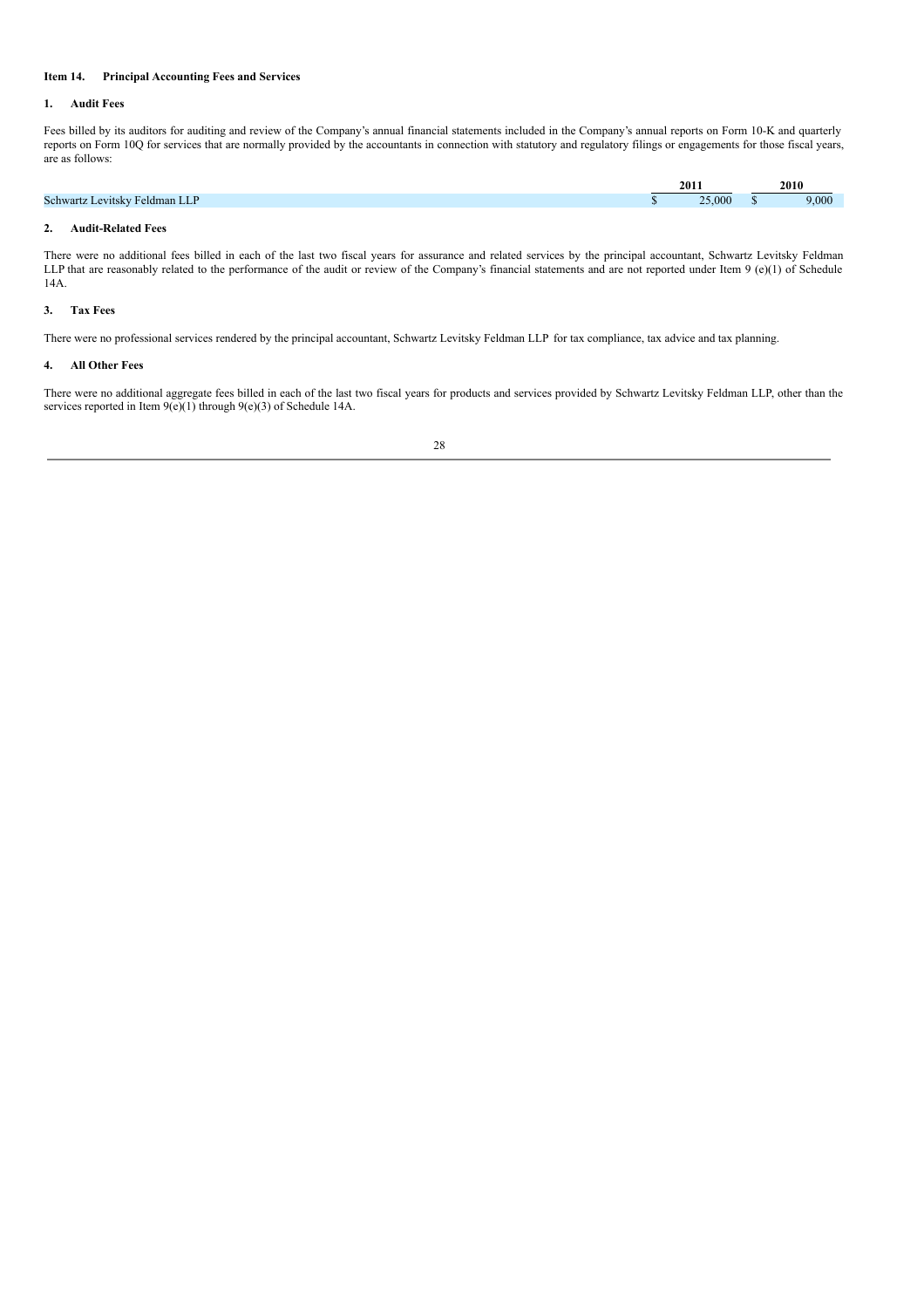## **PART IV**

## **Item 15. Exhibits, Financial Statement Schedules.**

## **(a) Exhibits**

 $\overline{\phantom{a}}$ 

| <b>Exhibit Number</b> | <b>Description</b>                                                                                                                                                                                             |
|-----------------------|----------------------------------------------------------------------------------------------------------------------------------------------------------------------------------------------------------------|
| 31.1                  | Section 302 Certification of Tom Simeo, Chief Executive Officer and Treasurer.                                                                                                                                 |
|                       |                                                                                                                                                                                                                |
| 32.1                  | Certification pursuant to 18 U.S.C. Section 1350, as adopted pursuant to Section 906 of the Sarbanes-Oxley Act of 2002, as amended for Tom Simeo,<br>Chief Executive Officer Ms. Jiyun Ge signs off as the CFO |
|                       |                                                                                                                                                                                                                |
| $101$ . INS **        | <b>XBRL</b> Instance Document                                                                                                                                                                                  |
| $101.SCH$ **          | <b>XBRL Taxonomy Extension Schema Document</b>                                                                                                                                                                 |
|                       |                                                                                                                                                                                                                |
| 101.CAL **            | <b>XBRL Taxonomy Extension Calculation Linkbase Document</b>                                                                                                                                                   |
|                       |                                                                                                                                                                                                                |
| 101.DEF **            | <b>XBRL Taxonomy Extension Definition Linkbase Document</b>                                                                                                                                                    |
|                       |                                                                                                                                                                                                                |
| $101.LAB$ **          | XBRL Taxonomy Extension Label Linkbase Document                                                                                                                                                                |
|                       |                                                                                                                                                                                                                |
| 101.PRE **            | XBRL Taxonomy Extension Presentation Linkbase Document                                                                                                                                                         |

\*\* XBRL (Extensible Business Reporting Language) information is furnished and not filed or a part of a registration statement or prospectus for purposes of Sections 11 or 12 of the Securities Act of 1933, as amended, is deemed not filed for purposes of Section 18 of the Securities Exchange Act of 1934, as amended, and otherwise is not subject to liability under these sections.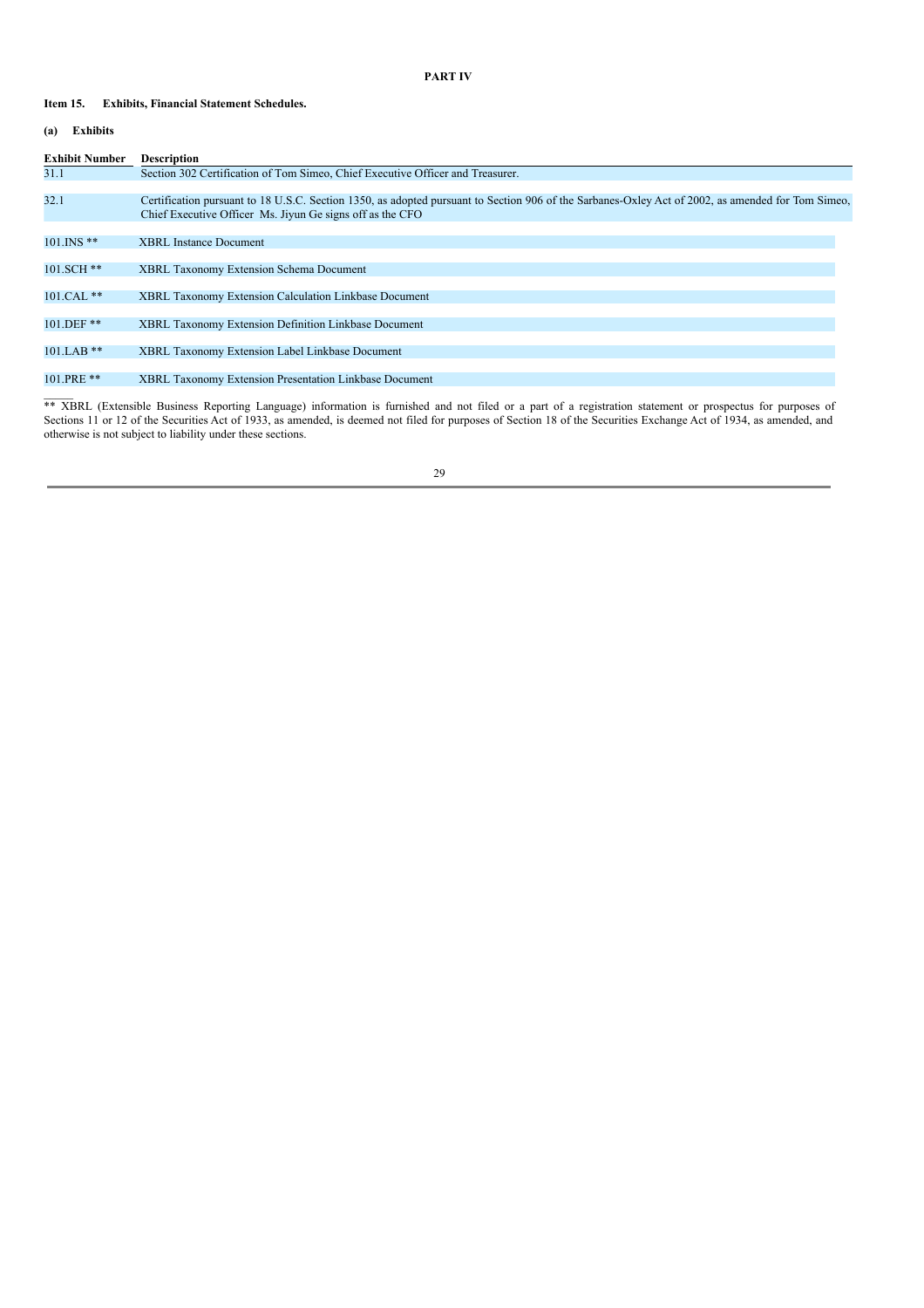## **SIGNATURES**

In accordance with the requirements of Section 13 or 15(d) of the Securities Exchange Act, the registrant has duly caused this report to be signed on its behalf by the undersigned, thereunto duly authorized.

> **SINOCUBATE, INC.** (Registrant)

Date: April 16, 2012 By: */s/ Tom Simeo*

Tom Simeo Chief Executive Officer, Director and Treasurer

In accordance with the Securities Exchange Act this report has been signed below by the following person(s) on behalf of the registrant and in the capacities and on the dates indicated.

Date: April 16, 2012 By: /s*/ Jiuyn Ge*

Jiuyn Ge

Chief Executive Officer, Director and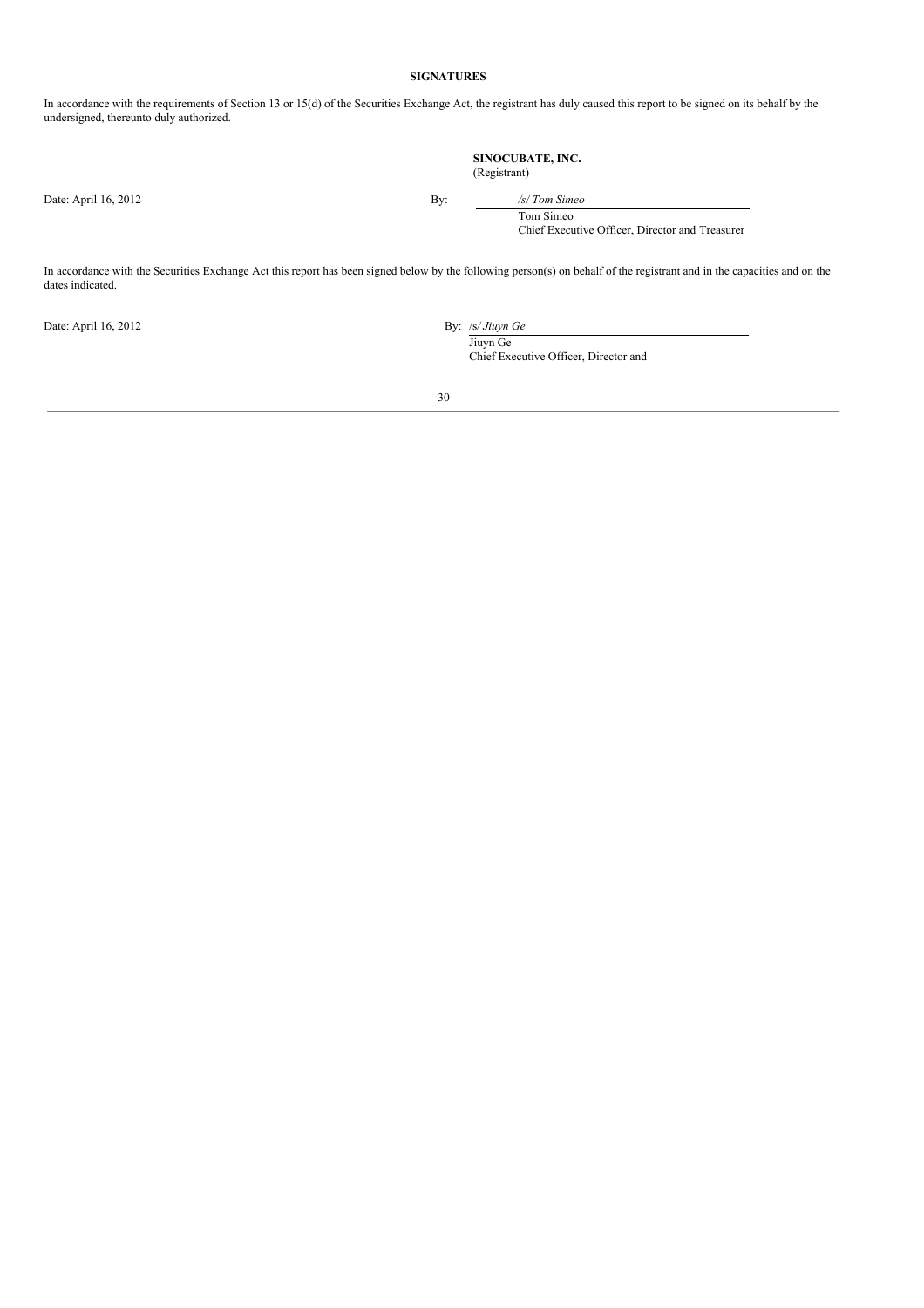# **SECTION 302 CERTIFICATION**

I, Tom Simeo, certify that:

- 1. I have reviewed this annual report on Form 10-K of SINOCUBATE, INC.;
- 2. Based on my knowledge, this annual report does not contain any untrue statement of a material fact or omit to state a material fact necessary to make the statements made, in light of the circumstances under which such statements were made, not misleading with respect to the period covered by this annual report;
- 3. Based on my knowledge, the financial statement, and other financial information included in this annual report, fairly present in all material respects the financial condition, results of operations and cash flows of the registrant as of, and for, the periods presented in this annual report;
- 4. The registrant's other certifying officers and I are responsible for establishing and maintaining disclosure controls and procedures (as defined in Exchange Act Rules 13a-14 and 15d-14) for the registrant and have:
	- (a) designed such disclosure controls and procedures to ensure that material information relating to the registrant, including its consolidated subsidiaries, is made known to us by others within those entities, particularly during the period in which the annual report is being prepared;
	- (b) evaluated the effectiveness of the registrant's disclosure controls and procedures as of a date within 90 days prior to the filing date of this annual report (the "Evaluation Date"); and
	- (c) presented in this annual report our conclusions about the effectiveness of the disclosure controls and procedures based on our evaluation of the Evaluation Date;
- 5. The registrant's other certifying officers and I have disclosed, based on our most recent evaluation, to the registrant's auditors and the audit committee of registrant's board of directors (or persons performing the equivalent function):
	- (a) all significant deficiencies in the design or operation of internal controls which could adversely affect the registrant's ability to record, process, summarize and report financial data and have identified for the registrant's auditors any material weakness in internal controls; and
	- (b) any fraud, whether or not material, that involves management or other employees who have a significant role in the registrant's internal controls; and

The registrant's other certifying officers and I have indicated in this annual report whether there were significant changes in internal controls or in other factors that could significantly affect internal controls subsequent to the date of our most recent evaluation, including any corrective actions with regard to significant deficiencies and material weaknesses.

Date: April 16, 2012 */s/ Tom Simeo*

Tom Simeo Chief Executive Officer, Treasurer, Director and Secretary